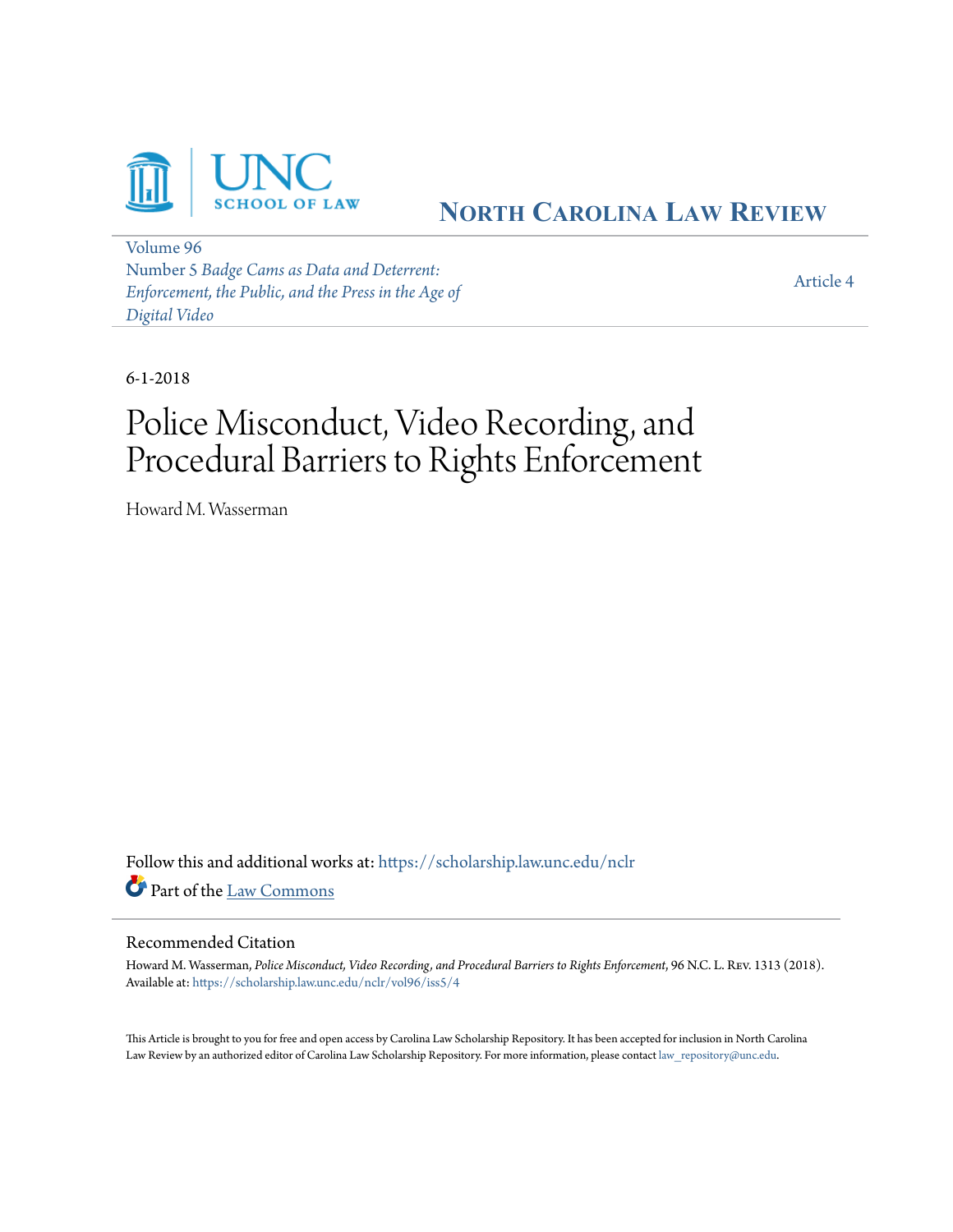### POLICE MISCONDUCT, VIDEO RECORDING, AND PROCEDURAL BARRIERS TO RIGHTS ENFORCEMENT\*

#### HOWARD M. WASSERMAN\*\*

*The story of police reform has become the story of video and video evidence, and "record everything to know the truth" has become the singular mantra. Video, both police-created and citizen-created, has become the singular tool for ensuring police accountability, reforming law enforcement, and enforcing the rights of victims of police misconduct. This Article explores procedural problems surrounding the use of video recording and video evidence to counter police misconduct, hold individual officers and governments accountable, and reform departmental policies, regulations, and practices. It considers four issues: (1) the mistaken belief that video can "speak for itself" and the procedural and evidentiary problems flowing from that mistaken belief; (2) the evidentiary advantages video offers police and prosecutors; (3) the effects of video on government decisions to pursue criminal charges against police officers and to settle civilrights suits alleging police misconduct; and (4) significant procedural limits on efforts to enforce a First Amendment right to record, such as qualified immunity and standing.* 

| II. I | EVIDENTIARY ADVANTAGES FOR LAW ENFORCEMENT1330  |  |
|-------|-------------------------------------------------|--|
| III.  | CITIZEN VIDEO, THE FIRST AMENDMENT, AND THE     |  |
|       |                                                 |  |
|       | A. Toward a First Amendment Right to Record1336 |  |
|       |                                                 |  |
|       |                                                 |  |
|       |                                                 |  |
|       |                                                 |  |
|       |                                                 |  |

<sup>\* © 2018</sup> Howard M. Wasserman.

<sup>\*\*</sup> Professor of Law, Florida International University College of Law. Thanks to Jud Campbell and Margot Kaminsky for comments on early drafts. Thanks to David Ardia, Mary-Rose Papandrea and the editors of the *North Carolina Law Review* for inviting me to participate in this symposium.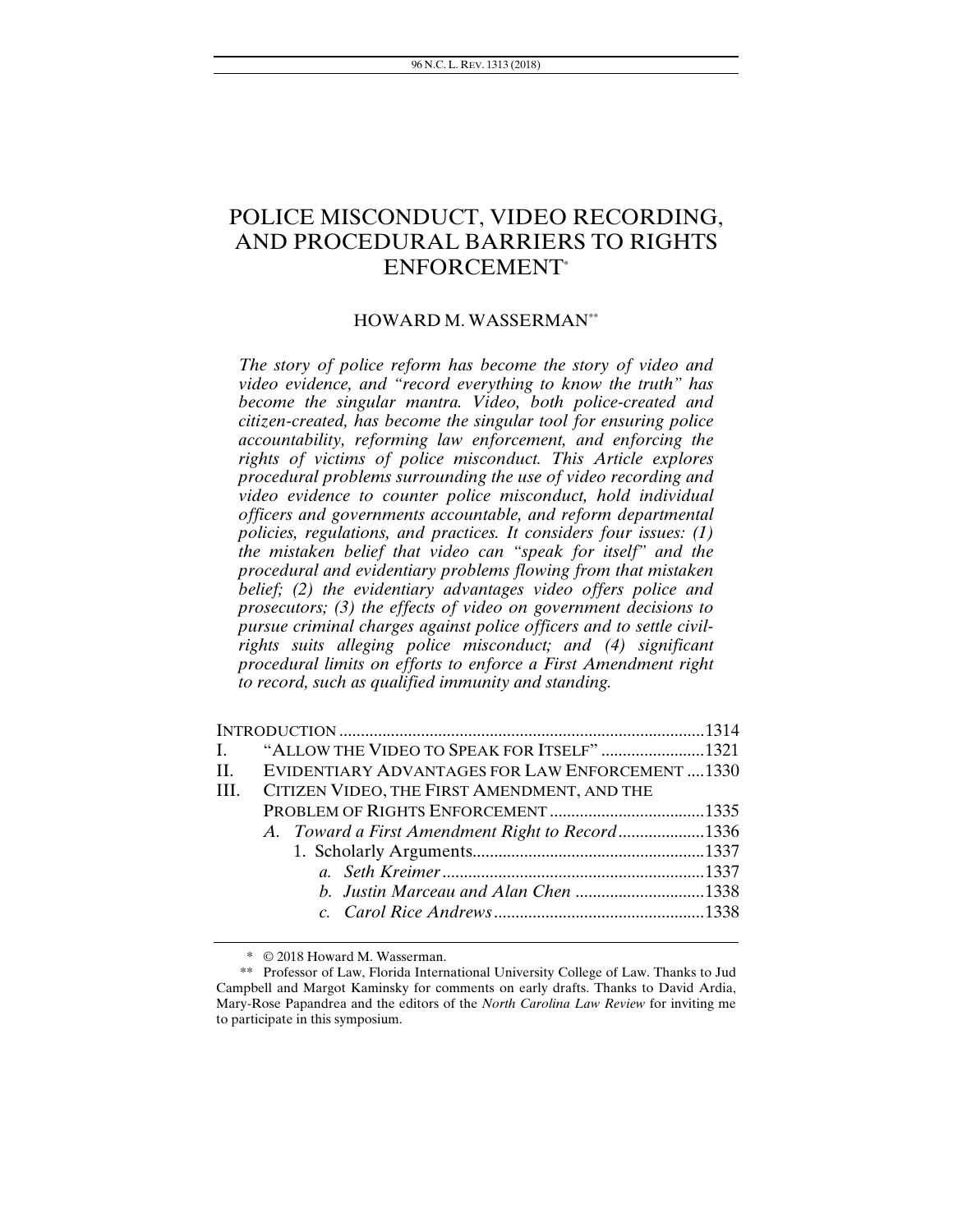## 1314 *NORTH CAROLINA LAW REVIEW* [Vol. 96 *d. Jane Bambauer* ......................................................... 1339 *e. Jud Campbell* ............................................................ 1340 2. Current Judicial Decisions ............................................ 1341 *B. Procedural Barriers to Rights Enforcement* ...................... 1342 1. Establishing Individual Liability ................................... 1342 2*.* Legislative Limitations .................................................. 1347

|  | 3. Municipal Liability for Individuals Encounters1354 |  |
|--|-------------------------------------------------------|--|
|  |                                                       |  |
|  |                                                       |  |
|  |                                                       |  |

#### **INTRODUCTION**

The story of police reform and of "policing the police" has become the story of video and video evidence. "Record everything to know the truth" has become the mantra. Video has become the singular tool for ensuring police accountability, reforming lawenforcement policies and practices, and vindicating and enforcing the constitutional rights of victims of police misconduct. Video can vindicate the public's rights against police misconduct, assist the government in punishing misbehaving officers and departments, and enable agencies to reform problematic and constitutionally defective policies and practices. From the law-enforcement perspective, video enables officers to prove that their conduct was constitutionally appropriate, avoiding civil and criminal liability for the officers and their departments. And government can use video to rebut criticism that it is failing to protect the public.

Videos of police-citizen encounters fall into three categories. The first is police-controlled video, which is created from body cameras, dashboard cameras, traffic-light cameras, and other governmentcontrolled and -operated surveillance technology. The second is citizen1 -controlled video, created from smart phones and cell phones, small digital video and audio recorders, private-business surveillance cameras, and similar privately owned, controlled, and operated recording technology, shared through texts, blogs, and socialnetworking sites. The third, although less-discussed, is live mainstream media coverage of large or breaking police-public

 <sup>1.</sup> I use the word "citizen" to mean all members of the public, without intending to distinguish individuals who are citizens of the United States and individuals who are otherwise present in the United States, lawfully or otherwise.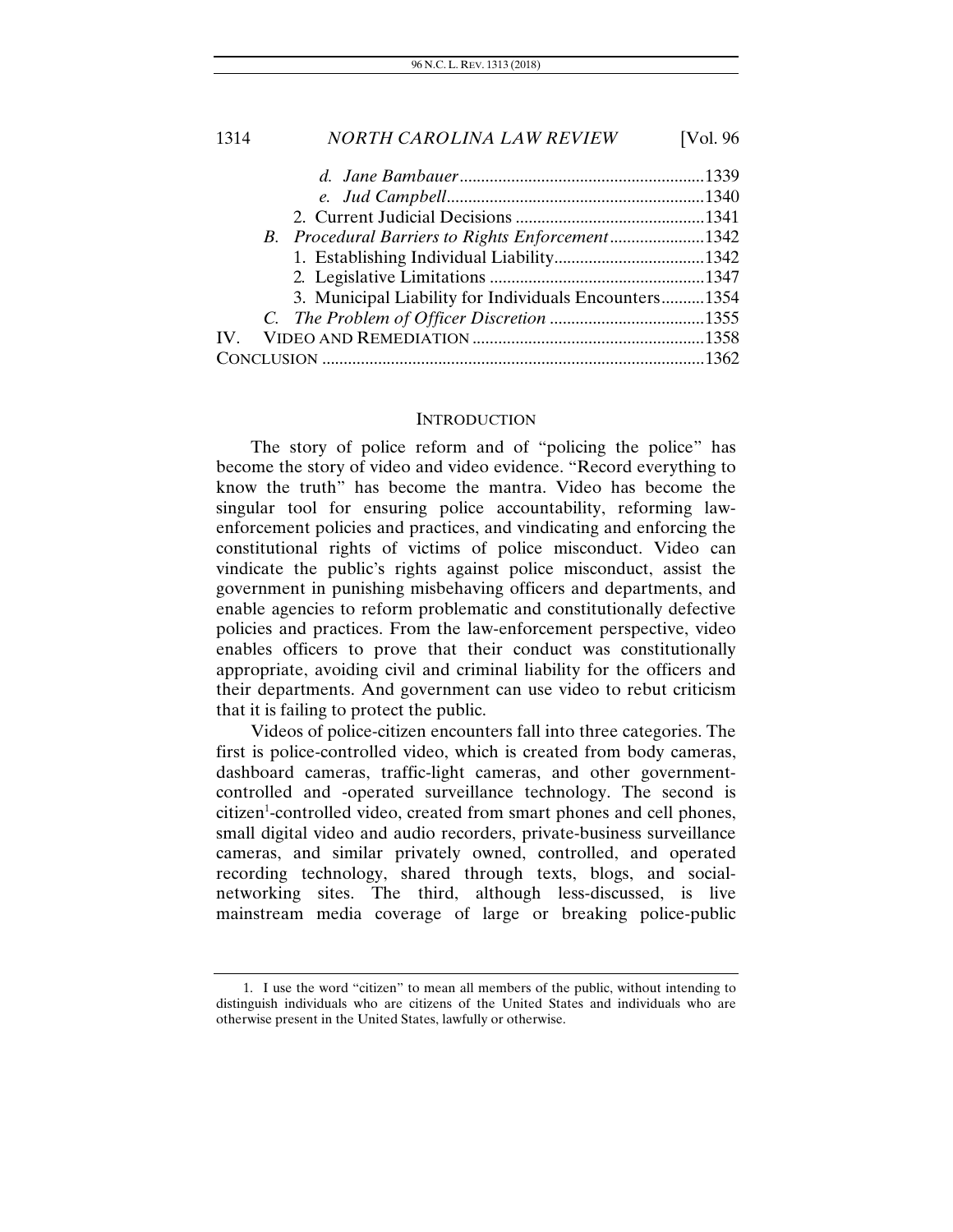encounters,<sup>2</sup> such as the saturation coverage of the protests *cum* riots in Ferguson in 2014.<sup>3</sup> Mainstream media also enhances the power and force of the first two categories by publicizing and distributing "viral" videos created by other sources.

Arming everyone, public and private, with recording devices produces a balance of power in which all sides record police-public encounters. Big Brother is watching the people, but the people are watching Big Brother. Ric Simmons recognized the special potential role of citizen-controlled video in ensuring government accountability: "It is now evident that Orwell's vision was wrong. Modern technology has turned out to be the totalitarian state's worst enemy  $\dots$  [I]t is the people who are watching the government, not the other way around."4 Mary Fan praises this balanced "modern condition where everyone has incentive to record to contest or control the narrative."5 She explains that

people and the police are recording each other from all directions, making everyone at once surveilled and surveillor. I am recording you, you are recording me, and the police are recording us too, because the people demand it. The lines of power and control radiate from all directions as people seek to document their perceptions and thus shape the narrative.<sup>6</sup>

Jocelyn Simonson identifies institutionalized mutual surveillance in the practice of "organized copwatching—groups of local residents who wear uniforms, carry visible recording devices, patrol neighborhoods, and film police-citizen interactions in an effort to hold police departments accountable to the populations they police."<sup>7</sup>

Multiple constituencies support expanded use of body cameras and similar recording technology as the solution to police misconduct and the catalyst of police reform. Fan argues that this universality of

<sup>2.</sup> *See* TIMOTHY ZICK, SPEECH OUT OF DOORS: PRESERVING FIRST AMENDMENT LIBERTIES IN PUBLIC PLACES 257–58 (2009); Howard M. Wasserman, *Orwell's Vision: Video and the Future of Civil Rights Enforcement*, 68 MD. L. REV. 600, 604 (2009).

 <sup>3.</sup> Candice Norwood, *Media Framing in Black and White: The Construction of Black Male Identity*, *in* FERGUSON'S FAULT LINES: THE RACE QUAKE THAT ROCKED A NATION 167, 167–68 (Kimberly Jade Norwood ed., 2016); Howard M. Wasserman, *Moral Panics and Body Cameras*, 92 WASH. U. L. REV. 831, 832–33 (2015).

 <sup>4.</sup> Ric Simmons, *Why 2007 Is Not Like* 1984*: A Broader Perspective on Technology's Effect on Privacy and Fourth Amendment Jurisprudence*, 97 J. CRIM. L. & CRIMINOLOGY 531, 532 (2007).

 <sup>5.</sup> Mary D. Fan, *Justice Visualized: Courts and the Body Camera Revolution*, 50 U.C. DAVIS L. REV. 897, 908 (2017).

 <sup>6.</sup> Mary D. Fan, *Democratizing Proof: Pooling Public and Police Body Camera Videos*, 96 N.C. L. REV. 1639, 1643 (2018).

 <sup>7.</sup> Jocelyn Simonson, *Copwatching*, 104 CALIF. L. REV. 391, 391 (2016).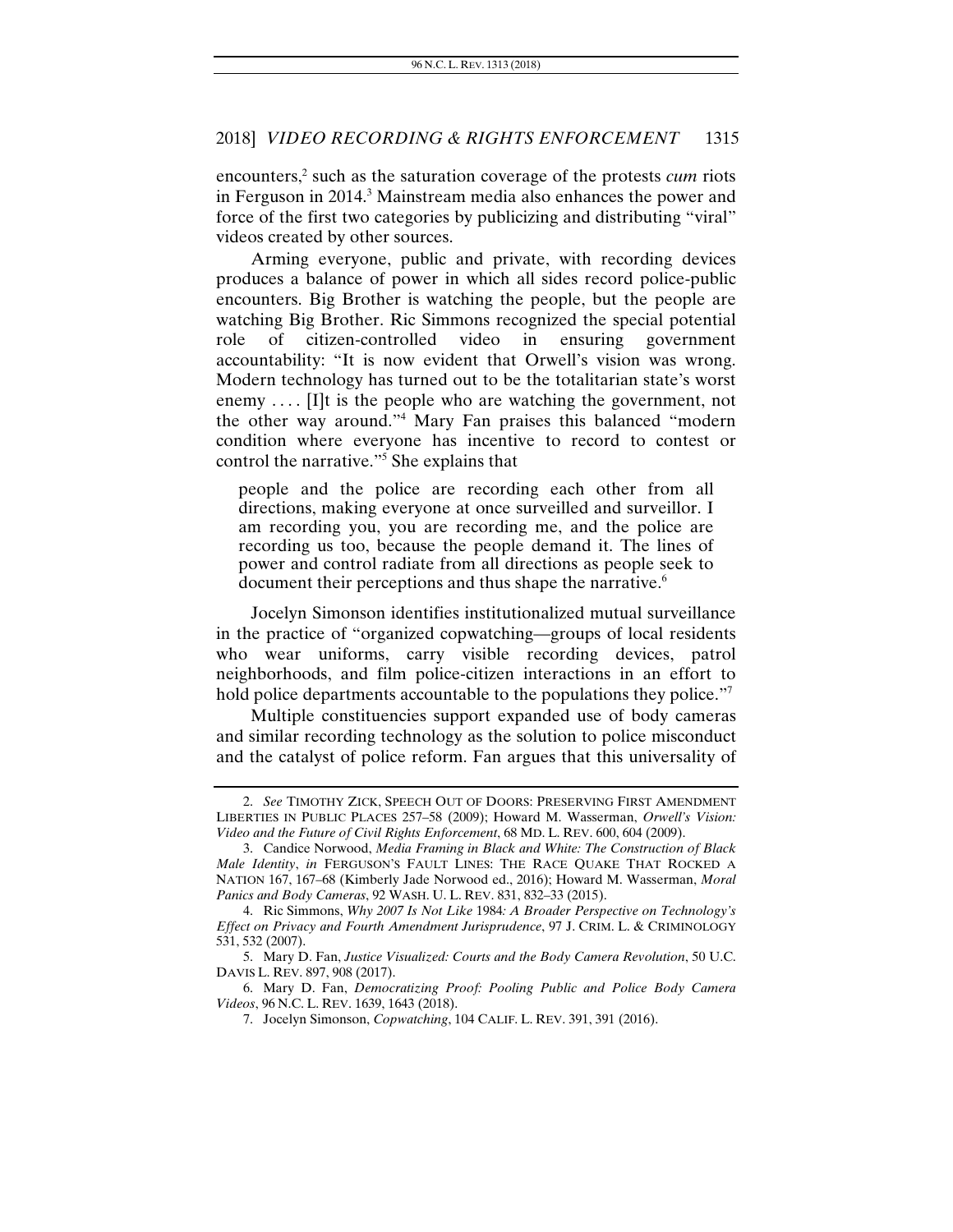support demonstrates the "interest convergence thesis," in which the "convergence of diverse interests across unusual bedfellows . . . create[s] a major shift in the recording of police encounters in the United States."8

Broad public support for video technology is reflected in opinion polls<sup>9</sup> and in support for a WhiteHouse.gov petition begun shortly after the 2014 shooting of Michael Brown and corresponding protests in Ferguson, Missouri.<sup>10</sup> The Obama Administration and the Department of Justice ("DOJ") under Attorneys General Eric Holder and Loretta Lynch promoted video as a path to police reform. Efforts included grants to law enforcement agencies to establish or enhance body-camera programs, such as \$75 million awarded in December  $2014<sup>11</sup>$  and \$20 million awarded to 106 agencies in September 2016.<sup>12</sup> The DOJ entered consent decrees in civil rights  $actions<sup>13</sup>$  against police departments in Ferguson<sup>14</sup> and Baltimore<sup>15</sup> that required both departments to establish and maintain effective body-camera programs. Federal body-camera bills have been offered in Congress.16 A 2014 joint report by the DOJ and the Police

10. *See* Aja J. Williams, *Petition Asking Cops to Wear Body Cameras Passes 100K*, USA TODAY (Aug. 20, 2014, 12:11 PM), http://www.usatoday.com/story/news/politics /2014/08/20/mike-brown-law-petition/14336311/ [https://perma.cc/P8SS-93UV].

11. David A. Harris, John Murray Faculty Scholar and Professor of Law, University of Pittsburgh School of Law, Collection and Use Panel Discussion at the North Carolina Law Review Symposium (Nov. 3, 2017) (recording available at https://vimeo.com/groups /275981/videos/24211131 [https://perma.cc/A3L7-BRVF]).

12. *Department of Justice Awards over \$20 Million to Law Enforcement Body-Worn Camera Programs*, DEP'T OF JUSTICE (Sept. 26, 2016), https://www.justice.gov/opa/pr /department-justice-awards-over-20-million-law-enforcement-body-worn-camera-programs [https://perma.cc/36AH-EUYH].

13. *See* 34 U.S.C.A. § 12601(b) (West 2017) (formerly codified at 42 U.S.C. § 14141). *See* Stephen Rushin & Griffin Edwards, *De-Policing*, 102 CORNELL L. REV. 721, 741–44 (2017) (explaining the history and operation of § 14141 civil actions).

14. *See* Consent Decree at 1, United States v. City of Ferguson, No. 4:16-CV-000180- CDP (E.D. Mo. Mar. 17, 2016), https://www.justice.gov/opa/file/833431/download [https://perma.cc/2K7J-PHBE].

15. *See* Consent Decree at 1, United States v. Police Dep't of Balt., No. 1:17-CV-00099-JKB (D. Md. Jan. 12, 2017), http://s3.documentcloud.org/documents/3284089 /Conset-Decree-Agreement.pdf [https://perma.cc/JJW2-CWNW].

16. *See* Police Creating Accountability by Making Effective Recording Available Act of 2015 (Police CAMERA Act), H.R. 1680, 114th Cong. (2015); Arthur Delaney, *Adam Schiff Pushes Body Cameras for Cops*, HUFFINGTON POST (Aug. 27, 2014 11:55 AM), http://www.huffingtonpost.com/2014/08/27/body-worn-cameras\_n\_5722762.html [https://perma.cc /2S4S-T5TF].

 <sup>8.</sup> Fan, *supra* note 5, at 927.

<sup>9.</sup> *Sharp Racial Divisions in Reactions to Brown, Garner Decisions: Many Blacks Expect Police-Minority Relations to Worsen*, PEW RES. CTR. (Dec. 8, 2014), http://www.people-press.org/2014/12/08/sharp-racial-divisions-in-reactions-to-brown-garnerdecisions/ [https://perma.cc/U9YE-JJ5A].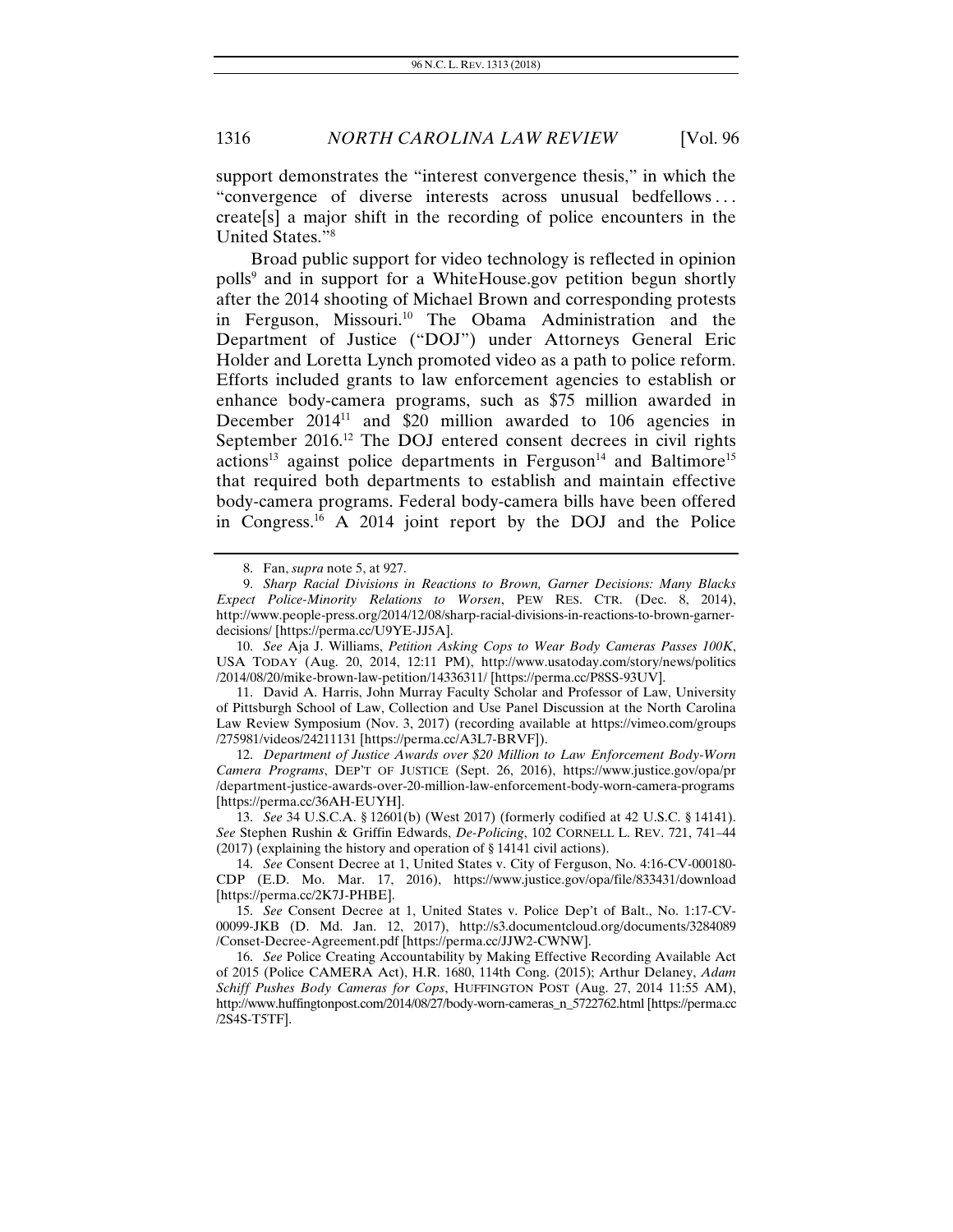Executive Research Forum ("PERF") offered more than thirty recommendations for state and local departments in establishing body cameras, the central point being that agency policies and training materials must provide clear, specific, and detailed guidelines on all aspects of the use of cameras.<sup>17</sup> The 2015 Final Report of the President's Task Force on 21st Century Policing identified new policing technology, including cameras, as a pillar of modern policing and recommended expanded study and use.18 The American Civil Liberties Union ("ACLU") drafted model body-camera legislation, requiring that officers record all encounters, subject to limited exceptions, with broad disclosure of videos.<sup>19</sup>

Two stakeholders do not share this enthusiasm. One is rank-andfile police officers and officer unions. Initially supportive, they have backed away, concerned with lack of control over the decision when to record and over subsequent release and use of the resulting video, fearing officer embarrassment or worse.<sup>20</sup>

The more problematic holdout is the Trump Administration and the DOJ under Attorney General Jeff Sessions, who reject the basic premise of the need for local police reform or of federal oversight as a vehicle for achieving it. Shortly after President Trump's inauguration, the White House web page announced a policy of "Standing Up For Our Law Enforcement Community."21 The new Administration would "honor our men and women in uniform and . . . support their mission of protecting the public," insisting that the "dangerous antipolice atmosphere in America is wrong [and] the Trump Administration will end it."22 Early in his tenure, Sessions pledged to

<sup>17.</sup> *See* POLICE EXEC. RESEARCH FORUM, IMPLEMENTING A BODY-WORN CAMERA PROGRAM: RECOMMENDATIONS AND LESSONS LEARNED 38–49 (2014), http://www.policeforum.org/assets/docs/Free\_Online\_Documents/Technology/implementi ng%20a%20body-worn%20camera%20program.pdf [https://perma.cc/4983-AK2Z].

 <sup>18.</sup> OFFICE OF CMTY. ORIENTED POLICING SERVS., U.S. DEP'T OF JUSTICE, FINAL REPORT OF THE PRESIDENT'S TASK FORCE ON 21ST CENTURY POLICING 31 (2015), https://cops.usdoj.gov/pdf/taskforce/taskforce\_finalreport.pdf [https://perma.cc/XY7R-3GC9].

<sup>19.</sup> *A Model Act for Regulating the Use of Wearable Body Cameras by Law Enforcement*, ACLU, https://www.aclu.org/other/model-act-regulating-use-wearable-body -cameras-law-enforcement [https://perma.cc/DX2S-TU4R].

<sup>20.</sup> *See* Bryce Clayton Newell & Ruben Greidanus, *Officer Discretion and the Choice to Record: Officer Attitudes Towards Body-Worn Camera Activation*, 96 N.C. L. REV. 1525, 1549–50 (2018); Michael D. White & Henry F. Fradella, *The Intersection of Law, Policy, and Police Body-Worn Cameras: An Exploration of Critical Issues*, 96 N.C. L. REV. 1579, 1584 (2018).

 <sup>21.</sup> Dara Lind, *Trump's White House Site Promises to End the "Anti-Police Atmosphere" in America*, VOX (Jan. 20, 2017), https://www.vox.com/2017/1/20/14338632 /trump-whitehouse-gov-blue-lives-matter [https://www.perma.cc/4NL6-PFKG].

<sup>22.</sup> *Id.*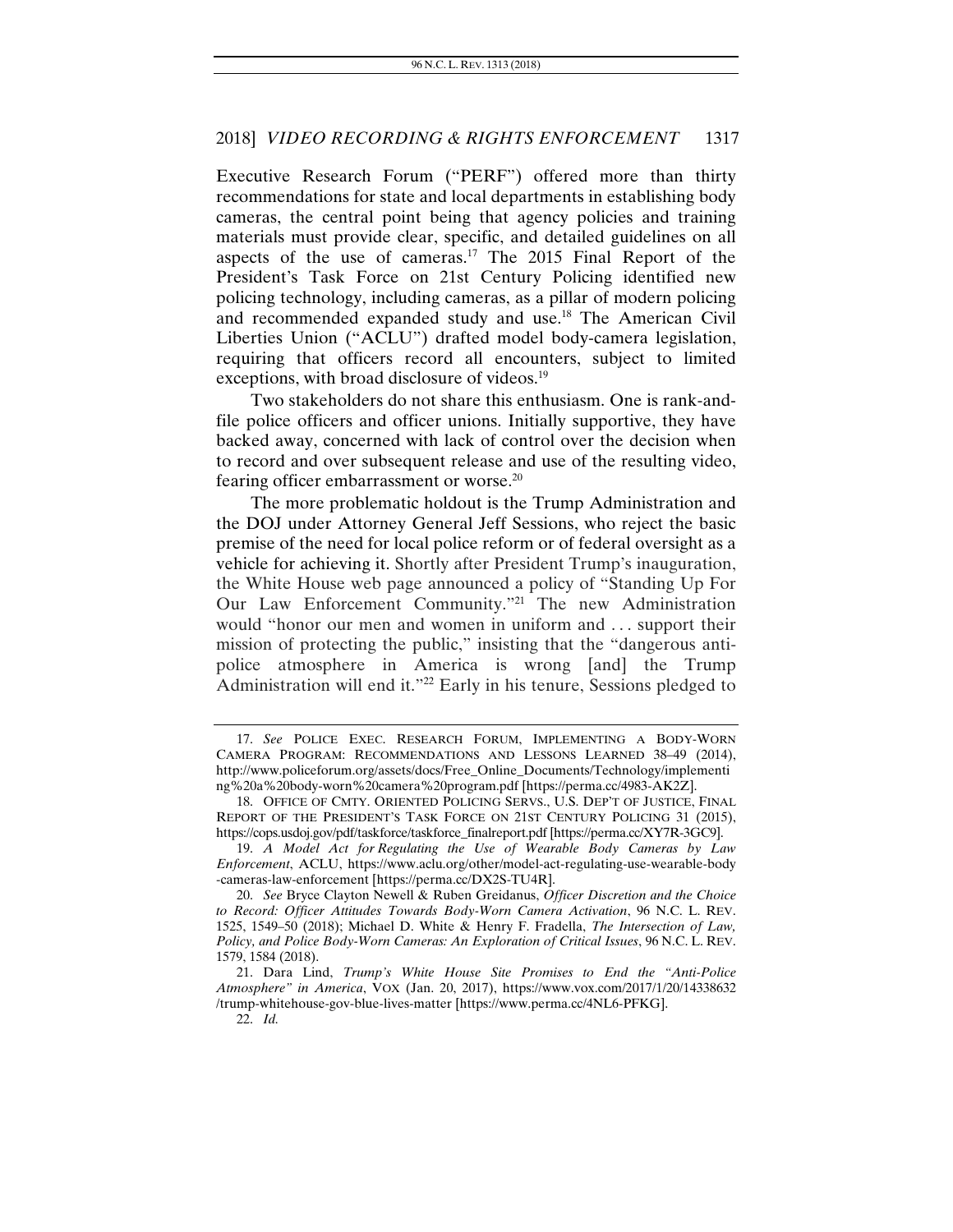pull back from his predecessors' aggressive use of civil actions and consent decrees imposing federal judicial oversight of local police departments, in favor of helping police officers better perform their jobs without undermining respect for law enforcement or making officers' jobs more difficult.23 Sessions later issued a memorandum identifying a series of principles the department would seek to advance, including promoting officer safety, officer morale, and public respect for police work.24 It is not clear how cameras and video fit the administration's new mission and focus with respect to police reform—whether they help police better perform their jobs or whether they reflect an anti-police attitude and a new means of interfering and undermining respect for police.

The Trump Administration's recalcitrance on police-controlled recording places in stark relief the dramatic and immediate change from the Obama Administration with respect to all federal efforts at police reform. The ancien administration made extensive use of § 14141 civil actions for equitable relief against patterns-and-practices of constitutionally violative behavior in state and local lawenforcement agencies, obtaining consent decrees against more than thirty departments.25 The Trump Administration and Sessions DOJ doubt that patterns and practices of constitutional misconduct exist, as opposed to occasional lone bad actors.<sup>26</sup> It remains to be seen how that worldview affects the use of police- or citizen-controlled video. Following the transition to the new administration, the DOJ asked the court for a ninety-day delay in approving the Baltimore consent decree to allow it to revise or reconsider the agreement; the district judge refused, insisting that the time for negotiation had passed.<sup>27</sup>

Citizen-controlled video has become as prominent and essential to reform efforts as police-controlled video. The Ferguson and Baltimore consent decrees required both departments to recognize, respect, and train officers to protect the right to "observe and record

 <sup>23.</sup> Kevin Johnson, *Attorney General Jeff Sessions: 'We Are in Danger' of Rising Violence,* USA TODAY (Feb. 28, 2017, 12:39 PM), http://www.usatoday.com/story/news /politics/2017/02/28/attorney-general-jeff-sessions-we-danger-rising-violence/98524544/ [https://perma.cc /CKQ5-HNL5].

 <sup>24.</sup> Memorandum from Jefferson B. Sessions, Attorney Gen., U.S. Dep't of Justice, to Heads of Department Components and United States Attorneys (Mar. 31, 2017), https://www.documentcloud.org/documents/3535148-Consentdecreebaltimore.html [https://perma.cc /9LZ3-Z2WZ].

 <sup>25.</sup> Rushin & Edwards, *supra* note 13, at 779.

 <sup>26.</sup> Memorandum from Jefferson B. Sessions, *supra* note 24.

 <sup>27.</sup> Daniel Victor, *Judge Approves Consent Decree to Overhaul Baltimore Police Department*, N.Y. TIMES (Apr. 7, 2017), https://www.nytimes.com/2017/04/07/us/baltimorejustice-department-police-consent-decree.html [https//perma.cc/PV3T-92VV (dark archive)].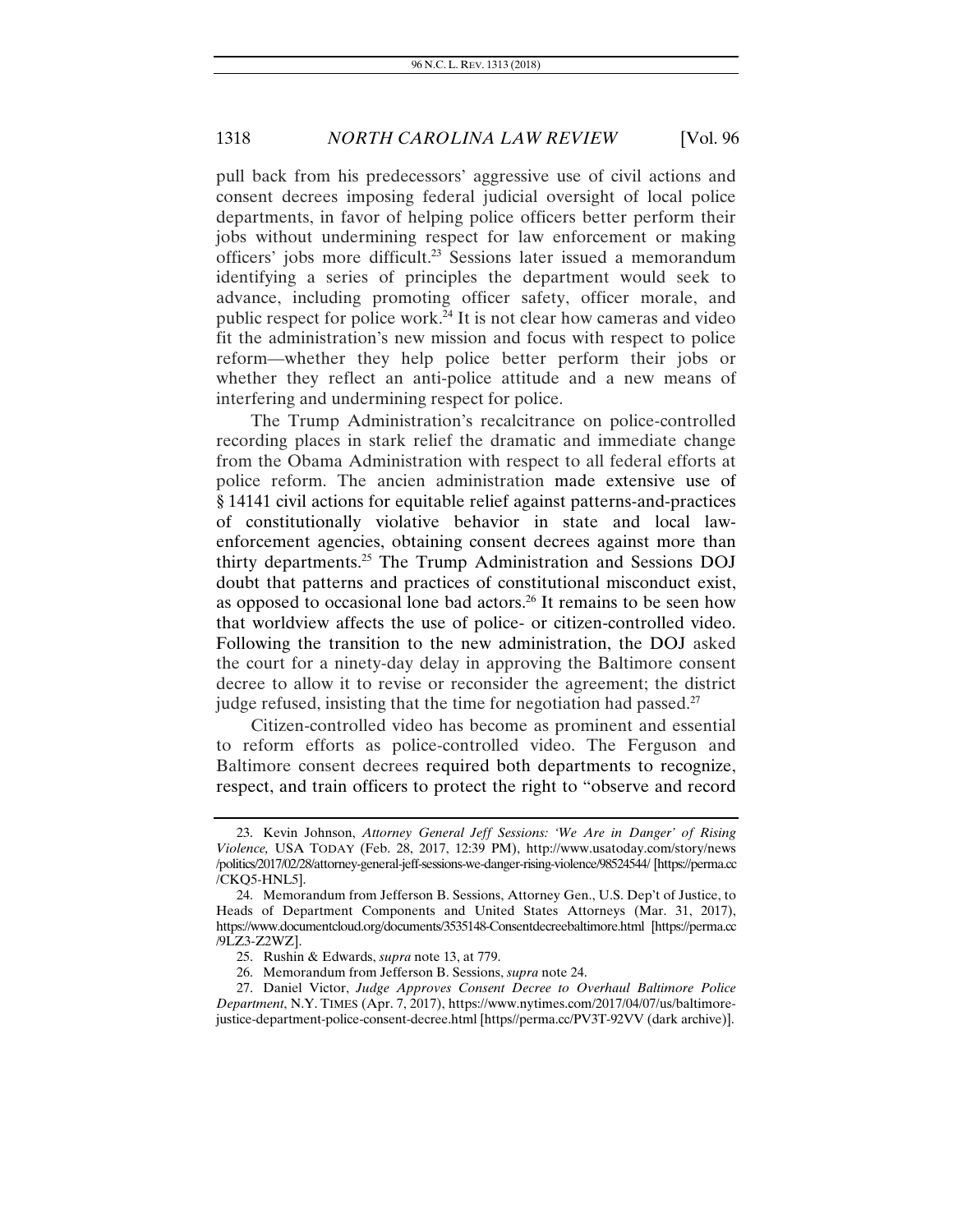officers in the public discharge of their duties in all traditionally public spaces"28 and to "peacefully photograph or record police officers performing their law enforcement duties in public."29 Ferguson previously acknowledged First Amendment protection for the right to record in a consent decree resolving a § 1983 action arising from the  $2014$  protests.<sup>30</sup> Six federal courts of appeals—the United States Court of Appeals for the Eleventh Circuit,<sup>31</sup> Ninth Circuit,<sup>32</sup> First Circuit,<sup>33</sup> Seventh Circuit,<sup>34</sup> Fifth Circuit,<sup>35</sup> and Third Circuit<sup>36</sup>—have recognized a First Amendment right for members of the public to record police and other public officials performing their public functions in public spaces. In 2012, the DOJ adopted the litigation position that "[r]ecording governmental officers engaged in public duties is a form of speech through which private individuals may gather and disseminate information of public concern, including the conduct of law enforcement officers."37

Late 2017–2018 offers an opportune moment to consider video and its role in police reform, in criminal prosecution, and in civil rights litigation surrounding citizens' right to record police-public encounters. This period marks significant technological anniversaries. The iPhone, which has made citizen video pervasive, turned ten in 2017,38 while digital video-recording technology, alone and in cell phones, is about fifteen years old.39 More than half of adults in the United States have smartphones and more than ninety percent have cell phones.40 Dashcam technology was introduced in the late 1980s but became prominent approximately twenty years ago in the early

- 34. ACLU of Ill. v. Alvarez, 679 F.3d 583, 595 (7th Cir. 2012).
- 35. Turner v. Lieutenant Driver, 848 F.3d 678, 688 (5th Cir. 2017).
- 36. Fields v. City of Philadelphia, 862 F.3d 353, 359 (3d Cir. 2017).

 <sup>28.</sup> Consent Decree, *supra* note 14, at 26.

 <sup>29.</sup> Consent Decree, *supra* note 15, at 84.

<sup>30.</sup> *See* Order by Consent at 1, Hussein v. Cty. of Saint Louis, No. 4:14-cv-1410-JAR (E.D. Mo. Nov. 21, 2014); Complaint at 1, *Hussein*, No. 4:14-cv-1410 (E.D. Mo. Aug. 14, 2014).

 <sup>31.</sup> Smith v. City of Cumming, 212 F.3d 1332, 1333 (11th Cir. 2000).

 <sup>32.</sup> Fordyce v. City of Seattle, 55 F.3d 436, 439 (9th Cir. 1995).

 <sup>33.</sup> Glik v. Cunniffe, 655 F.3d 78, 82 (1st Cir. 2011).

 <sup>37.</sup> Letter from Jonathan M. Sharp, Chief of Special Litig. Section, U.S. Dep't of Justice, to Mark H. Grimes, Office of Legal Affairs, Balt. Police Dep't (May 14, 2012), https://www.justice.gov/sites/default/files/crt/legacy/2012/05/17/Sharp\_ltr\_5-14-12.pdf [https://perma.cc/U7TH-ZCUV].

 <sup>38.</sup> Arielle Pardes, *iPhone Turns 10: How It Became the Everything Machine*, WIRED (June 29, 2017, 7:00 AM), https://www.wired.com/story/iphone-turns-10-how-it-becamethe-everything-machine/ [https://perma.cc/D8UG-RDMU].

 <sup>39.</sup> Seth F. Kreimer, *Pervasive Image Capture and the First Amendment: Memory, Discourse, and the Right to Record*, 159 U. PA. L. REV. 335, 339–40 (2011).

 <sup>40.</sup> Fan, *supra* note 5, at 907.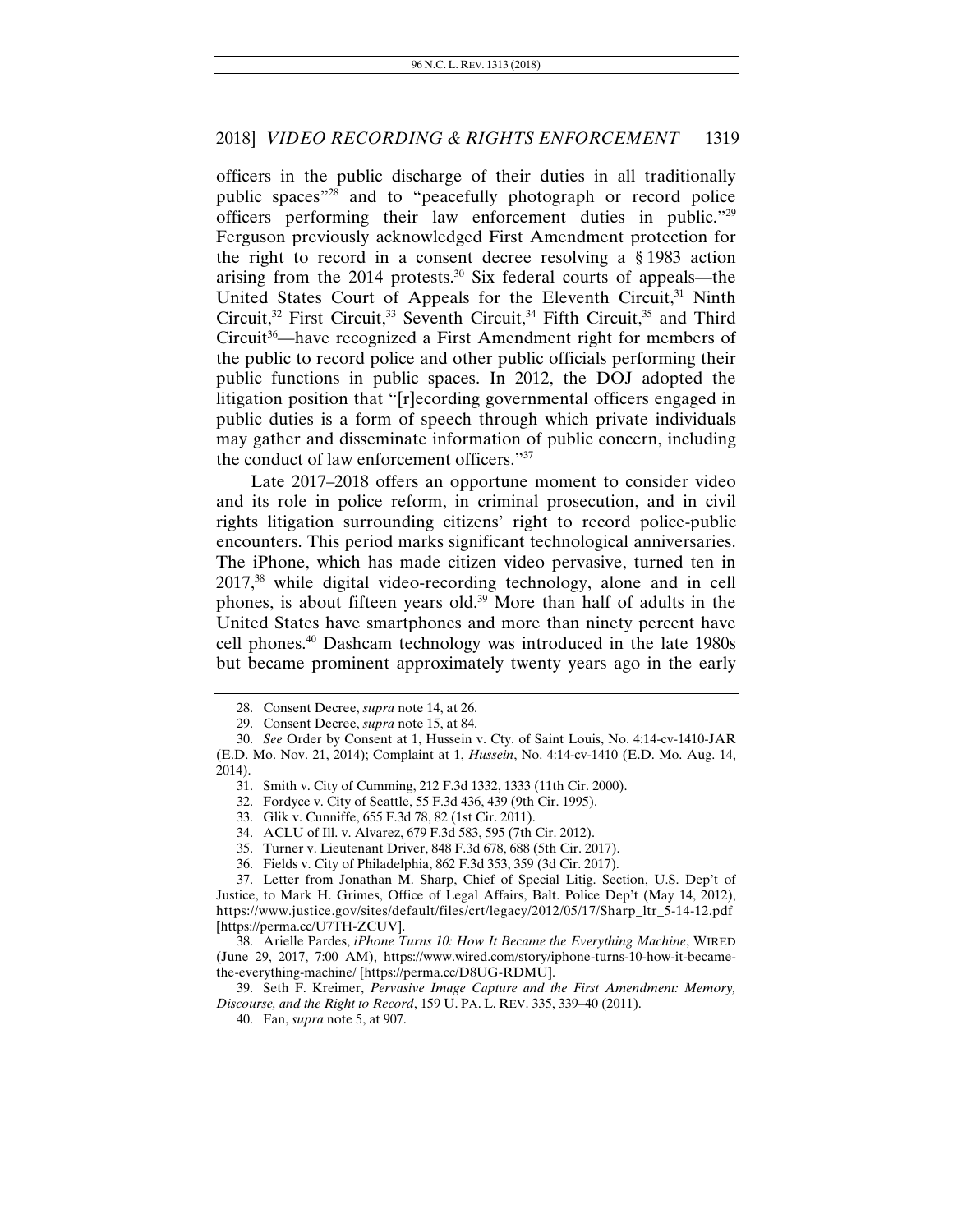2000s, promoted through federal funding for recording technology in response to an increase in public assaults on officers and in allegations of police abuse.41 Body camera technology developed in Britain in 2005 and came to the United States around ten years ago.<sup>42</sup>

This period also marks significant legal and political anniversaries. The transition in civil rights enforcement commitments from Obama to Trump is in full swing more than one year into the Trump presidency. It has been ten years since the Supreme Court in *Scott v. Harris*<sup>43</sup> approved summary judgment based on dashcam video of a police chase, concluding that video evidence can "speak for itself"44 in telling a singular story with which no reasonable jury could disagree.45 It has been eight years since publication of the *Harvard Law Review* article in which Dan Kahan, David Hoffman, and Daniel Braman destroyed the underlying premise of *Scott*, showing that what that video (and, by logical extension, all video) showed depended on who was watching.<sup>46</sup> And it has been ten years since Simmons's insight, offered prior to the exponential acceleration of the technological revolution of smartphones and body cameras, about Orwell and the power of the public to watch, record, and check the government.47

I have written about video evidence, in particular the insistence that body cameras offer the solution to the problem of police misconduct. I have described my position as uncertain-but-cautious hope and support—cameras are a good idea, but the details of how camera programs operate and how video evidence is used in litigation and public debate matter.<sup>48</sup> The rhetoric surrounding recording of police must reflect the reality—the benefits of video and video evidence in providing police transparency, government accountability, and litigation accuracy, while perhaps real, should not

 <sup>41.</sup> Bradley X. Barbour, *Big Budget Productions with Limited Release: Video Retention Issues with Body-Worn Cameras*, 85 FORDHAM L. REV. 1725, 1730–31 (2017).

<sup>42.</sup> *Id*.

 <sup>43. 550</sup> U.S. 372 (2007).

<sup>44.</sup> *Id.* at 378 n.5.

<sup>45.</sup> *Id.* at 380.

 <sup>46.</sup> Dan M. Kahan, David A. Hoffman & Donald Braman, *Whose Eyes Are You Going to Believe?* Scott v. Harris *and the Perils of Cognitive Illiberalism*, 122 HARV. L. REV. 837, 841 (2009).

<sup>47.</sup> Simmons, *supra* note 4, at 531.

 <sup>48.</sup> Howard M. Wasserman, *The Uncertain Hope of Body Cameras*, *in* FERGUSON'S FAULT LINES: THE RACE QUAKE THAT ROCKED A NATION, *supra* note 3, at 217, 218 [hereinafter Wasserman, *The Uncertain Hope*]; Howard M. Wasserman, *Recording of and by Police: The Good, the Bad, and the Ugly*, 20 J. GENDER, RACE & JUST. 543, 547 (2017); Wasserman, *supra* note 3, at 833; Wasserman, *supra* note 2, at 608–09.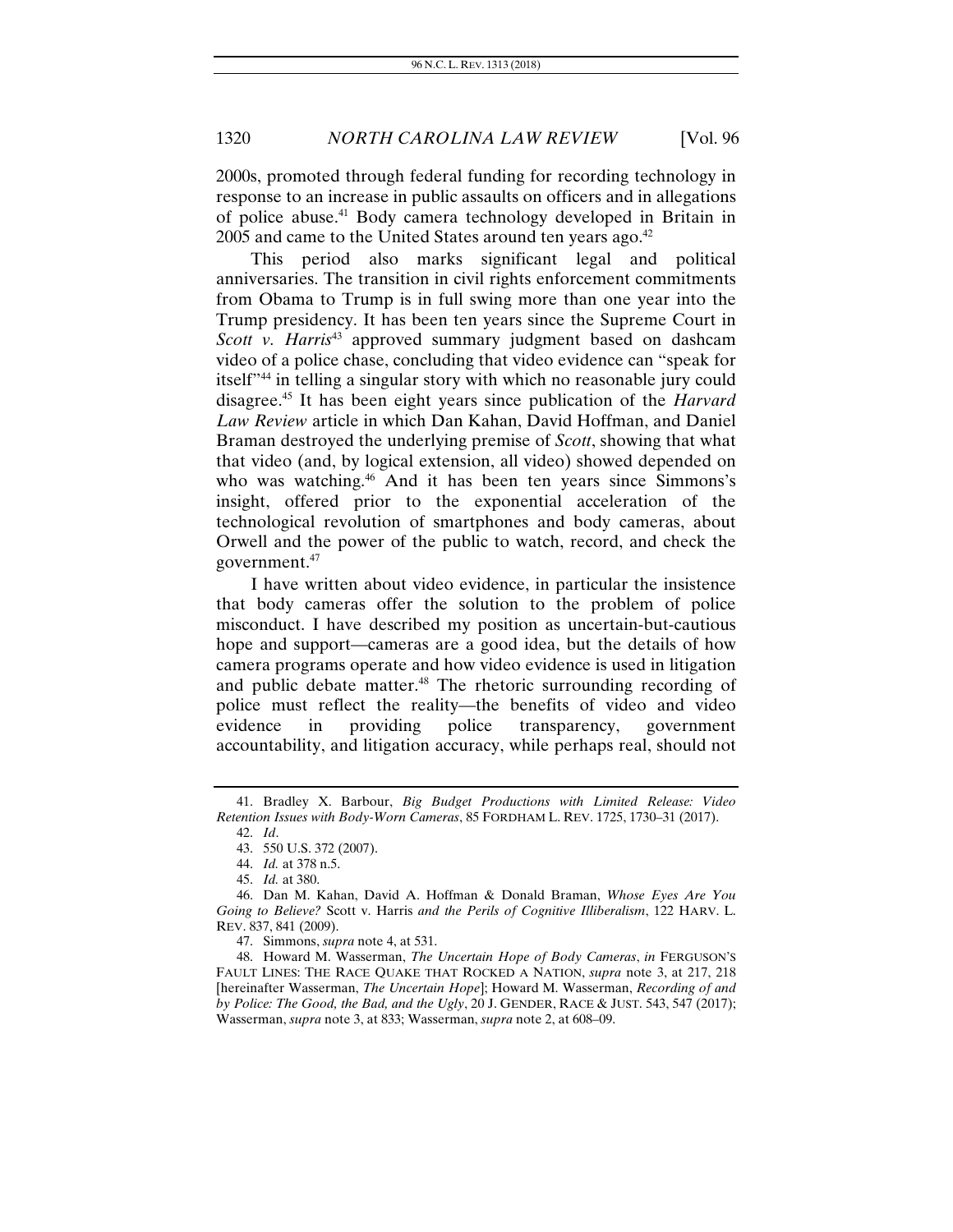be overstated. And "perhaps" is an important qualifier, as a recent study of body cameras involving more than 2000 officers in Washington, D.C. showed no "detectable average effects" on documented uses of force, citizen complaints, or behavior by police or citizens in public encounters.49 The more-mixed empirical record has not dampened the technological enthusiasm, however.

This Article approaches the question of video and police reform from a different angle. It explores procedural challenges in using video in civil<sup>50</sup> and criminal<sup>51</sup> litigation challenging, ex ante or ex post, law-enforcement misconduct; in the efforts to hold individual officers or departments accountable; and in the efforts to reform departmental policies, regulations, and practices. Part I criticizes the continued belief among courts, government officials, and commentators that video "speaks for itself," the procedural and evidentiary errors to which that belief leads, and the problems it creates for civil rights enforcement. Part II considers the evidentiary advantages video offers law enforcement in civil rights litigation whether prosecution and police using video in a criminal prosecution against the citizen involved in the encounter or officers using video as defendants in civil litigation. Part III explores the promise and limits of citizen-created and controlled video, considering the existence and nature of a First Amendment right to record police performing their public duties in public and the problems in enforcing and vindicating that right. Part IV considers the effects of video outside of litigation; these include executive decisions to pursue criminal charges against police officers for misconduct and to settle civil rights litigation in response to public outrage at a video-recorded incident.

#### I. "ALLOW THE VIDEO TO SPEAK FOR ITSELF"

*Scott v. Harris* was a § 1983 action arising from a high-speed police chase that ended when the pursuing officer intentionally rammed the fleeing car, causing it to careen off the road and into a ravine, leaving the driver permanently paralyzed.<sup>52</sup> The primary

<sup>49.</sup> White & Fradella, *supra* note 20, at 1586–88; *Randomized Controlled Trial of the Metropolitan Police Dep't Body-Worn Camera Program,* LAB @ DC, http://bwc.thelab.dc.gov/ [https://perma.cc/MLD3-75ZP]; Amanda Ripley, *A Big Test of Police Body Cameras Defies Expectations*, N.Y. TIMES (Oct. 20, 2017), https://www.nytimes.com/2017/10/20/upshot/a-big-test-of-police-body-cameras-defiesexpectations.html [https://perma.cc/JG5Z-6X9T (dark archive)].

 <sup>50. 34</sup> U.S.C.A. § 12601 (West 2017) (formerly codified at 42 U.S.C. § 14141); 42 U.S.C. § 1983 (2012).

 <sup>51. 18</sup> U.S.C. § 242.

 <sup>52. 550</sup> U.S. 372, 374–75 (2007).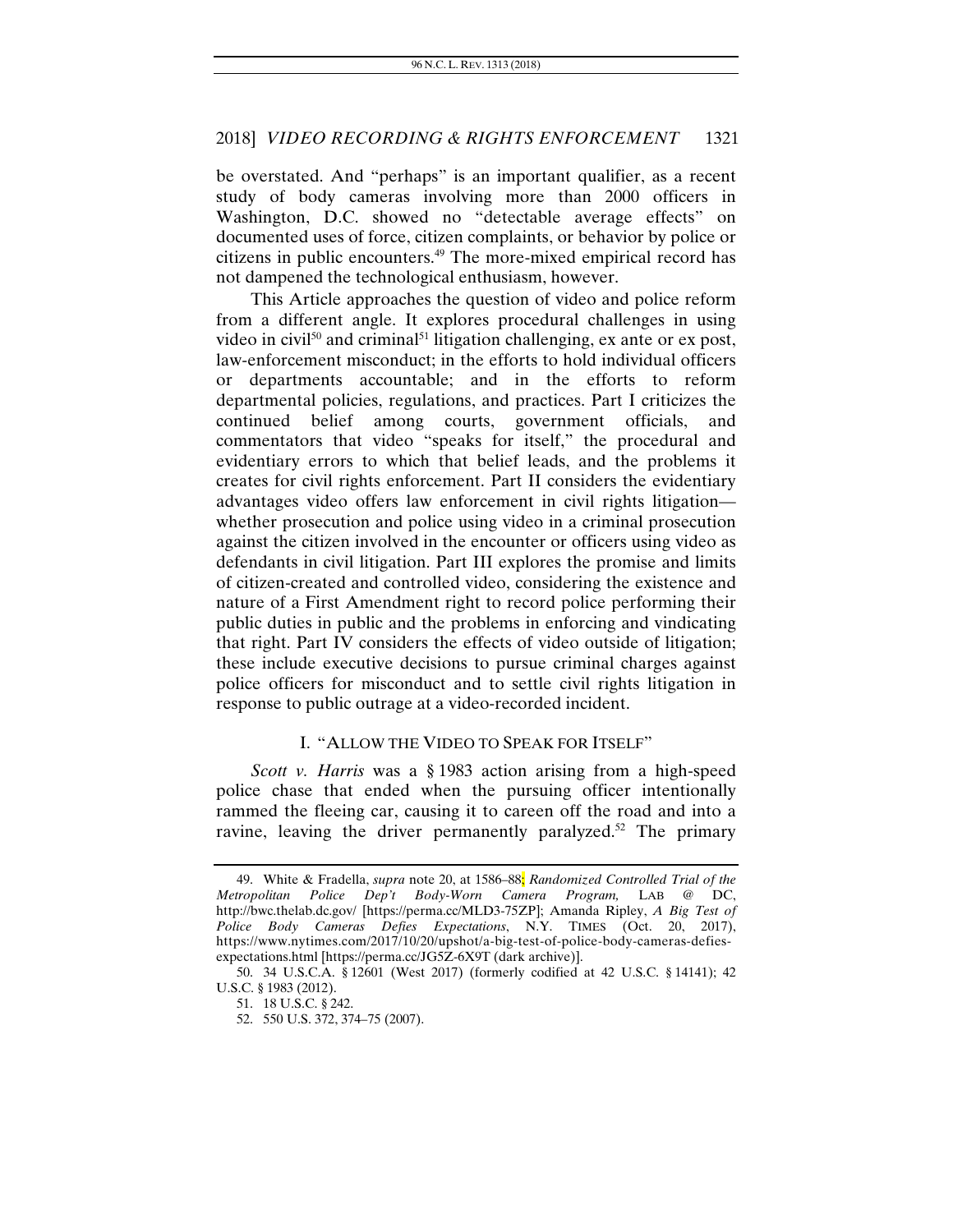evidence in the record was dashcam video from the pursuing officer's squad car, which the Court posted to its website so it could "speak for itself."53 With only Justice Stevens dissenting, the Court held that summary judgment in favor of the officer was proper on the driver's Fourth Amendment claim. The video told only one, "quite ... different" story from the driver's testimony—that the driver, traveling at a high rate of speed and weaving in and out of traffic, posed an imminent risk to persons in the immediate area, making constitutionally reasonable the use of force to terminate the chase and end the threat to the public.<sup>54</sup> Video, in the Court's telling, provided conclusive objective evidence telling a singular story. That single story overrode, and allowed the court on summary judgment to disregard, all competing evidence, including the victim's testimony that he was driving safely (if fast) and did not pose a threat to the public because the roads were empty.<sup>55</sup> The Court could disregard that testimony because it was "blatantly contradicted by the record"56—that is, by the video, which possessed one objective, obvious meaning that a court could determine and that no reasonable jury could understand differently, regardless of how it judged the victim's testimony and credibility.

The *Scott* Court fundamentally misunderstood video and video evidence. Video does not possess a singular meaning or tell a singular story to all viewers that obviates the need for a factfinder or grants a court such leeway on summary judgment. Video functions as any other piece of evidence—it captures and offers limited information and its meaning must be processed and understood by whoever views or hears that limited information.57

From the front end of what video presents comes the insight familiar to every undergraduate film student—what a video "says" or "means" is limited by what is inside and outside the camera's frame, what is included or not included in the image, and the "camera's perspective (angles) and breadth of view (wide shots and focus)."58 Meaning changes with the length of the video, steadiness of the

<sup>53.</sup> *Id.* at 378 n.5.

<sup>54.</sup> *Id.* at 379–80.

<sup>55.</sup> *See id.* at 378–80.

<sup>56.</sup> *Id.* at 380.

<sup>57.</sup> *See* Seth W. Stoughton, *Police Body-Worn Cameras,* 96 N.C. L. REV. 1363, 1410– 14 (2018).

 <sup>58.</sup> Jessica Silbey, *Cross-Examining Film*, U. MD. L.J. RACE, RELIGION, GENDER & CLASS 17, 29 (2008).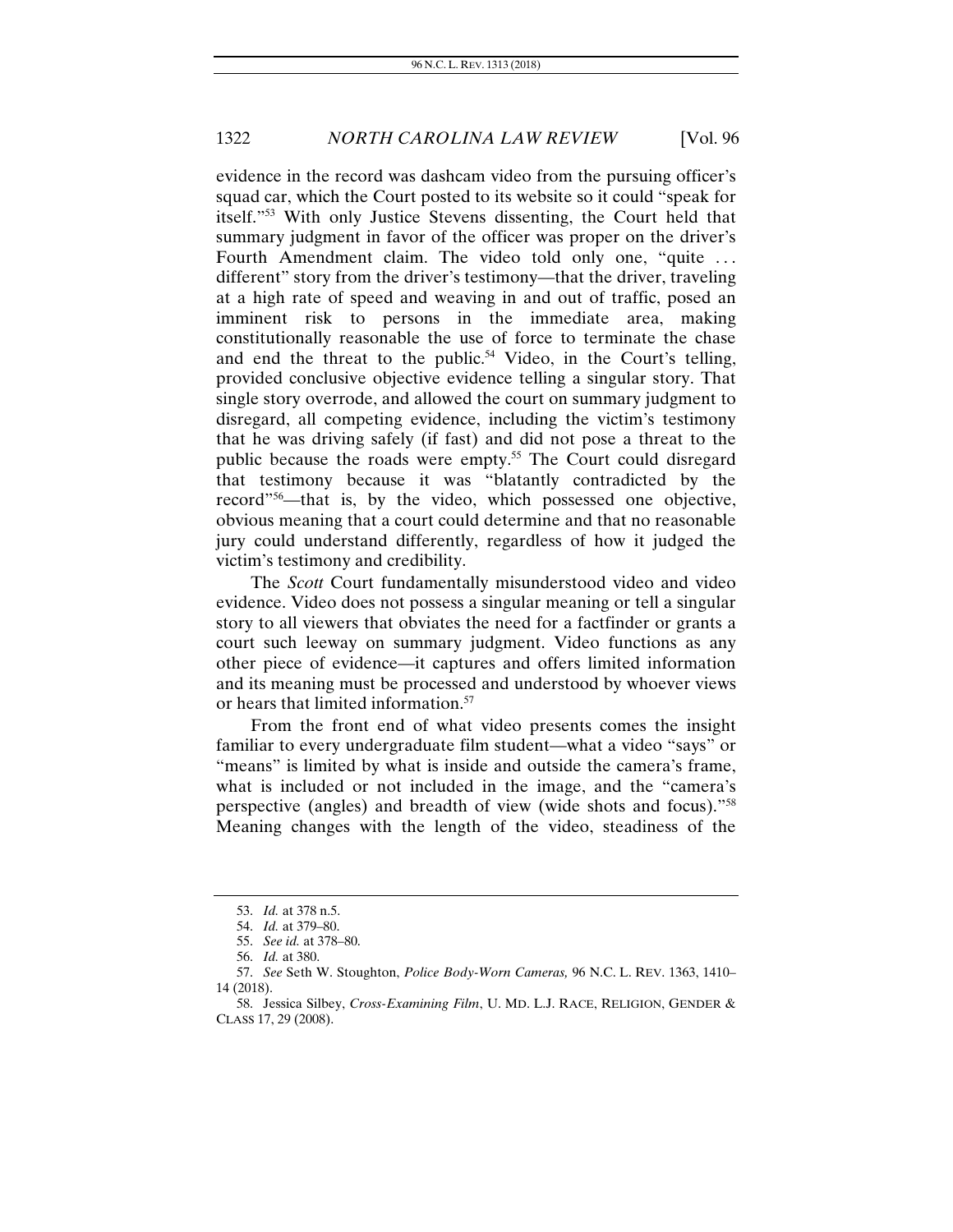camera,59 and other details of the recording, such as distances, perspectives, light, color, sound, sound quality, visual quality, and angles.<sup>60</sup> "All films have a point of view or voice,"<sup>61</sup> but the voice and story change from different angles, details, perspectives, and points of view reflected in different videos.<sup>62</sup>

The back end recognizes that video, like any other piece of evidence, must be processed, interpreted, and understood by the factfinder.<sup>63</sup> The work of Dan Kahan and his coauthors at Yale's Cultural Cognition Project<sup>64</sup> has explored and revealed the nature of and influences on that interpretation.<sup>65</sup> Their empirical studies expose the fallacy of *Scott* and those who insist that video offers an absolute truth or singularity. They show that video does not speak for itself: what video "says" depends on who is watching and the priors each viewer brings with her. Video's meaning is affected by a complex combination of cultural, demographic, social, political, racial, gender, ideological, and experiential characteristics. That is, reasonable jurors could disagree about the meaning of a video because that meaning is influenced, if not determined, by the personal and political characteristics each juror brings to her task of viewing, interpreting, and understanding.<sup>66</sup>

Two Kahan studies are relevant to this discussion. The first is the landmark 2009 study in *Whose Eyes are You Going to Believe*, in which the authors took the *Scott* Court up on its offer to let video speak for itself by showing the chase video to study participants. While the majority of viewers in the study interpreted the video as the Court had, the minority of viewers who disagreed with the Court's view shared demographic and ideological characteristics and "a distinctive understanding of social reality that informs their view of

<sup>59.</sup> *Id.* at 38; Jessica Silbey, *Criminal Performances: Film, Autobiography, and Confession*, 37 N.M. L. REV. 189, 202–03, 214 (2007); Jessica M. Silbey, *Filmmaking in the Precinct House and the Genre of Documentary Film*, 29 COLUM. J.L. & ARTS 107, 147, 161 (2005) [hereinafter Silbey, *Filmmaking*].

 <sup>60.</sup> Silbey, *supra* note 58, at 38; Silbey, *Filmmaking*, *supra* note 59, at 146; Wasserman, *supra* note 2, at 640.

 <sup>61.</sup> Silbey, *supra* note 58, at 29.

 <sup>62.</sup> Silbey, *Filmmaking*, *supra* note 59, at 147.

<sup>63.</sup> *Id.* at 173.

<sup>64.</sup> *Members*, CULTURAL COGNITION PROJECT AT YALE LAW SCH., http://www.culturalcognition.net/members/ [https://perma.cc/7F7R-9F9U].

<sup>65.</sup> *See* CULTURAL COGNITION PROJECT AT YALE LAW SCH., http://www.culturalcognition.net/ [https://perma.cc/7F7R-9F9U].

 <sup>66.</sup> Kahan et al., *"They Saw a Protest": Cognitive Illiberalism and the Speech-Conduct Distinction*, 64 STAN. L. REV. 851, 854–55 (2012); Kahan et al., *supra* note 46, at 841.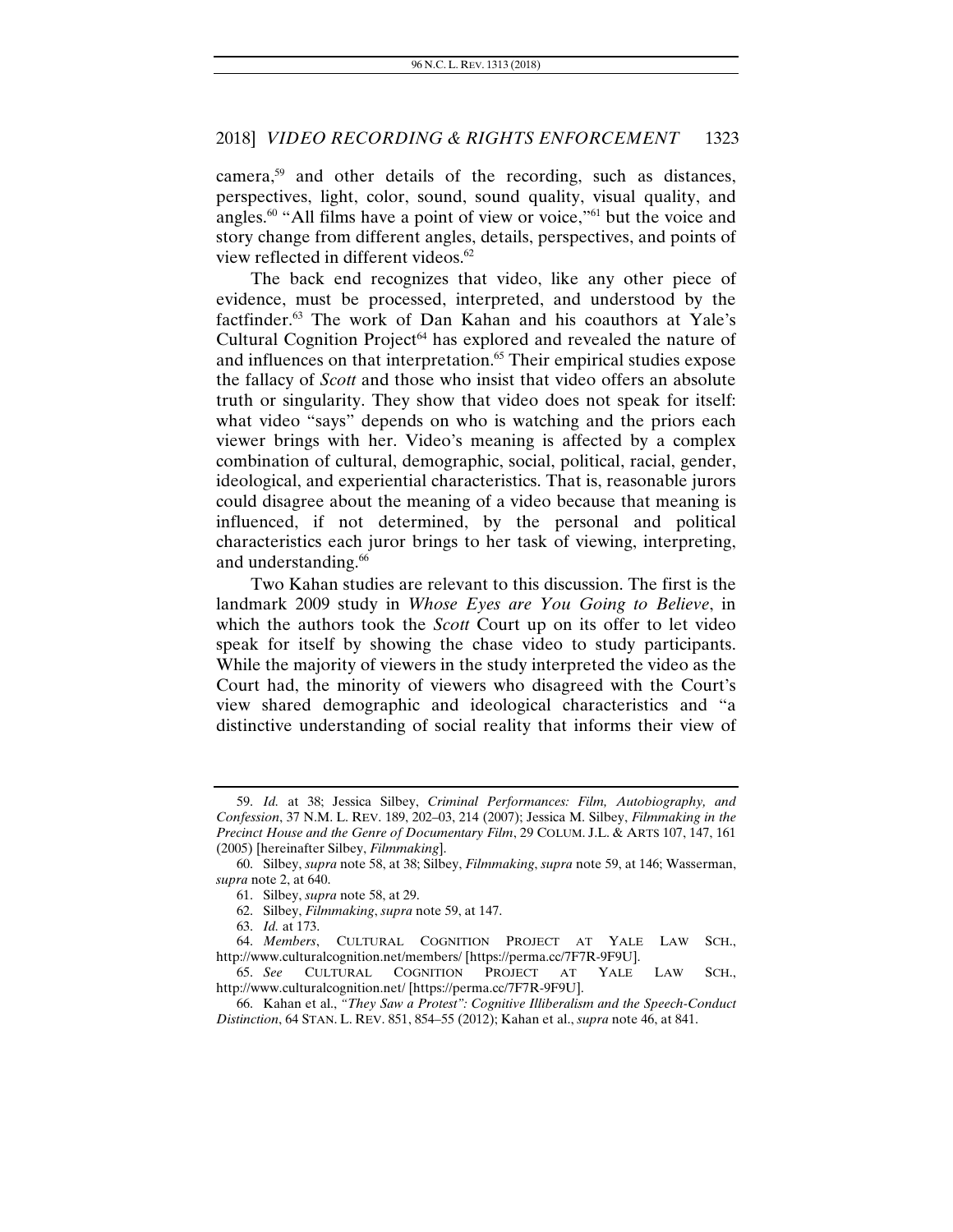the facts."67 The second study is *They Saw a Protest*, in which the participants viewed video depicting a crowd outside a building that was alternately identified as a reproductive-health clinic or a military recruitment center during the period in which openly LGBT persons were barred from military service.<sup>68</sup> Opinions about abortion and about LGBT rights corresponded with whether a viewer saw a peaceful-but-emphatic protest or a riot and threatening blockade of the building. $69$ 

Both studies explain public reactions to high-profile video cases. Positions and experiences on race, class, law-and-order, and the theory of "broken windows" policing influence how viewers interpret video of the strangulation death of Eric Garner at the hands of New York City Police Officer Daniel Pantaleo.<sup>70</sup> Viewer reactions to video of protests and police attempts to break-up protests—for example, in Ferguson and elsewhere following the shooting death of Michael Brown<sup>71</sup> or the non-indictment of Officer Darren Wilson in the Brown shooting, $72$  or in St. Louis following the 2017 acquittal of Officer Jason Stockley in the shooting death of Anthony Lamar Smith<sup>73</sup>—track viewer positions on law-and-order, the freedom of speech, the propriety of public protest in public spaces, and, likely, the underlying events and judicial decisions being protested.<sup>74</sup> A viewer who believes that the protested shooting was wrongful and

 <sup>67.</sup> Kahan et al., *supra* note 46, at 865, 886.

 <sup>68.</sup> Kahan et al., *supra* note 66, at 862–65.

<sup>69.</sup> *Id.* at 883–85.

 <sup>70.</sup> Joseph Goldstein & Marc Santora, *Staten Island Man Died From Chokehold During Arrest, Autopsy Finds*, N.Y. TIMES, Aug. 2, 2014, at A14.

 <sup>71.</sup> Chad Flanders, *Ferguson and the First Amendment*, *in* FERGUSON'S FAULT LINES: THE RACE QUAKE THAT ROCKED A NATION, *supra* note 3, at 197, 198, 206–07; *see also*  Annys Shin, *Recalling the Protests, Riots After Fatal Police Shooting of Michael Brown*, WASH. POST (Aug. 3, 2017), https://www.washingtonpost.com/lifestyle/magazine/recallingthe-protests-riots-after-fatal-police-shooting-of-michael-brown/2017/08/01/9992f044-5a8d-11e7-a9f6-7c3296387341\_story.html?utm\_term=.3a43b565bf10 [https://perma.cc/ZK8M-LFEZ (dark archive)].

 <sup>72.</sup> Monica Davey & Julie Bosman, *Protests Flare After Ferguson Police Officer is Not Indicted*, N.Y. TIMES (Nov. 24, 2014), https://www.nytimes.com/2014/11/25/us/fergusondarren-wilson-shooting-michael-brown-grand-jury.html [https://perma.cc/RJK7-XDF5 (dark archive)]; Nicholas St. Fleur, *Scenes From a Ferguson Protest in New York City*, ATLANTIC (Nov. 25, 2014), https://www.theatlantic.com/national/archive/2014/11/scenes-from-newyork-citys-ferguson-protest/383154/ [https://perma.cc/WVQ8-ZXTK].

 <sup>73.</sup> Mark Berman, Wesley Lowery & Andrew deGrandpre, *Police and Protesters Clash in St. Louis After Former Officer who Shot Black Driver Acquitted on Murder Charges*, WASH. POST (Sept. 16, 2017), https://www.washingtonpost.com/news/postnation/wp/2017/09/15/st-louis-tenses-for-verdict-in-murder-trial-of-former-police-officer/ [https://perma.cc/P6NE-X6HF (dark archive)].

 <sup>74.</sup> Flanders, *supra* note 71, at 198.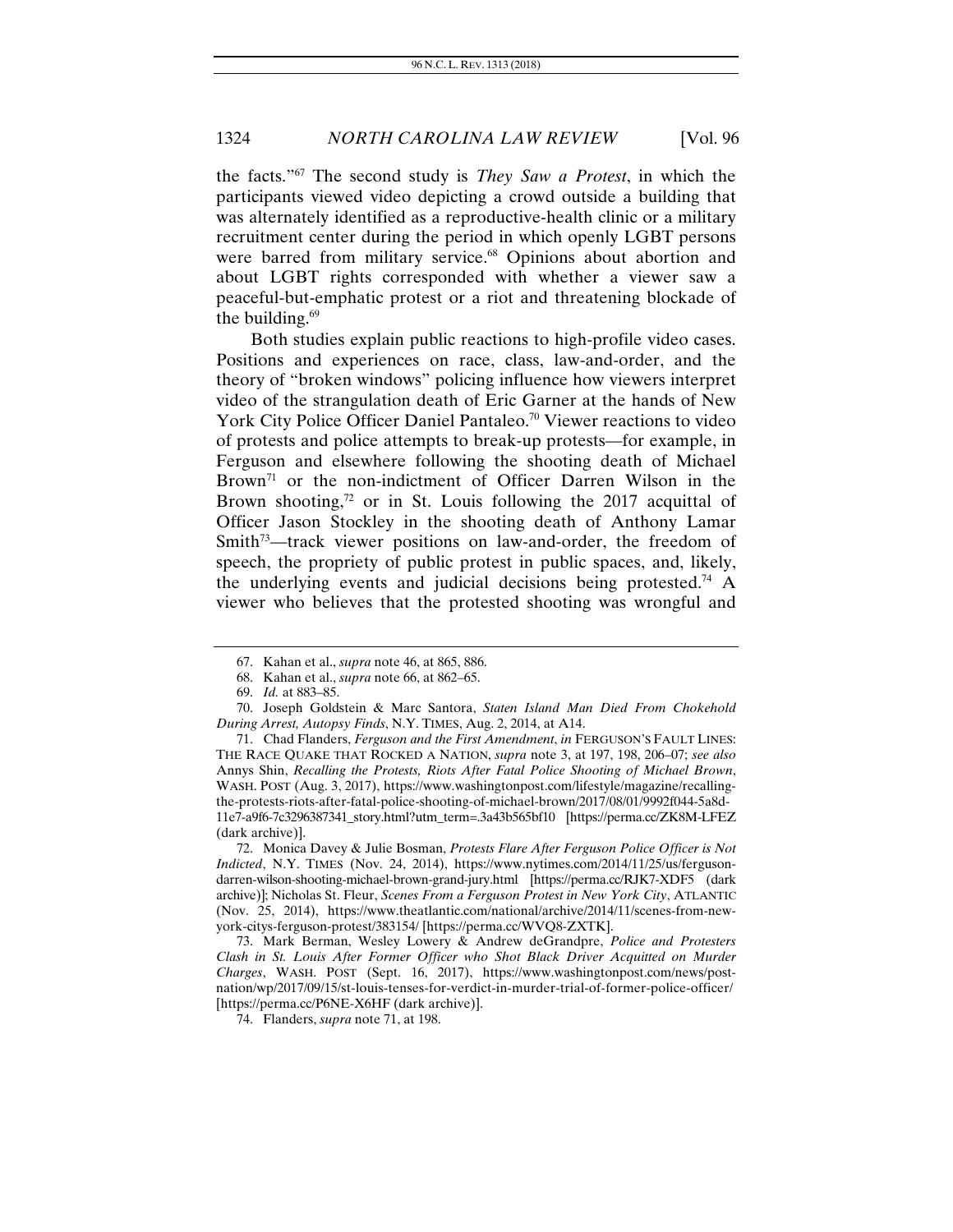that public protest is essential First Amendment activity promoting social change is more likely to see a constitutionally protected peaceful protest broken up by overzealous police; a viewer who believes the shooting was justified is more likely to see outnumbered police struggling to maintain order against a lawless riot.

Nevertheless, courts and commentators continue to espouse *Scott*'s mistaken position on the "truth" of recording evidence and how it can be used in litigation. Video continues to be treated as an objective, unbiased, transparent observer that evenhandedly reproduces events for the viewer, providing raw, unambiguous, and unbiased evidence showing conclusively and certainly what happened in the real world. Courts continue to use video to relieve themselves of traditional reliance on one-sided testimony to reconstruct events, to check the fallibility of human perception, and to allow factfinders to replay and perceive events free of adverseness, passion, and partisanship that plague traditional witness testimony.75 Video continues to be seen as more likely to be "much more accurate than other means of conveying information," which "increases the credibility and reliability of expression but also . . . may allow more information to be translated quickly and in a manner unfiltered by a third-party account."76 In recognizing a First Amendment right to record, the Third Circuit argued that video "corroborates or lays aside subjective impressions for objective facts."77

The problem is a failure to distinguish persuasiveness from moral certainty. Video may be a more "credible representation[] of that reality" that can "persuade all the more powerfully[,]... generat[ing] less counterargument and  $\ldots$  retain [ing] [the viewers'] belief."<sup>78</sup> Video can "validate or undermine" accounts of events and "help resolve the conflict not only for the parties immediately involved but also in the interests of the broader community."79 But courts must resist what literature scholar Peter Brooks calls the "reality effect" that video is, in and of itself, the thing or event depicted, rather than one more piece of evidence of the thing depicted that a factfinder can

 <sup>75.</sup> Fan, *supra* note 5, at 955–56; Justin Marceau & Alan K. Chen, *Free Speech and Democracy in the Video Age*, 116 COLUM. L. REV. 991, 1010 (2016).

 <sup>76.</sup> Marceau & Chen, *supra* note 75, at 1009–10.

 <sup>77.</sup> Fields v. City of Philadelphia, 862 F.3d 353, 359 (3d Cir. 2017).

 <sup>78.</sup> Richard K. Sherwin, *Introduction*, *in* POPULAR CULTURE AND LAW xi, xiv (Richard K. Sherwin ed., 2006).

 <sup>79.</sup> Marceau & Chen, *supra* note 75, at 1010.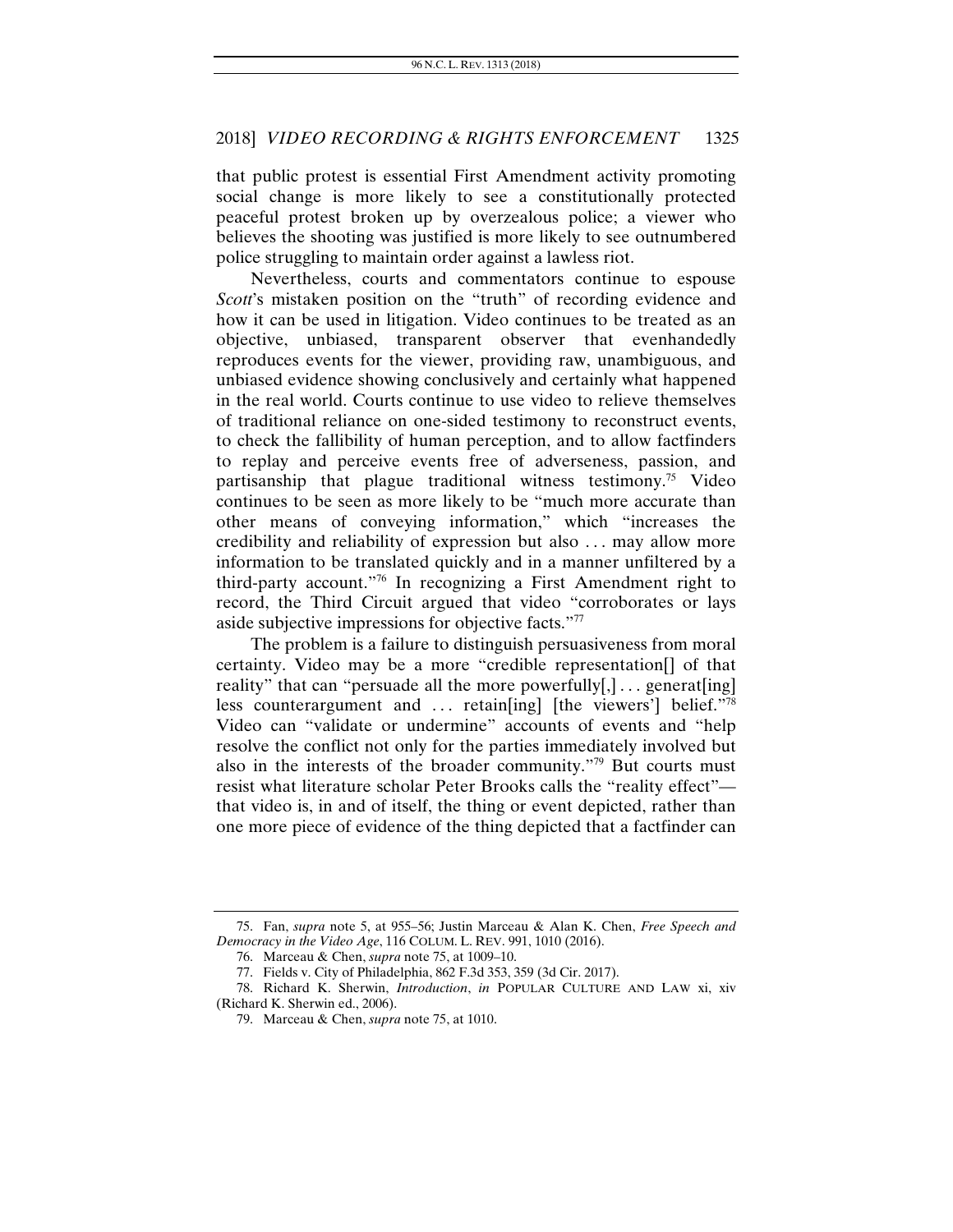interpret, consider, and use. $80$  The failure to distinguish the concepts undermines the process in which courts resolve disputes.

The Supreme Court repeated its mistake, this time unanimously, in *Plumhoff v. Rickard*. 81 The Court again approved summary judgment in favor of the defendant officers on a Fourth Amendment excessive force claim arising from a high-speed chase, again understanding the dashcam video as telling one obvious story of a plaintiff posing a grave risk to public safety that officers properly terminated with deadly force, even at the risk of serious injury or death to the "fleeing" motorist.82 As in *Scott*, the Court accepted that the video in the record showed conclusively that the plaintiff posed a threat to the public with his "outrageously reckless driving."83 The video "conclusively disprove[d]" the plaintiff's allegations about whether the chase was over, whether he intended to resume flight, and whether he still was maneuvering the car.<sup>84</sup> And the video showed that the driver was "obviously pushing down on the accelerator" and that he "threw the car into reverse 'in an attempt to escape."<sup>85</sup> The Court could decide this from its review of the video, with neither further proceedings nor factfinding necessary or appropriate. Unlike *Scott*, *Plumhoff* did not acknowledge the role of video in its decision. Justice Alito's majority opinion recited facts and described what happened during the chase, without identifying video as the source of its facts or conclusions and without placing the video on the Court website for the public to watch and consider.<sup>86</sup> Only references to video during argument<sup>87</sup> and the Court's emphasis on *Scott* as controlling precedent revealed the video's prominent role in the case.

The evidentiary limits of video become clear in cases with multiple or competing videos. A second video, taken from a different, broader angle, tells a different and often contradictory story than

 <sup>80.</sup> Peter Brooks, Scott v. Harris*: The Supreme Court's Reality Effect*, 29 LAW & LITERATURE 143, 147 (2017); *see also* Silbey, *supra* note 58, at 17–18; Jessica M. Silbey, *Judges as Film Critics: New Approaches to Filmic Evidence*, 36 U. MICH. J. L. REFORM 493, 519 (2004).

 <sup>81. 134</sup> S. Ct. 2012 (2014).

<sup>82.</sup> *Id.* at 2017–18, 2021–22; Howard M. Wasserman, *Mixed Signals on Summary Judgment*, 2014 MICH. ST. L. REV. 1331, 1335–36 (2014).

 <sup>83.</sup> *Plumhoff,* 134 S. Ct. at 2021.

<sup>84.</sup> *Id.* at 2021–22.

<sup>85.</sup> *Id.* at 2021.

<sup>86.</sup> *Id.* at 2017–18.

 <sup>87.</sup> Transcript of Oral Argument at 12, Plumhoff v. Rickard, 134 S. Ct. 2012 (2014) (No. 12-1117), https://www.supremecourt.gov/oral\_arguments/argument\_transcripts/2013 /12-1117\_6i79.pdf [https://perma.cc/93EV-QFLQ].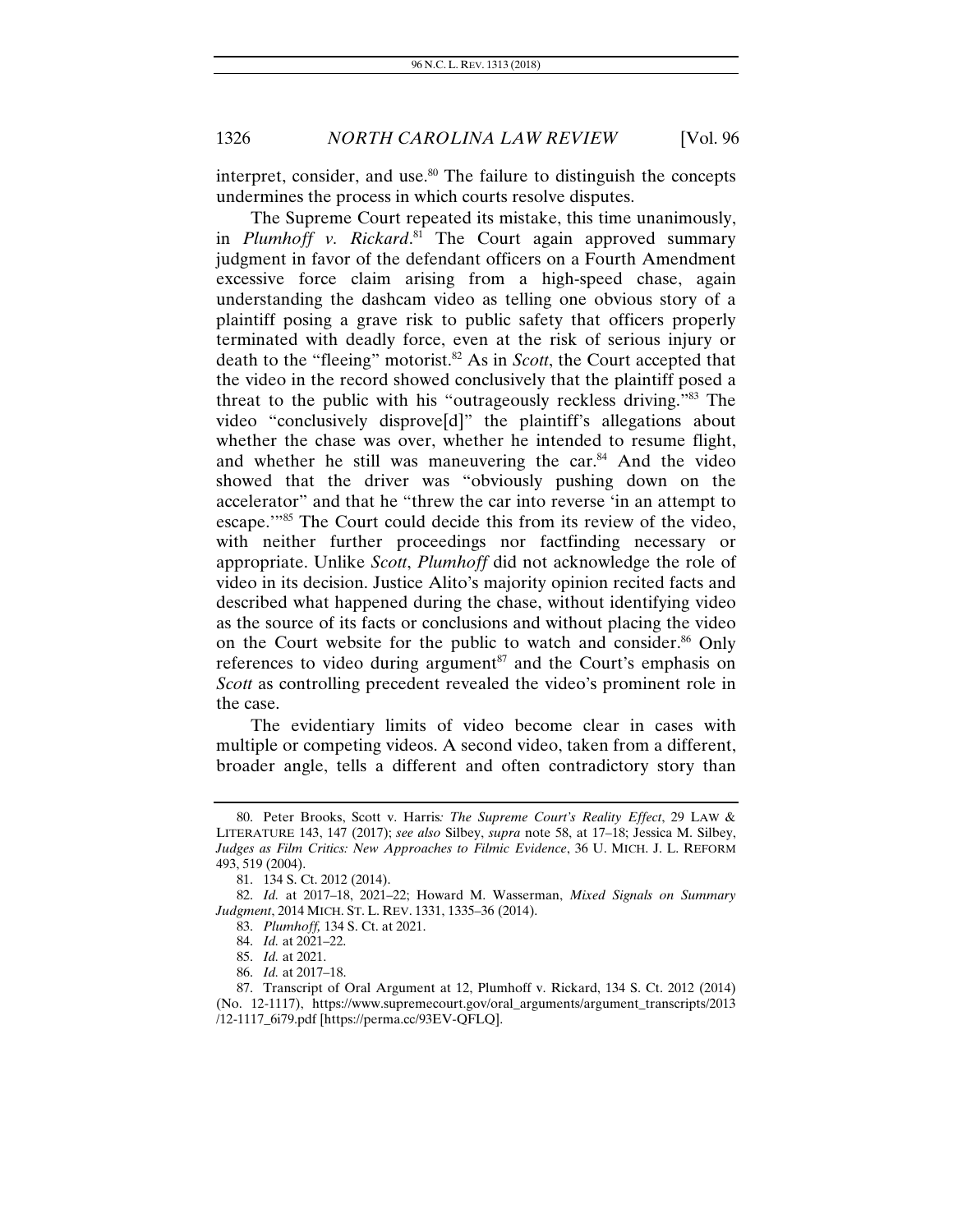does the first video from a body camera's producing a limited-field video that offers little context for a close-up image.<sup>88</sup> There is a reason that every witness to an incident or to police activities has her phone out—each wants to create and maintain a unique record of events because each recording provides a unique piece of evidence offering a unique story.<sup>89</sup> But if different videos of the same occurrence tell different stories depending on the internal elements of that video especially a different angle and different width of visual field—no single video can be correct or can tell the entire story.

Argument in 2017's *Hernandez v. Mesa*<sup>90</sup> produced an exchange that should have revealed how courts have gone astray in their reliance on video. *Hernandez* was a *Bivens* action against a borderpatrol officer arising from a cross-border shooting—the officer was standing in the United States when he fired, while the victim, a Mexican national, was standing at or near the Rio Grande culvert marking the U.S.-Mexico border.<sup>91</sup> The officer was cleared by a departmental investigation.92 Several surveillance cameras captured the incident, with one video from one camera circulating on YouTube.<sup>93</sup> During argument, the following colloquy occurred between Justice Sotomayor and counsel for the United States:

JUSTICE SOTOMAYOR: . . . And I understand you say the government has investigated and sees the facts differently. Have you seen the -- the film that appeared on the YouTube? MR. KNEEDLER: I have.

JUSTICE SOTOMAYOR: I did, and I can't square the police officer's account of this incident with that film.

MR. KNEEDLER: There were other videos. The -- the -- the press release -- nothing in the record and nothing in a -- in a public account -- \* \* \* --- there was other evidence and other video --surveillance videos that were taken into account in the investigation.<sup>94</sup>

 <sup>88.</sup> Stoughton, *supra* note 57, at 1401–02; Timothy Williams et al., *Police Body Cameras: What Do You See?*, N.Y. TIMES (Apr. 1, 2016) https://www.nytimes.com /interactive/2016/04/01/us/police-bodycam-video.html?\_r=0 JLHN (dark archive)].

 <sup>89.</sup> Fan, *supra* note 6, at 1653–54.

 <sup>90. 137</sup> S. Ct. 2003 (2017) (per curiam).

<sup>91.</sup> *Id.* at 2004–05.

<sup>92.</sup> *Id.* at 2005.

 <sup>93.</sup> Transcript of Oral Argument at 50–51, Hernandez v. Mesa, 137 S. Ct. 2003 (2017) (No. 15-118), https://www.supremecourt.gov/oral\_arguments/argument\_transcripts/2016/15 -118\_3e04.pdf [https://perma.cc/65DK-SGAK].

<sup>94.</sup> *Id.* at 50–51.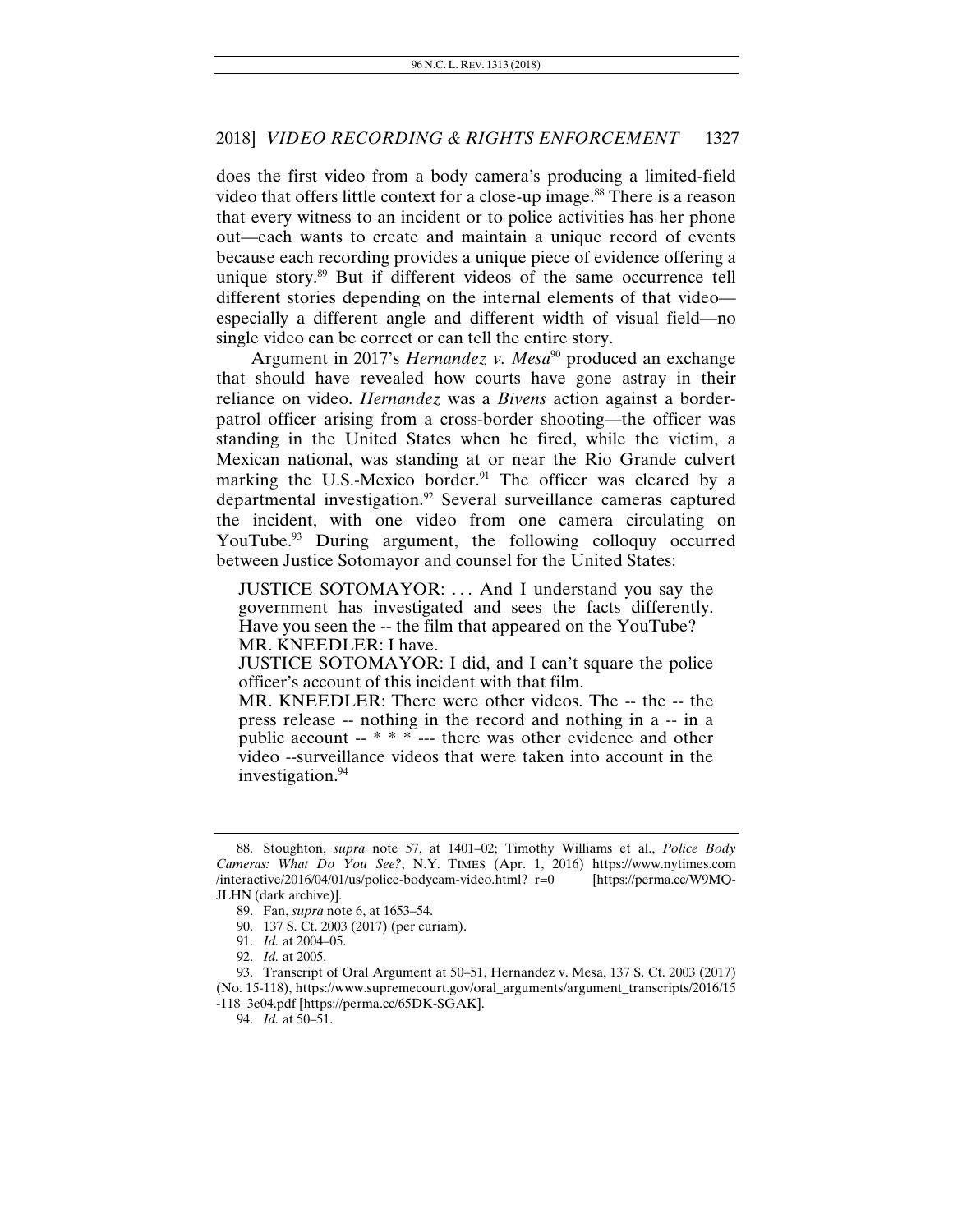Unfortunately, everyone missed the point and its significance for debates over cameras and video evidence (which were not the issues before the Court). If other videos could justify a different result in the departmental investigation despite one adverse video, no single video can be conclusive as a matter of law. Every video offers one unique perspective out of multiple perspectives on one story, none necessarily truer than another.<sup>95</sup> And if non-video evidence could justify a different outcome in the departmental investigation despite the adverse video, then contradicting non-video evidence should play a similar role in civil rights litigation. A court should not grant summary judgment based on its singular view of what video says while disregarding contrary non-video evidence. As a court on summary judgment cannot choose between competing witness accounts,96 so should it not choose between competing videos or between competing video and testimonial evidence. A factfinder should be given an opportunity to review all disparate pieces of evidence, determine their meaning and credibility, and make its decision.

The public reaction to the outcomes of prosecutions of police officers in cases with publicly disclosed body camera and dashcam evidence illustrates the error of *Scott* and the correctness of Kahan's insights that video can have multiple reasonable meanings and messages. $97$  In a string of notorious shooting cases, decisions not to charge or convict police officers contradicted the wider public perception of the videos, triggering public outrage, protests, and demonstrations.98 Accepting that the public was not protesting the outcome simpliciter—a white police officer was not convicted of shooting an African-American person, ergo the outcome was unjust

 <sup>95.</sup> Silbey, *Filmmaking*, *supra* note 59, at 147.

 <sup>96.</sup> Richard L. Marcus, *Completing Equity's Conquest? Reflections on the Future of Trial Under the Federal Rules of Civil Procedure*, 50 U. PITT. L. REV. 725, 772 (1989).

 <sup>97.</sup> Kahan et al., *supra* note 46, at 841, 897.

<sup>98.</sup> *See* Berman et al., *supra* note 73; Davey & Bosman, *supra* note 72; Wesley Lowery, *Graphic Video Shows Daniel Shaver Sobbing and Begging Officer for His Life Before 2016 Shooting*, WASH. POST (Dec. 8, 2017), https://www.washingtonpost.com/news /post-nation/wp/2017/12/08/graphic-video-shows-daniel-shaver-sobbing-and-begging-officer -for-his-life-before-2016-shooting/?utm\_term=.6d90c2ccef95 [https://perma.cc/6R9V-CVHD (dark archive)]; Afi Scruggs, *Tamir Rice Protesters Picket House of Cleveland Prosecutor Timothy McGinty*, GUARDIAN (Jan. 1, 2016, 5:44 PM), https://www.theguardian.com/usnews/2016/jan/01/tamir-rice-protest-cleveland-prosecutor-timothy-mcginty [https://perma.cc /UE2R-LFDK]; *cf.* Josh Saul, *South Carolina Cop Pleads Guilty in Shooting that Sparked Black Lives Matter Protests*, NEWSWEEK (May 2, 2017, 4:21 PM), http://www.newsweek.com/south-carolina-police-pleads-guilty-shooting-unarmed-black-man -593357 [https://perma.cc/8LHJ-VK9M] (detailing the guilty plea of an officer charged in a police-shooting incident).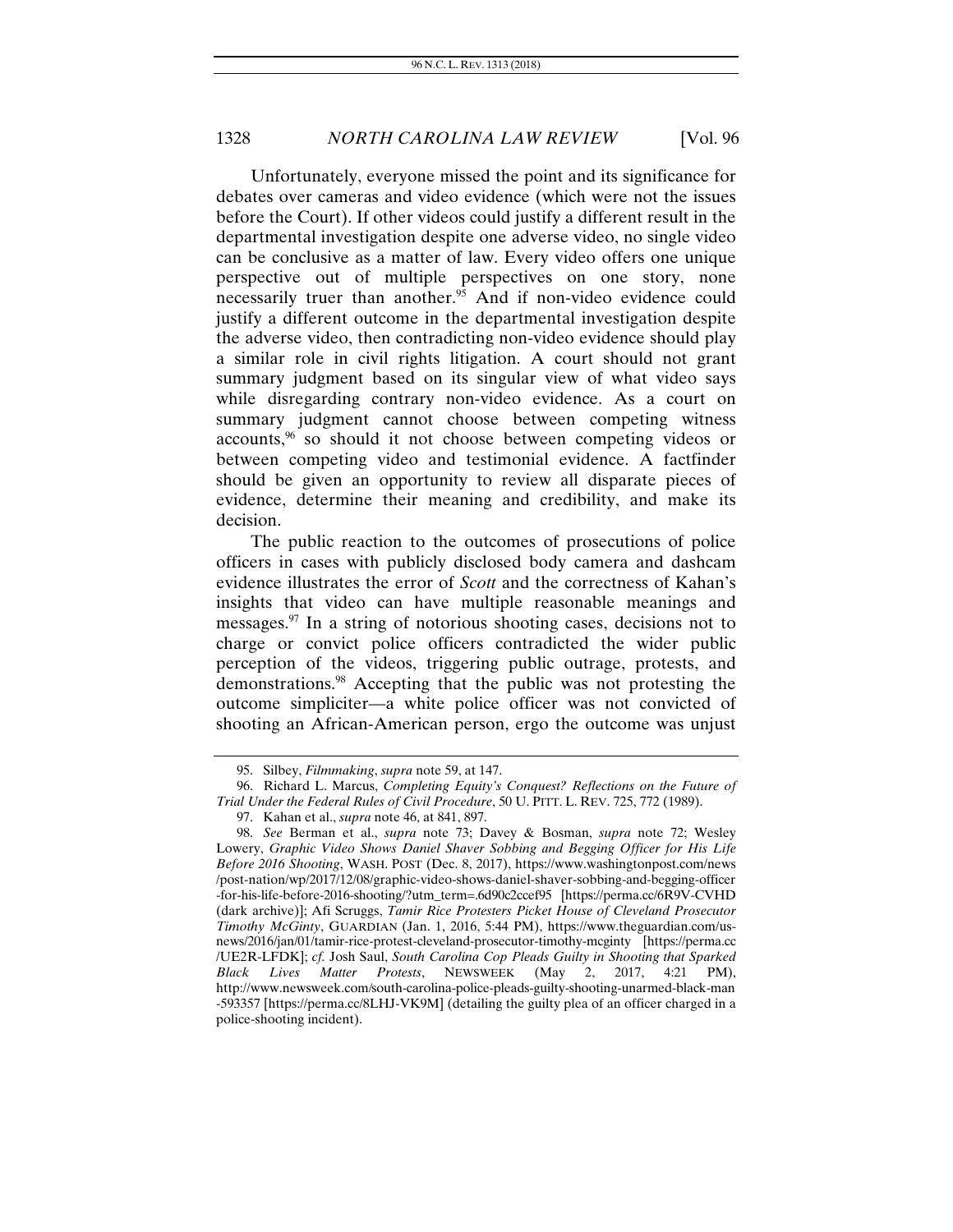and grounds for protest—the anger must have been based on different perceptions, understandings, and conclusions from the video evidence. And those different perceptions, understandings, and conclusions derived from distinct demographics, political attitudes, and life experiences that Kahan and his coauthors identified as influencing how viewers understand video. That the public could disagree with the prosecutor, grand jury, jury, or judge means video cannot be singular—either different viewers reached different conclusions about the meaning of the video or other evidence affected the prevailing view of the video within the formal proceeding. Either way, video did not present a single truth but could be and was overcome by something beyond the images themselves.

It is not clear who reached the "correct" or "accurate" result in these cases—the non-convicting factfinders or the righteously indignant public.<sup>99</sup> It does not matter. The point is that video is subjective and courts, the public, and commentators err in assuming its objectivity and singularity.

The judicial process must recognize and incorporate this insight, as judges are uniquely equipped to  $do.^{100}$  Courts cannot throw away the ordinary rules of evidence and procedure when video is part of the record. A court on summary judgment cannot view the evidence "in the light depicted by the videotape"<sup>101</sup> because the videotape lacks a singular light in which other evidence can be viewed. The video, as any other piece of evidence, must be viewed in the light most favorable to the non-movant on summary judgment because the jury (or individual jurors) may (and statistically, some will) view the video differently than the judge, based on their distinct attitudes and experiences. And none of those competing viewpoints should be boxed or rejected as unreasonable.<sup>102</sup>

That insight applies beyond summary judgment. At most trials, video evidence will prevail over competing testimonial evidence because factfinders see video as "more salient than verbal descriptions."103 Kahan's studies about viewer interpretation and scholarship about how video forms and presents its message therefore remain significant at trial. They should remind courts that the place for subjective interpretations of video and comparison with non-video evidence is a trial before a factfinder, not summary judgment that

 <sup>99.</sup> Kahan et al., *supra* note 46, at 881.

<sup>100.</sup> *Id.* at 897.

 <sup>101.</sup> Scott v. Harris, 550 U.S. 372, 381 (2007).

 <sup>102.</sup> Kahan et al., *supra* note 46, at 884–86; Wasserman, *supra* note 2, at 641, 643–44.

 <sup>103.</sup> Kreimer, *supra* note 39, at 386.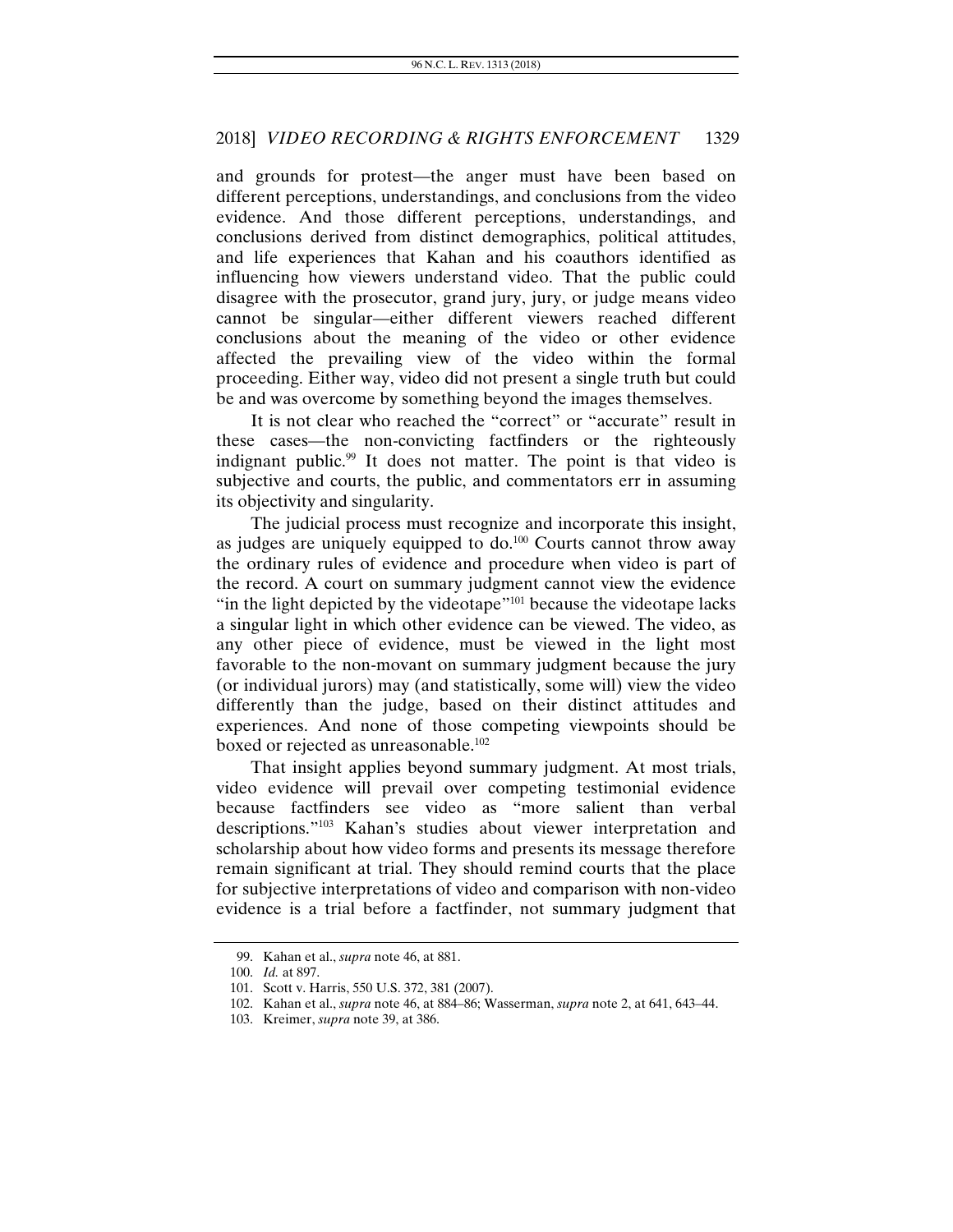preempts the ordinary civil-litigation process and labels competing understandings of video unreasonable.104 They also should remind factfinders in civil and criminal proceedings not to place blind faith in video but to recognize its limitations and its connections with and complementarity to non-video evidence. Video is one piece of evidence among many. Factfinders must decide the case in light of all the evidence, including their subjective and personal interpretations in understanding and applying video evidence.

#### II. EVIDENTIARY ADVANTAGES FOR LAW ENFORCEMENT

Commentators have described the evidentiary advantages that police officers enjoy in litigation, as witnesses in criminal prosecutions against arrestees and as defendants in civil and criminal proceedings.105 Judges and juries tend to view officers' testimony as more credible than that of citizens in a he-said/he-said contest between one police officer and one suspect, $106$  an "ugly battle" that is "highly imbalanced."<sup>107</sup> Judges and juries are reluctant to openly discredit law-enforcement officer testimony, where an adverse finding that the officer is lying or is not credible could destroy a career.<sup>108</sup>

Advocates argue that video evidence can overcome that imbalance by offering objective information that does not depend on credibility determinations or the subjectivity of adversary proceedings.109 But the tendency to believe law-enforcement testimony has migrated into how courts view video evidence, with the jury (or court on summary judgment) more likely to adopt officers' asserted interpretation of the video's singular meaning and story at the expense of a competing narrative of the video's meaning. The Supreme Court did this on summary judgment in *Scott* and *Plumhoff*. Lower courts grant summary judgment for officers by relying on

 <sup>104.</sup> Kahan et al., *supra* note 46, at 884–86; Wasserman, *supra* note 2, at 641, 643–44.

 <sup>105.</sup> David N. Dorfman, *Proving the Lie: Litigating Police Credibility*, 26 AM. J. CRIM. L. 455, 471–73 (1999); Mary D. Fan, *Missing Police Body Camera Videos: Remedies, Evidentiary Fairness, and Automatic Activation,* 52 GA. L. REV. 57, 94–96 (2017); Richard A. Leo & Richard J. Ofshe, *The Consequences of False Confessions: Deprivations of Liberty and Miscarriages of Justice in the Age of Psychological Interrogation*, 88 J. CRIM. L. & CRIMINOLOGY 429, 495 (1998).

 <sup>106.</sup> Dorfman, *supra* note 105, at 471–72; Simmons, *supra* note 4, at 565.

 <sup>107.</sup> Fan, *supra* note 105, at 95.

<sup>108.</sup> *Id.* at 31; Christopher Slobogin, *Testilying: Police Perjury and What to Do About It*, 67 U. COLO. L. REV. 1037, 1039 (1996).

 <sup>109.</sup> Fan, *supra* note 5, at 955–56.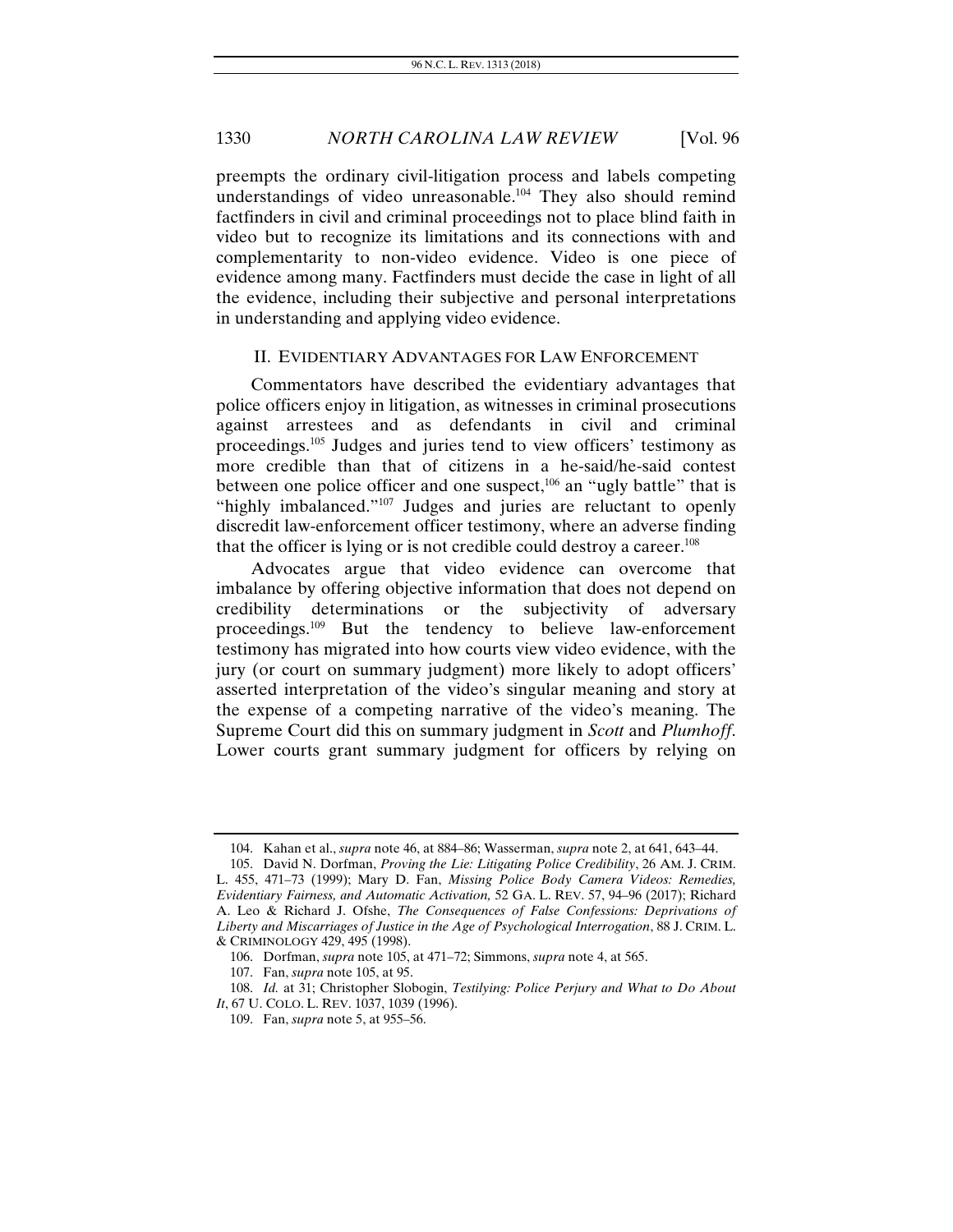ambiguous or apparently police-friendly video $110$  or by ignoring adverse video.<sup>111</sup> This tendency has accompanied a shift in law enforcement's view of the purpose of police-controlled video—not to expose official wrongdoing or trigger government accountability, but to obtain evidence for criminal prosecutions of members of the public involved in those police encounters.<sup>112</sup>

The 2017 acquittal of former St. Louis police officer Michael Stockley illustrates the tendency. Stockley was charged in state court with murder arising from the shooting death of Anthony Lamar Smith following a high-speed chase. The case presented numerous recording-evidence issues. Dashcam video of the chase captured Stockley during the chase telling his partner "we're killing this motherfucker." Video of the aftermath showed Stockley walking to the victim's car, firing five shots, returning to his squad car and rifling through a bag, then returning to Smith's car. At that point, another officer turned the dashcam off, leaving only a blurry cellphone video, taken by a bystander, as evidence. That citizen-controlled video did not clearly show whether Stockley was carrying a second gun (the prosecution alleged that Stockley planted a gun in Smith's car to setup a self-defense defense) when he went to Smith's car the second  $time$ <sup>113</sup>

In a bench trial, the judge resolved every video issue in Stockley's favor. Recorded comments about "killing" Smith were ambiguous, a means of releasing tension during the chase rather than a statement of intent. The court drew no adverse inferences from officers turning the dashcam off or from Stockley's violating department procedure in rifling through a bag in his car or moving back and forth between Smith's car and the squad car. And the ambiguity of the blurry citizen video meant that the state had not proven that Stockley planted a second gun.<sup>114</sup>

<sup>110.</sup> *See* Gillis v. Pollard, 554 F. App'x 502, 504–05 (7th Cir. 2014); Kalfus v. N.Y. & Presbyterian Hosp., 476 F. App'x 877, 880–81 (2d Cir. 2012); Marvin v. City of Taylor, 509 F.3d 234, 239, 248–49 (6th Cir. 2007).

<sup>111.</sup> *See* Buckley v. Haddock, 292 F. App'x 791, 792 n.1, 796 (11th Cir. 2008). *But see id.* at 799–801, 804 (Martin, J., dissenting) (emphasizing and detailing video in finding use of force unreasonable).

<sup>112</sup>**.** Harris, Collection and Use Panel Discussion at the North Carolina Law Review Symposium, *supra* note 11.

 <sup>113.</sup> Jeremy Stahl, *This Judge's Excuses for Acquitting Jason Stockley of Murder are Pathetic*, SLATE (Sept. 15, 2017, 6:01 PM), http://www.slate.com/blogs/the\_slatest/2017/09 /15/this\_judge\_s\_excuses\_for\_acquitting\_jason\_stockley\_of\_murder\_are\_pathetic.html [https://perma.cc/98ZK-X7QR].

<sup>114.</sup> *Id.*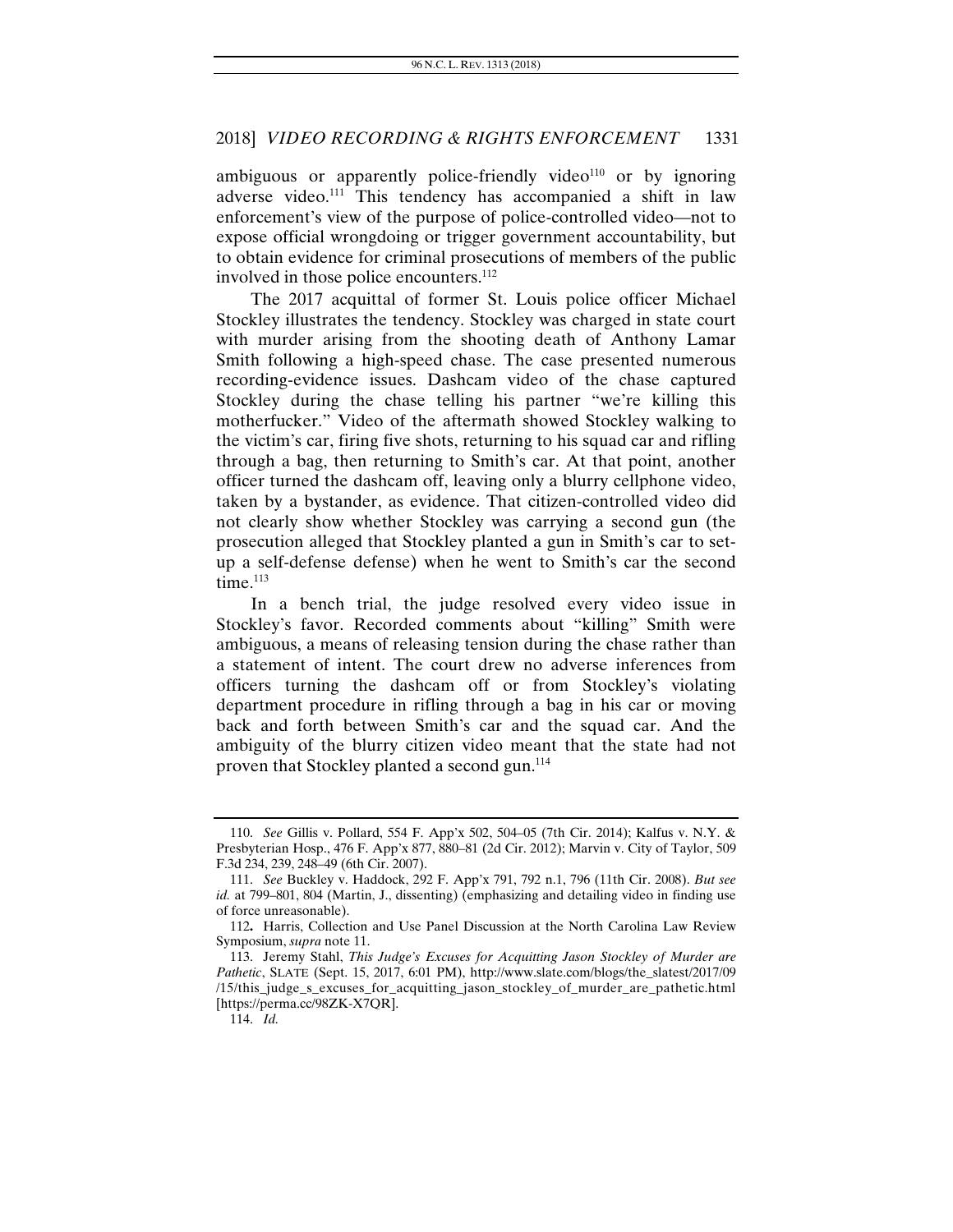The Sixth Circuit took a similarly officer-centric approach to video on summary judgment in *Marvin v. City of Taylor*. 115 The case involved claims of excessive force arising from the arrest of the plaintiff on a DUI charge and his transportation to the police station. Events at the station house were videotaped, and the court relied on the videos as the sole touchstone for its factual analysis in reversing denial of the defendants' motion for summary judgment.<sup>116</sup>

The court went a step beyond *Scott*. It demanded that the video affirmatively corroborate plaintiff's testimony and show what the court viewed as excessive force; it disregarded plaintiff testimony because the video (as the court viewed it) did not affirmatively support that testimony. The plaintiff alleged that one of the defendant officers pulled him out of the car and threw him to the ground, but the court insisted that the video did not clearly show this and refused to credit the plaintiff's testimony as a supplement. The video, taken from the opposite side of the car and offering an obstructed view, only showed the officer opening the door, reaching into the car, closing the door, then bending down and helping the plaintiff to his feet; it did not show the officer "abusing" the plaintiff. Although the video, as understood, did not blatantly contradict the plaintiff's assertions as in *Scott*, it did not support them. And by not supporting the plaintiff's version of events, the video "certainly cast[] strong doubts on [his] characterization."117

The plaintiff in *Marvin* also testified that the officers had gratuitously pulled his injured arm into the small of his back while taking off the handcuffs from behind. According to the court, while the video appeared to show the plaintiff's arms being raised into the small of his back, the officer also could be seen crouching when inserting the key to unlock the cuffs, presumably to avoid making the plaintiff raise his arms. Based on (their interpretation of) the video, the judges concluded that "the officers' conduct cannot reasonably be construed as gratuitous."118 The possibility of an officer-favorable interpretation of the video justified the court adopting that interpretation and granting summary judgment, regardless of differing testimony.

The competing inferences from one video and between video and testimony do work against law enforcement and in favor of the public challenging police conduct.

 <sup>115. 509</sup> F.3d 234 (6th Cir. 2007).

<sup>116.</sup> *Id.* at 236–43.

<sup>117.</sup> *Id.* at 240, 248–49.

<sup>118.</sup> *Id.*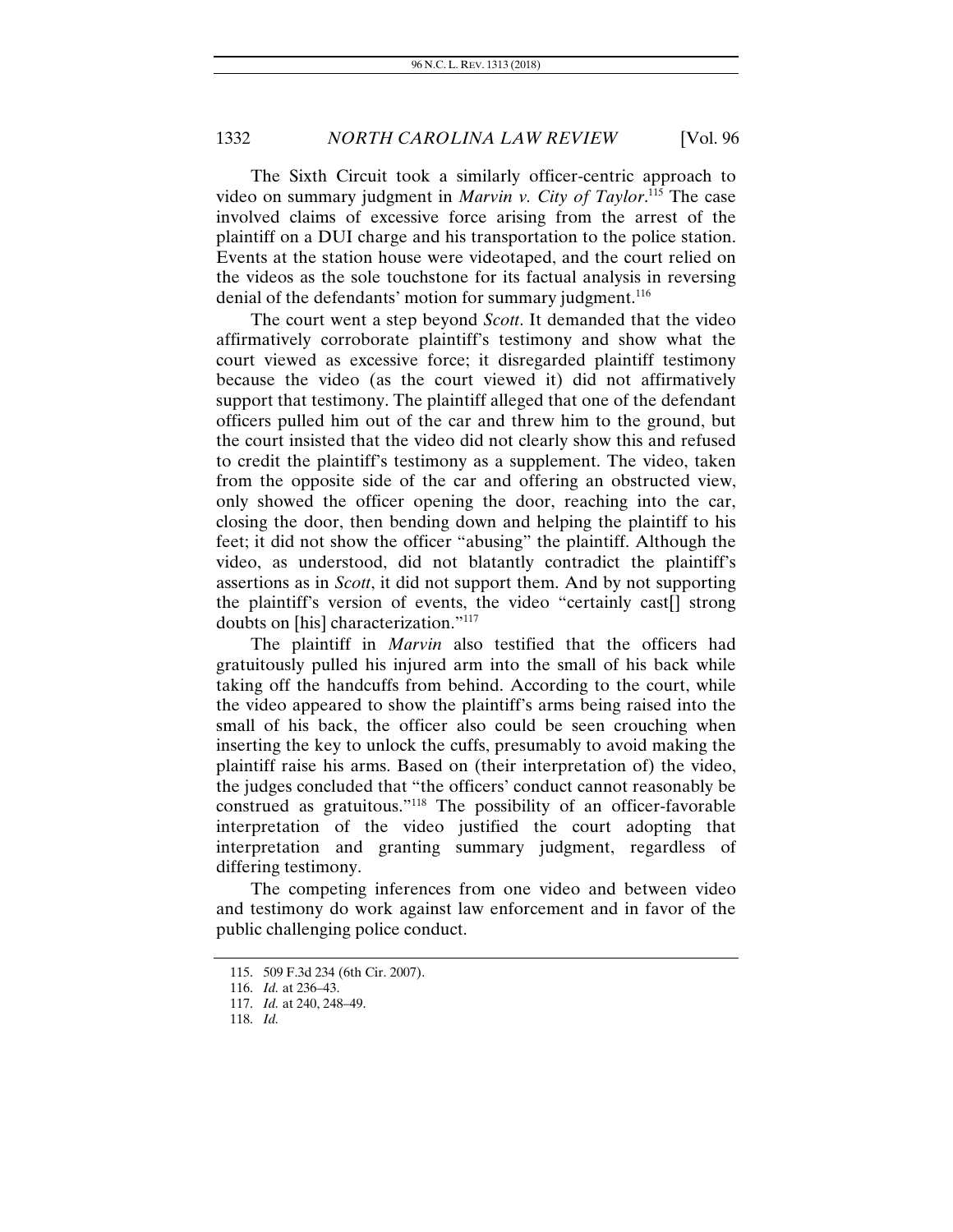One example is the 2017 prosecution of activist Cristina Winsor. Winsor was acquitted of misdemeanor charges of disorderly conduct and walking in a roadway following her arrest during a police-reform protest in New York City.119 The state trial judge found bystandercitizen video showed something "totally different" from what officers said happened.<sup>120</sup>

Winsor's case is unique and telling in several respects. The judge viewed the officers as "quite credibl[e]" on "first blush,"121 reflecting the common judicial tendency. That conclusion turned only after the judge viewed the video. The more common case moves in the other direction—video looks bad for the officer (as do many videos of violent encounters and police use of force), $122$  but is overcome by the officer's testimony as to his belief about things not shown in the video or by his explanation and justification for what the video appears to show.

The contradictions between the officers' testimony and the video of the protest at which Winsor was arrested were obvious and objective. They did not revolve around issues of discretion, judgments of what was reasonable in the moment, or questions of what the officer might have subjectively feared from the suspect. They were about objective elements in the video such as whether scaffolding blocked the sidewalks (the officers said there was none, while the video showed some) $123$  or the presence of white-shirted officers (the officers said none were present, while the video showed white-shirted officers on the scene).<sup>124</sup> These video images required less interpretation, making them less subject to demographic factors affecting perception and interpretation, compared with video of what might or might not be a peaceful protest or what might or might not constitute excessive force.

The stakes in a proceeding also affect how a trial court approaches and interprets video, as they do other evidentiary and

 <sup>119.</sup> Shayna Jacobs, *Judge Acquits BLM Activist in NYPD Prosecution Case*, N.Y. DAILY NEWS (Oct. 2, 2017, 5:43 PM), http://www.nydailynews.com/new-york/judgeacquits-blm-activist-nypd-prosecution-case-article-1.3537057 [https://perma.cc/HN77-T7QP].

<sup>120.</sup> *See id*.; *see also* Transcript of Proceedings at 9, 14–15, New York v. Winsor*,* No. 2016 SN 039363 (N.Y. Crim. Ct. Sept. 20, 2017), https://www.almcms.com/contrib/content /uploads/documents/292/20206/Winsor-transcript.pdf [https://perma.cc/S9SJ-EVUQ]; Andrew Denney, *NYPD Investigating Officers' Alleged Misrepresentations in Court*, N.Y. L.J. (Oct. 4, 2017, 6:01 PM), https://www.law.com/newyorklawjournal/almID /1202799625742/ [https://perma.cc/5PHE-XEAR].

 <sup>121.</sup> Transcript of Proceedings, *supra* note 120, at 9.

 <sup>122.</sup> Wasserman, *supra* note 2, at 646–47.

 <sup>123.</sup> Jacobs*, supra* note 119.

<sup>124.</sup> *Id.*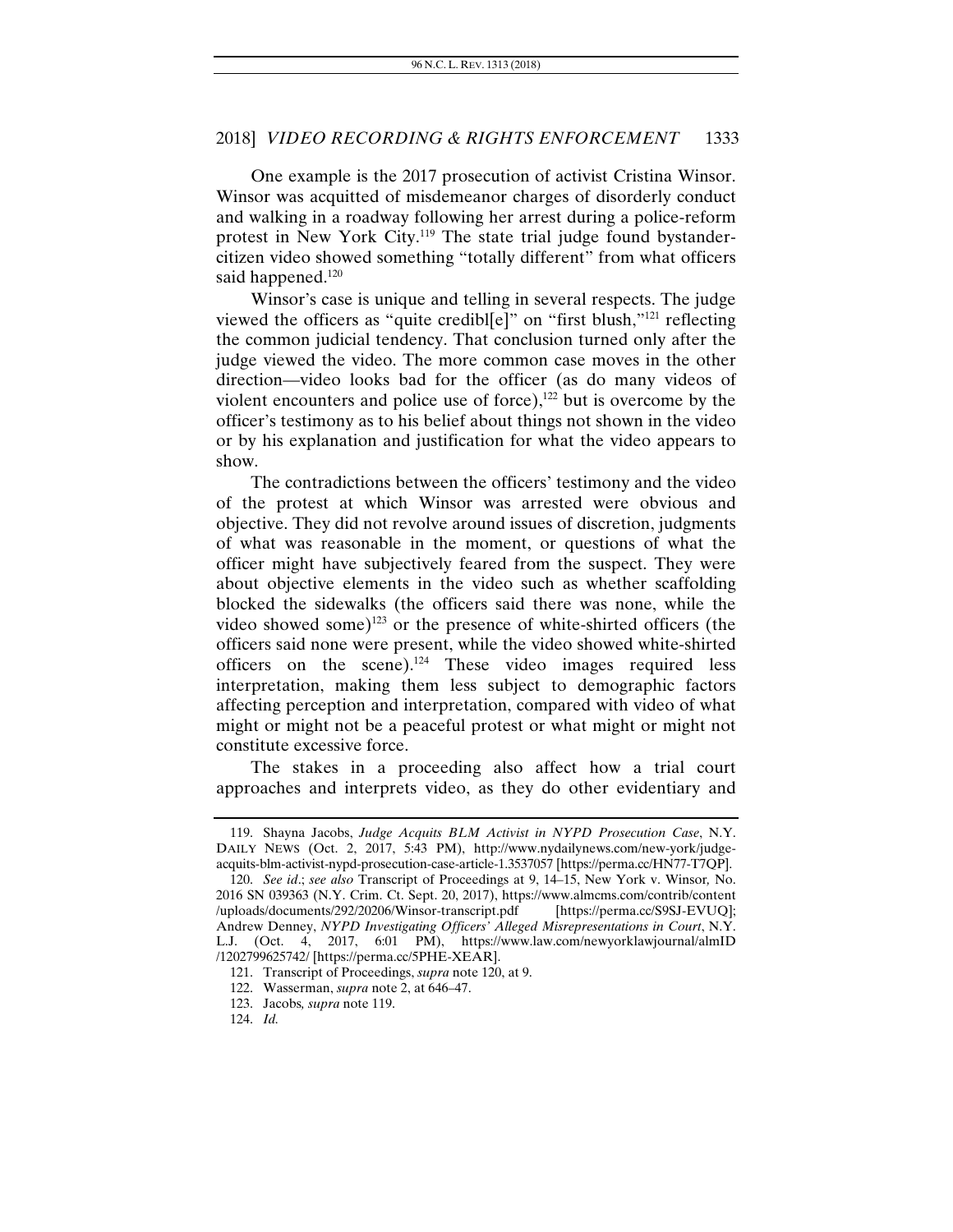legal judgments.125 Judges and juries may be willing to view video less favorably to law enforcement in a misdemeanor summons case such as Winsor's compared with a high-value § 1983 action for excessive use of deadly force by a plaintiff killed<sup>126</sup> or seriously injured<sup>127</sup> or a murder prosecution of a police officer arising from performance of his dangerous duties in a dangerous situation.<sup>128</sup>

A second example involves a § 1983 action arising from the use of deadly force in a traffic case, with the court approaching video in the proper way that *Plumhoff* and *Scott* declined. In *Lewis v. Charter*  Township of Flint,<sup>129</sup> the Sixth Circuit reversed summary judgment, rejecting that the video conclusively showed the plaintiff posed any danger to the officer or others in the area and repeatedly insisting that the court must view the video in the light most favorable to the non-moving plaintiff.130 The dissent unintentionally captured the competing approaches to video evidence, arguing that the majority's finding of competing possible conclusions "is not the video I have reviewed."131

The evidentiary advantage may be enhanced when officers do not utilize police-controlled video technology. In her study of the frequency of police recording, Fan finds that officers often ignore departmental regulations for police-controlled recording, fail to record events, or fail to record them fully and completely.<sup>132</sup> Removing video from the evidentiary record returns the factfinding weight to competing testimony, restoring the officer's evidentiary advantage.

Fan seeks to undo the evidentiary benefit and thus the perverse incentive not to record or not to record fully. She proposes that courts exclude partial or incomplete recordings (where the officer improperly failed to record all appropriate portions of the encounter) and impose a positive inference that the missing video would have provided information supporting the citizen (whether as criminal defendant or civil rights plaintiff) and running against the officer or

<sup>125.</sup> *Cf.* Ziglar v. Abbassi, 137 S. Ct. 1843, 1884–85 (2017) (Breyer, J., dissenting) (comparing damages and injunctive relief); Allen v. McCurry, 449 U.S. 90, 115 (1980) (Blackmun, J., dissenting) (comparing criminal and § 1983 proceedings).

 <sup>126.</sup> Plumhoff v. Rickard, 134 S. Ct. 2012, 2012–15 (2014).

 <sup>127.</sup> Scott v. Harris, 550 U.S. 372, 375 (2007).

<sup>128.</sup> *See supra* text accompanying notes 81–86.

<sup>129. 660</sup> F. App'x 339 (6th Cir. 2017).

<sup>130.</sup> *Id.* at 344–45.

<sup>131.</sup> *Id.* at 347 (Batchelder, J., dissenting).

 <sup>132.</sup> Fan, *supra* note 105, at 67–74.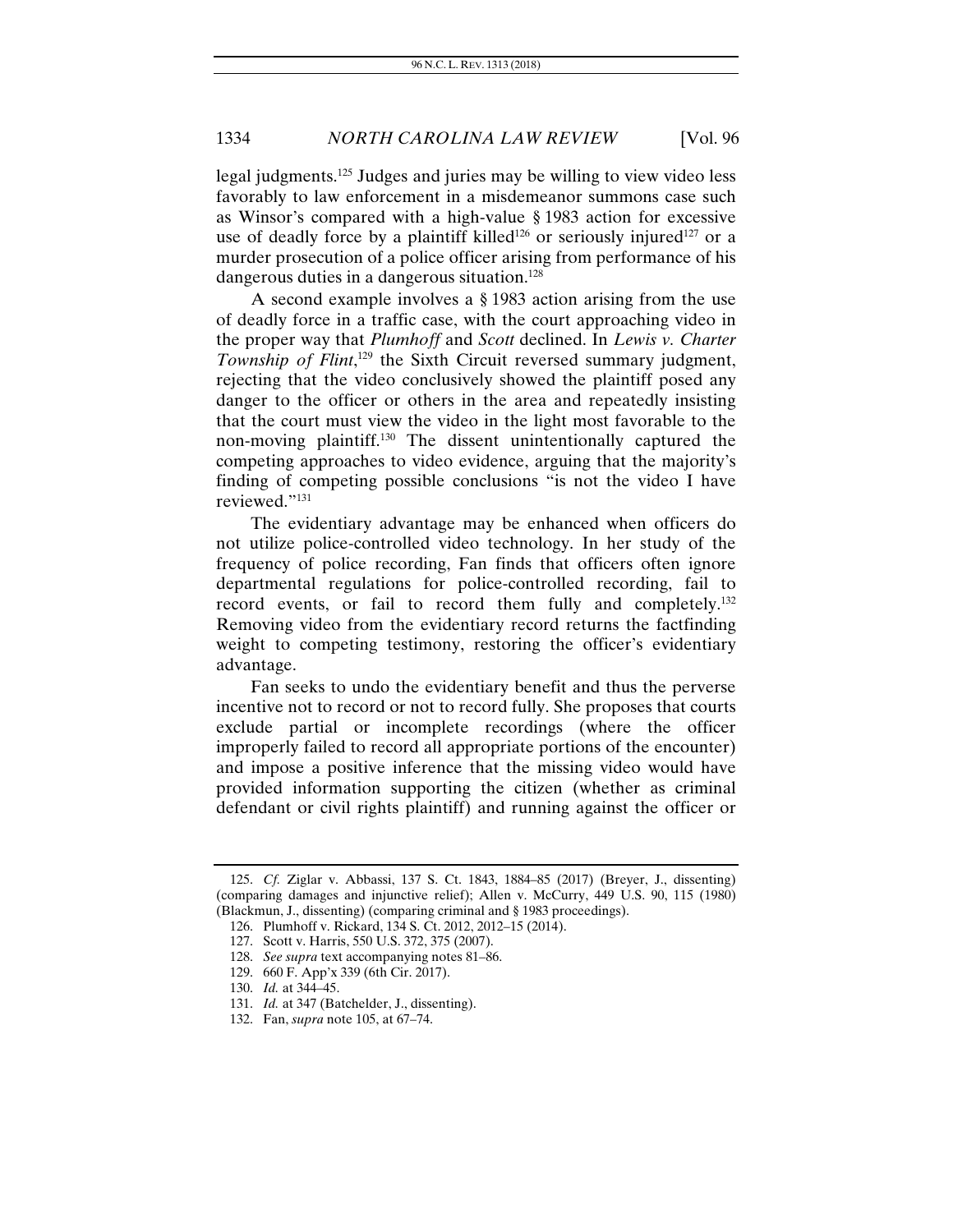the state.133 This places a thumb on the evidentiary scale in favor of the public's civil rights without requiring courts to find that an officer intentionally hid or destroyed evidence of misconduct.134

#### III. CITIZEN VIDEO, THE FIRST AMENDMENT, AND THE PROBLEM OF RIGHTS ENFORCEMENT

The trend moves towards having less rather than more publicly visible police-created video by narrowing the frequency of camera use and the availability of resulting video. The 2014 PERF Report recommended that departmental policies give officers discretion over when to record, which has become the common position.<sup>135</sup> Most departments surveyed adopted a "limited discretion model"; officers were required to record certain enforcement activities and given discretion to record others but given no guidance about whether or when to record consensual encounters, the incidents in which many violations occur.136 In Michael White's words, if recording is not mandated, an incident will not be recorded.<sup>137</sup> That approach comports with the preferences of rank-and-file officers.138 Police departments and governments also have resisted making the resulting videos broadly available, adopting "blanket or overly broad exemptions from public disclosure."<sup>139</sup> States exempt dashcam and body-camera videos from open-records or FOIA laws,<sup>140</sup> with departments using video more for internal training than for public awareness of police activity or for establishing police liability and accountability to the public.

Exacerbating that problem is officers failing to record (or to record fully and completely), even when required to do so by laws and department regulations, as Fan describes in her studies.<sup>141</sup> Officers turn off or fail to engage cameras, whether erroneously or

<sup>133.</sup> *Id.* at 34–35.

<sup>134.</sup> *Id.* at 33–34, 36–38.

<sup>135.</sup> *See* Wasserman, *The Uncertain Hope*, *supra* note 48, at 227 *see* Fan, *supra* note 5, at 931; White & Fradella, *supra* note 20, at 1621; POLICE EXEC. RESEARCH FORUM, *supra* note 17, at 40–41.

 <sup>136.</sup> Fan, *supra* note 5, at 931–32; White & Fradella, *supra* note 20, at 1641.

 <sup>137.</sup> White & Fradella, *supra* note 20, at 1628.

 <sup>138.</sup> Newell & Greidanus, *supra* note 20, at 1548; White & Fradella, *supra* note 20, at 1638.

 <sup>139.</sup> Mary D. Fan, *Privacy, Public Disclosure, Police Body Cameras: Policy Splits*, 68 ALA. L. REV. 395, 442–43 (2016).

<sup>140.</sup> *Id.* at 411–15; *Nixon Signs Bill Limiting Access to Police Body Cam Videos*, FOX 2 NEWS (July 8, 2016, 4:25 PM), http://fox2now.com/2016/07/08/nixon-signs-bill-limitingaccess-to-police-body-cam-videos/ [https://perma.cc/Q89U-2EDP].

 <sup>141.</sup> Fan, *supra* note 105, at 67–74.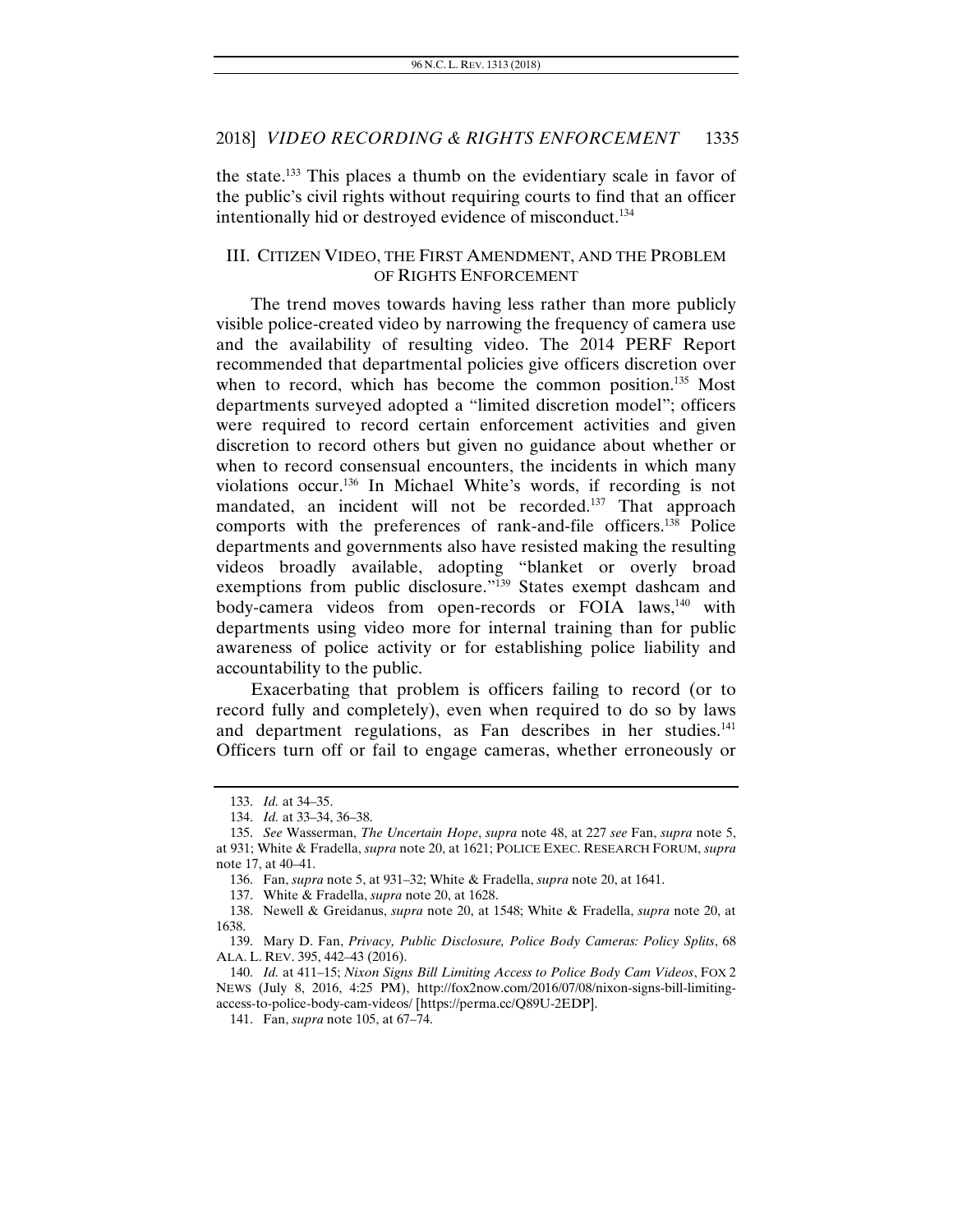intentionally, resulting in non-recording or selective and partial recording of events.<sup>142</sup> Formal departmental policies, even those requiring broader recording, yield to officer practices on the ground, undermining the accountability and transparency goals and amplifying the "gross imbalance in power" between police and the public.<sup>143</sup>

Fan's proposal that courts adopt inferences adverse to the government where video is inappropriately unavailable reduces some government incentive to limit the creation and availability of video.<sup>144</sup> The broader answer to decreasing police-controlled video must be increasing citizen-created and -controlled video to fill the gap. This ensures recordings of many police-public encounters regardless of departmental policies or officers' conformity with policies.

But citizen video fills those gaps only if members of the public are constitutionally entitled and practically able to record police activity and their interactions with officers. Taking as a given the existence of the right as elaborated by courts and commentators, this Part considers the problems in recognizing, enforcing, and vindicating that right, whatever its nature, source, and scope.

#### *A. Toward a First Amendment Right to Record*

Six federal courts of appeals agree that the First Amendment grants individuals the right to record police and other officials in the course of performing their public duties in public spaces—the Eleventh Circuit,<sup>145</sup> Ninth Circuit,<sup>146</sup> First Circuit,<sup>147</sup> Seventh Circuit,<sup>148</sup> Fifth Circuit,<sup>149</sup> and Third Circuit.<sup>150</sup> The lone contrary view came from Judge Posner dissenting in the Seventh Circuit, arguing that the privacy concerns of individuals recorded interacting with police should prevail over any First Amendment interests the recorder may claim in hearing and electronically capturing that interaction.<sup>151</sup> But Seth Kreimer argues that at least the early decisions recognized the right to record by assertion more than by explanation or argument.<sup>152</sup>

<sup>142.</sup> *Id.* at 65, 69–74.

<sup>143.</sup> *Id.*

<sup>144.</sup> *See id.* at 98, 100–103; *supra* text accompanying notes 132–34.

 <sup>145.</sup> *See* Smith v. City of Cumming, 212 F.3d 1332, 1333 (11th Cir. 2000).

 <sup>146.</sup> *See* Fordyce v. City of Seattle, 55 F.3d 436, 439 (9th Cir. 1995).

 <sup>147.</sup> *See* Glik v. Cunniffe, 655 F.3d 78, 79 (1st Cir. 2011).

 <sup>148.</sup> *See* ACLU of Ill. v. Alvarez, 679 F.3d 583, 586 (7th Cir. 2012).

 <sup>149.</sup> *See* Turner v. Lieutenant Driver, 848 F.3d 678, 688 (5th Cir. 2017).

 <sup>150.</sup> *See* Fields v. City of Philadelphia, 862 F.3d 353, 356 (3d Cir. 2017).

<sup>151.</sup> *Alvarez*, 679 F.3d at 611 (Posner, J., dissenting).

 <sup>152.</sup> Kreimer, *supra* note 39, at 368–69.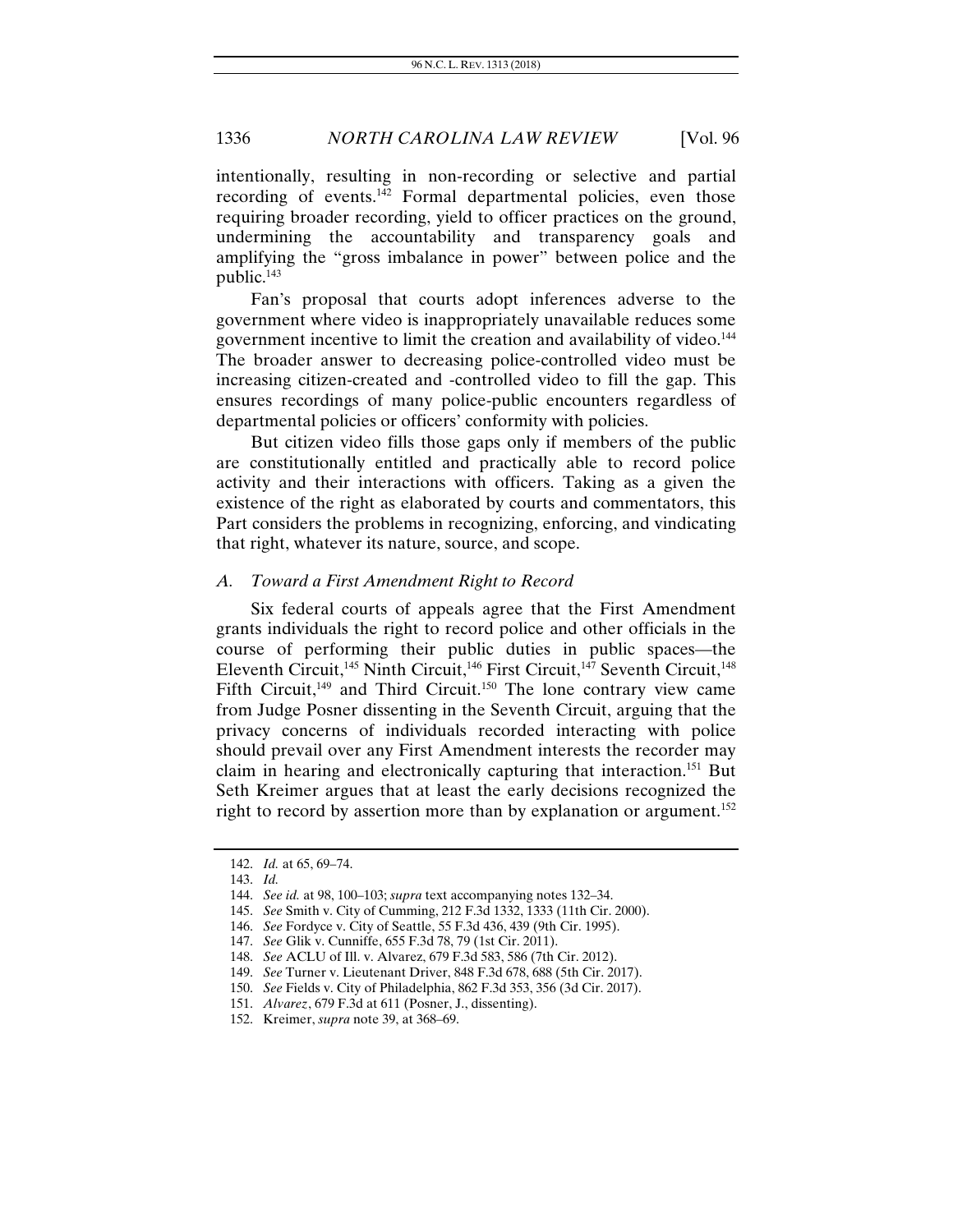Scholars and courts have moved beyond the early efforts to identify the source, nature, and scope of the constitutional right to record.

#### 1. Scholarly Arguments

No single free-speech theory links the scholarly arguments in support of the First Amendment right to record. But each offers a sound basis for some constitutional right.

#### *a. Seth Kreimer*

Kreimer explores the expressive landscape created and defined by the emergence of "pervasive image capture," the combination of digital photography, ubiquitous cell-phone cameras, and online venues for image sharing. The result is that

almost any image we observe can be costlessly recorded, freely reproduced, and instantly transmitted worldwide. We live, relate, work, and decide in a world where image capture from life is routine, and captured images are part of ongoing discourse, both public and private. Capture of images has become an adjunct to memory and an accepted medium of connection and correspondence.<sup>153</sup>

Like words inscribed on parchment, captured images are expressive, part of the cultural and political discourse. First Amendment protection attaches to all such expressive images, whether used publicly or whether the individual creates images with the intent to use them. Pervasive-image capture allows individuals to record and reflect on their memories and experiences, an essential component of the freedom of thought the First Amendment guarantees.154 And the technological ease of capturing and recording those images cannot be disaggregated from the technological ease of disseminating them, as both are part of a "broader digital ecology of communication."155

Citizen recording is constitutionally essential to balance official police-controlled recording. Images are often more salient than verbal descriptions—more powerful in their persuasive ability,<sup>156</sup> if not necessarily more accurate or more singular in meaning. "Participants in public dialogue who are barred from capturing images are at a substantial discursive disadvantage vis-à-vis those who can record

<sup>153.</sup> *Id.* at 337.

<sup>154.</sup> *Id.* at 341–43, 381.

<sup>155.</sup> *Id.* at 381.

<sup>156.</sup> *See* Sherwin, *supra* note 78, at xiv.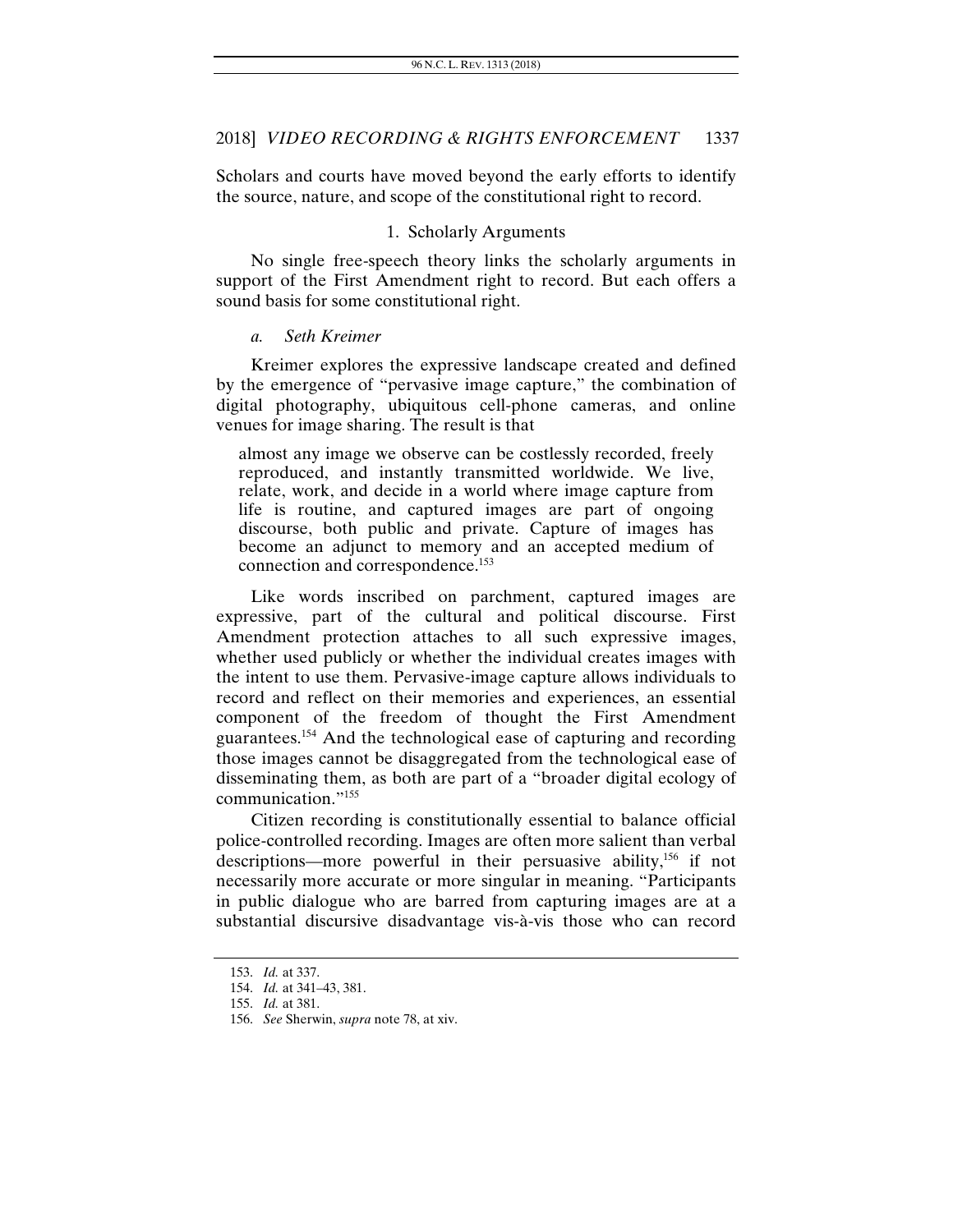from life. Officials engage in virtually unchecked surveillance of public encounters. A rule that bars citizens from capturing images gives unbalanced authority to official framing."157

#### *b. Justin Marceau and Alan Chen*

Building off Kreimer's argument about advancements in digital recording and distribution, Marceau and Chen argue that this "creates transformative ways for individuals to participate in democracy and inform public discourse about not only political and social issues but also broader understandings about the truths of the universe, including complex moral questions," such as abortion, food safety, and police misconduct.<sup>158</sup> Recording "adds to the body of knowledge about the most controversial aspects of contemporary society."<sup>159</sup> And if recording itself is not a species of expression, image capture is conduct "essential to speech"; as writing, speaking, and other conduct used for expression are speech, so is the creation and production of images that may be exhibited and viewed.160

The scope of the right that Marceau and Chen define varies by context. The Constitution protects the right to record in locations where the recorder "has a legal right to be present."<sup>161</sup> This includes publicly accessible spaces, on one's own private property, on another's private property with that owner's consent or knowledge, and on private property without owner consent where the recording pertains to a matter of public concern or has a strong connection to public discourse.162 The right remains subject to reasonable, contentneutral time, place, and manner restrictions,<sup>163</sup> and it may yield to government interests, including protection of personal privacy.164 But nondisruptive recording in public—the paradigm for citizens recording police officers performing police functions—should remain immune from government regulation.<sup>165</sup>

*c. Carol Rice Andrews* 

Writing before the twenty-first century explosion of citizencontrolled recording technology, Andrews grounds a right to record

 <sup>157.</sup> Kreimer, *supra* note 39, at 386.

 <sup>158.</sup> Marceau & Chen, *supra* note 75, at 1000.

<sup>159.</sup> *Id.* 

<sup>160.</sup> *Id.* at 1017.

<sup>161.</sup> *Id.* at 1027–28, 1031.

<sup>162.</sup> *Id.* at 1032–33, 1038.

<sup>163.</sup> *Id.* at 1032.

<sup>164.</sup> *Id.* at 1053–54.

<sup>165.</sup> *See id.* at 1033–34.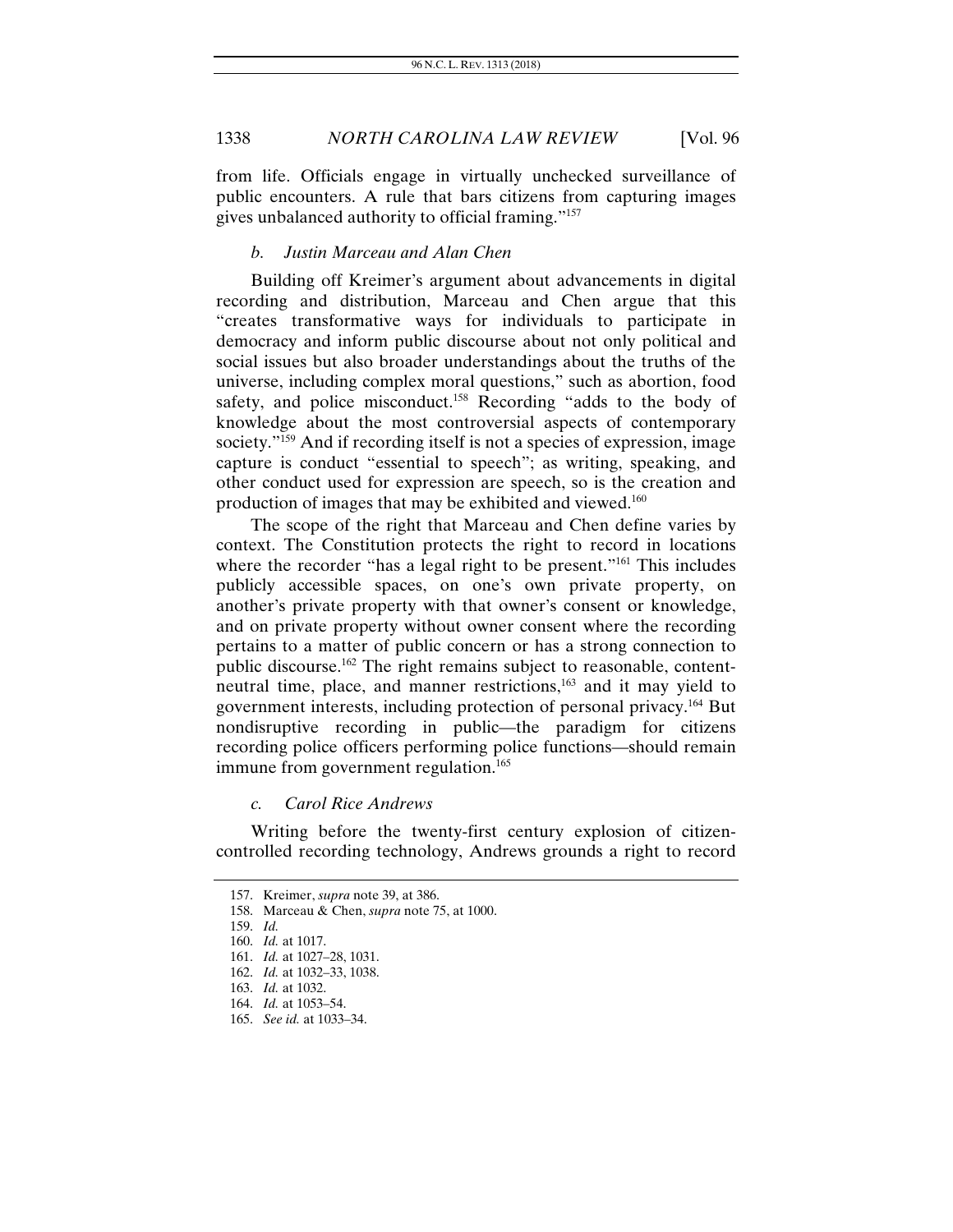in the First Amendment's Petition Clause, identifying a core right to file winning civil rights claims against government officials in court.<sup>166</sup> That right to seek and obtain legal remedies from government officials through formal government channels is at least as important as the right to engage in general public speech about those officials.167 The petition right also requires "breathing room" in the form of broader protections for related non-core petition activities.168 One non-core activity is the right to file losing civil rights suits, a buffer to secure the core right of filing winning suits.<sup>169</sup> That is, an individual can file winning suits only if she retains a right to file all suits and to risk losing.

A second non-core right should be recording the public lawenforcement misconduct giving rise to those winning civil rights claims, whether the recording is created by the injured person or by a bystander observing the encounter. Recording both "captures" the transaction or occurrence giving rise to the winning claim and "preserves" evidence of the event with which a plaintiff may be able to prove that winning claim.

#### *d. Jane Bambauer*

Bambauer begins from the premise that the First Amendment protects the "creation of knowledge. Expanded knowledge is an end goal of American speech rights, and accurate information, along with other, more subjective expressions, provides the fuel."170 She identifies a negative "right to create knowledge" as a "latent prerequisite for free expression. Speech does very little for a government's constituents if it is not supported by commitments to free thought and information flow."171 This right ensures that government "will not interfere unduly with its constituents learning."<sup>172</sup>

Protecting the creation of knowledge includes protecting electronic data as speech.<sup>173</sup> Speaking of photography with reasoning that applies to live-action video and audio recording, Bambauer argues that the First Amendment protects the photographs or other

<sup>166.</sup> *See* Carol Rice Andrews, *A Right of Access to Court Under the Petition Clause of the First Amendment: Defining the Right*, 60 OHIO ST. L.J. 557, 663–64 (1999).

<sup>167.</sup> *Id.* at 685.

<sup>168.</sup> *See id.* at 680–83.

<sup>169.</sup> *Id.* at 683.

 <sup>170.</sup> Jane Bambauer, *Is Data Speech?*, 66 STAN. L. REV. 57, 63 (2014).

<sup>171.</sup> *Id.* at 86.

<sup>172.</sup> *Id.* at 87.

<sup>173.</sup> *See id.* at 70.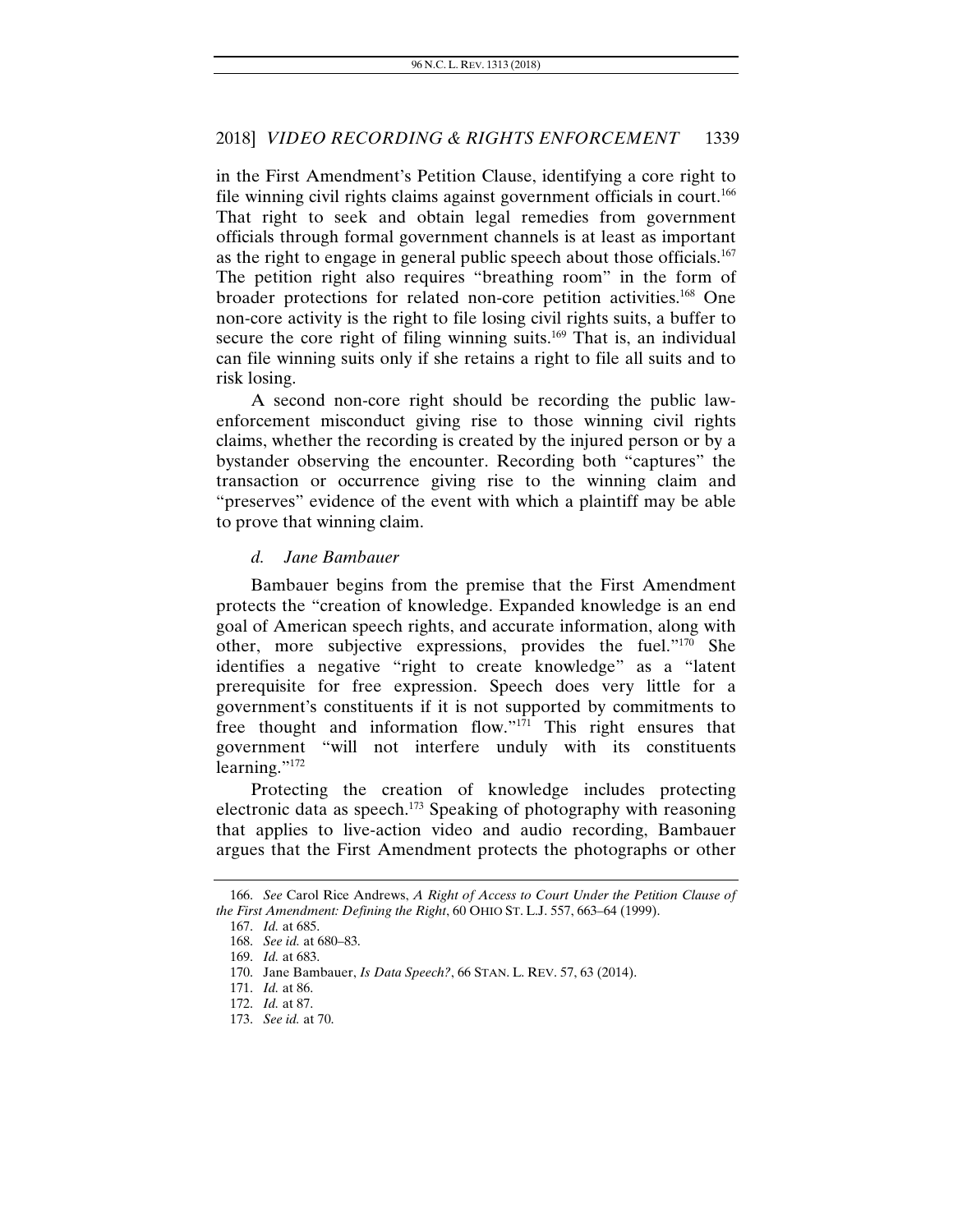recordings, not the act of creating those recordings. But the "very purpose of a photography ban is to prevent a wider audience from seeing the scene" photographed, so government-imposed restrictions or bans on photos (and necessarily on video- and audio-recording) must be understood, and declared invalid, as "designed to cut down on communicative potential."174 A "law prohibiting the creation, maintenance, or distribution of digital information attempts to achieve its social goals by limiting the accumulation of knowledge. Data privacy laws strive to give individuals the power to decide who does and does not get to learn about them."175

*e. Jud Campbell* 

Campbell defines "speech-facilitating conduct" as conduct, often non-expressive, that facilitates or enables speech.176 He adopts an "anti-targeting rule" under which laws regulating non-expressive conduct raise free-speech problems when singling out and targeting speech or the speech process.<sup>177</sup> This anti-targeting rule best explains protection for recording:

Cameras and other audiovisual recording devices are conventional means of communication—that is, they are conventionally used for communicative purposes. Targeted regulations of audiovisual recording thus single out conduct commonly associated with expression and impose an apparent disproportionate burden on speech.<sup>178</sup>

Campbell praises the Seventh Circuit decision in *ACLU of Illinois v. Alvarez*<sup>179</sup> enjoining enforcement of the Illinois eavesdropping statute as applied to listening to and recording police officers performing public functions during public events.180 The statute operated "at the front end of the speech process by restricting the use of a common, indeed ubiquitous, instrument of communication."181 The court recognized that the statute burdened First Amendment rights "directly, not incidentally," by "specifically target[ing] a communication technology."182 On Campbell's model,

<sup>174.</sup> *Id.* at 83.

<sup>175.</sup> *Id.* at 90.

 <sup>176.</sup> Wesley J. Campbell, *Speech-Facilitating Conduct*, 68 STAN. L. REV. 1, 5 (2016).

<sup>177.</sup> *Id.* at 15.

<sup>178.</sup> *Id.* at 50–51.

 <sup>179. 679</sup> F.3d 583 (7th Cir. 2012).

 <sup>180.</sup> *Id.* at 586.

<sup>181.</sup> *Id.* at 596.

<sup>182.</sup> *Id.* at 602–03.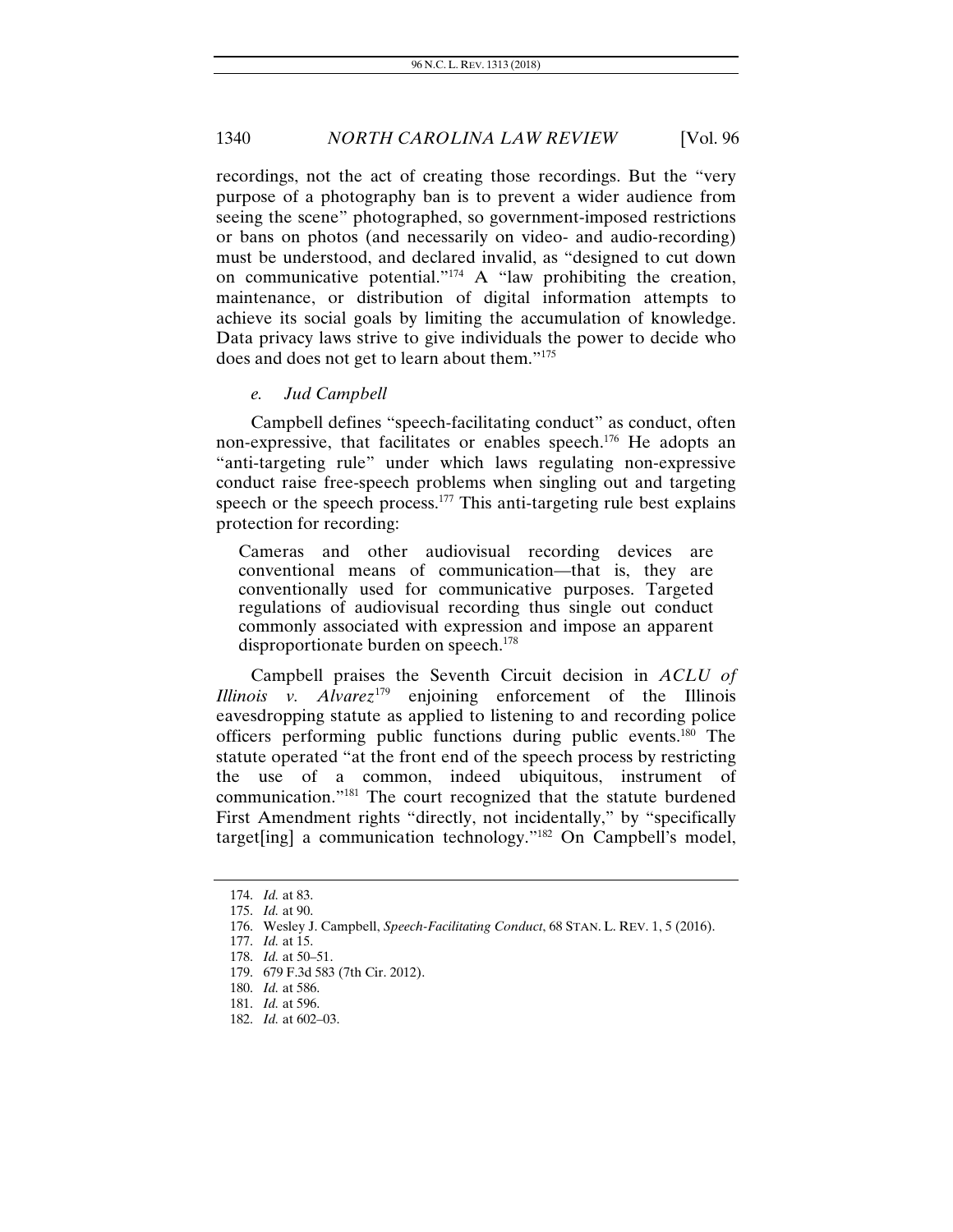the law targeted communication technology that, even if not expressive in every use, had "readily apparent disproportionate effects on speech."183

#### 2. Current Judicial Decisions

In 2017, two federal courts of appeals sought to move beyond Kreimer's criticism that the right to record had been announced but not explained by locating the right to record within existing First Amendment doctrinal and scholarly norms.

The Fifth Circuit identified an amalgam of the right to film, the right to gather information, and the right of listeners to receive information.184 The Third Circuit added the right to access information about official activities—recording is one way to more accurately observe, see, and hear what officers do in public.185 That court also emphasized what Vincent Blasi labeled the First Amendment's "checking value," under which the press and public speak as a means to expose and stop government misconduct.<sup>186</sup> Citizen-controlled video offers new and different perspectives that compete with official versions of events, enabling members of the public to perform a role similar to that of the news media.<sup>187</sup>

Both courts also acknowledged the increase in police-controlled recording, which could not be allowed to stand alone. Citizencontrolled video supplements police video in spurring departmental change, aiding and furthering investigations of wrongdoing, and confirming dead-ends where no wrongdoing occurred.<sup>188</sup>

By framing the right in this way, the Third Circuit removed from the constitutional calculus whether the recording citizen intended to disseminate or use the resulting video. Requiring intent produced too-limited a right. An individual may not develop the intent to put the recording to expressive use until later, once she has an opportunity to review the recording and to reflect on the story the video tells (in her subjective and politically determined view). It makes no constitutional sense to allow officers to prevent an individual from recording based on that individual's present intent, thereby depriving her of the opportunity to develop different intent

 <sup>183.</sup> Campbell, *supra* note 176, at 53.

<sup>184.</sup> *See* Turner v. Lieutenant Driver, 848 F.3d 678, 687–90 (5th Cir. 2017).

 <sup>185.</sup> Fields v. City of Philadelphia, 862 F.3d 353, 359 (3rd Cir. 2017).

<sup>186.</sup> *See* Vincent Blasi, *The Checking Value in First Amendment Theory*, 1977 AM. B. FOUND. RES. J. 521, 609–10.

<sup>187.</sup> *Fields*, 862 F.3d at 359–60; Wasserman, *supra* note 2, at 615–16.

<sup>188.</sup> *Fields*, 862 F.3d at 359–60; *Turner*, 848 F.3d at 689.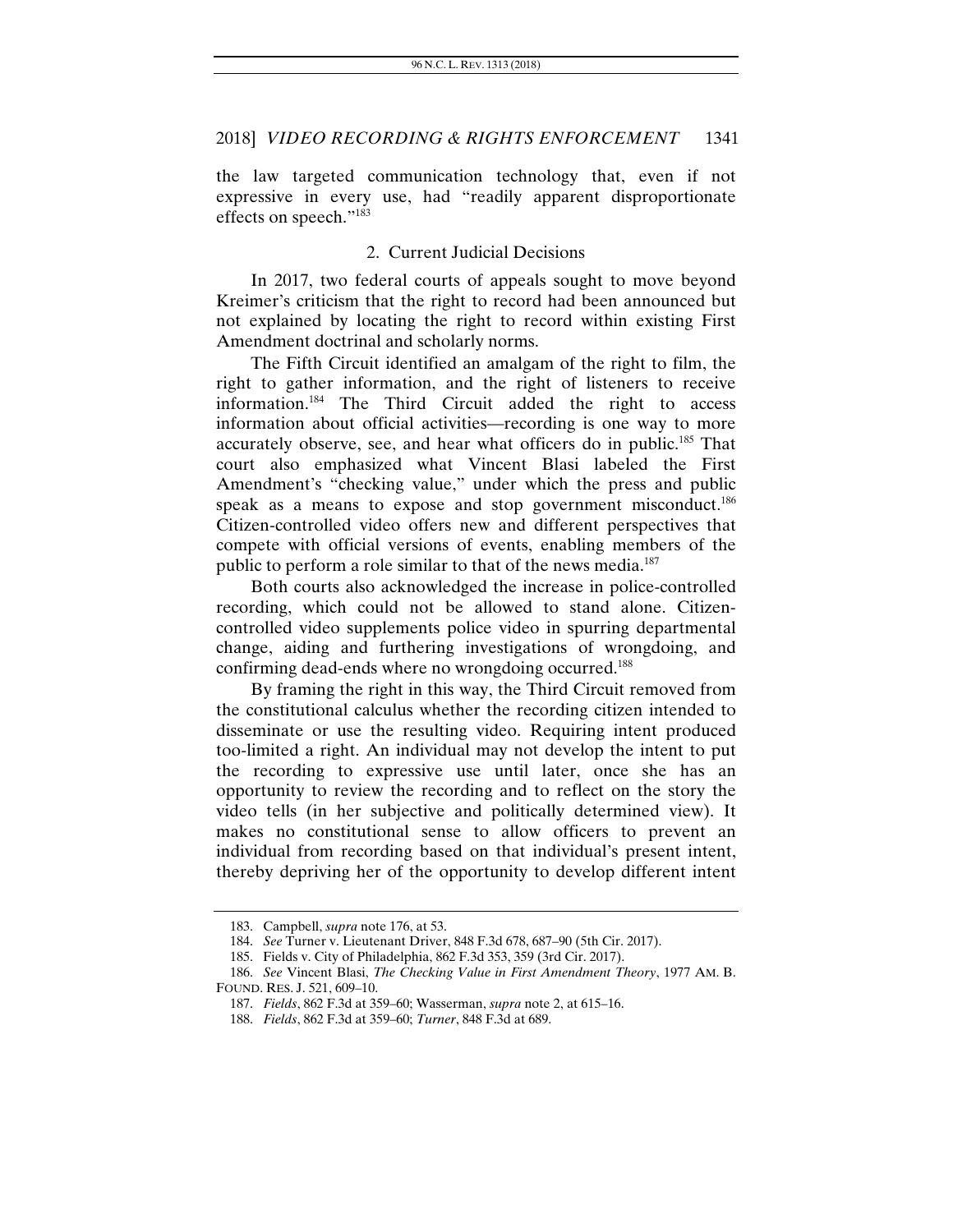once she knows more about the recording and the events captured and reflected in that recording.189

#### *B. Procedural Barriers to Rights Enforcement*

Courts have defined and enforced the right to record in a way that produces an odd paradox. Governments and government officials have a perverse incentive to record or to require recording of as few encounters as possible and to disclose as little video as possible, whether through policies, officer discretion, or officer disregard for their regulatory obligations. Uniform recognition of a First Amendment right to record should restore the balance—if officers do not record and preserve a record, members of the public will.

But police officers have a complementary incentive to limit public recording or disclosure by involved citizens and bystanders, thereby eliminating any video or audio record of an encounter. The result is absence of any record of a police-public encounter gone wrong, leaving proof to the he-said/he-said testimony that favors police and government officials.190 Mere recognition of that First Amendment right is not sufficient; the right must be vigorous in its scope and in its enforcement. Unfortunately, procedural limitations on civil rights litigation may limit the enforceability of the First Amendment right and its effectiveness in checking police misconduct.

#### 1. Establishing Individual Liability

Constitutional challenges to police efforts to prevent citizens from recording—constitutional claims to vindicate the First Amendment right to record—typically arise in § 1983 actions against individual officers, seeking damages for past, completed rights violations. In the typical right-to-record case, officers prevented an individual from recording a completed encounter, then the individual sued the officer for damages. Recording plaintiffs may find that it is "damages or nothing"<sup>191</sup> because no other proceedings allow them to assert and vindicate that right. In most cases, the recorder is not arrested or charged for attempting to record.<sup>192</sup> Or the recorder is released after a brief "conversation," likely designed to deter the

<sup>189.</sup> *Fields*, 862 F.3d at 358; ACLU of Ill. v. Alvarez, 679 F.3d 583, 597 (7th Cir. 2012).

 <sup>190.</sup> Dorfman, *supra* note 105, at 471–72; Fan, *supra* note 105, at 94–96; Leo & Ofshe, *supra* note 105, at 495; *supra* Part II.

<sup>191.</sup> *Cf.* Bivens v. Six Unknown Named Agents of Fed. Bureau of Narcotics, 403 U.S. 388, 410 (1971) (Harlan, J., concurring).

<sup>192.</sup> *See Fields*, 862 F.3d at 356 (discussing the consolidated case of Amanda Geraci).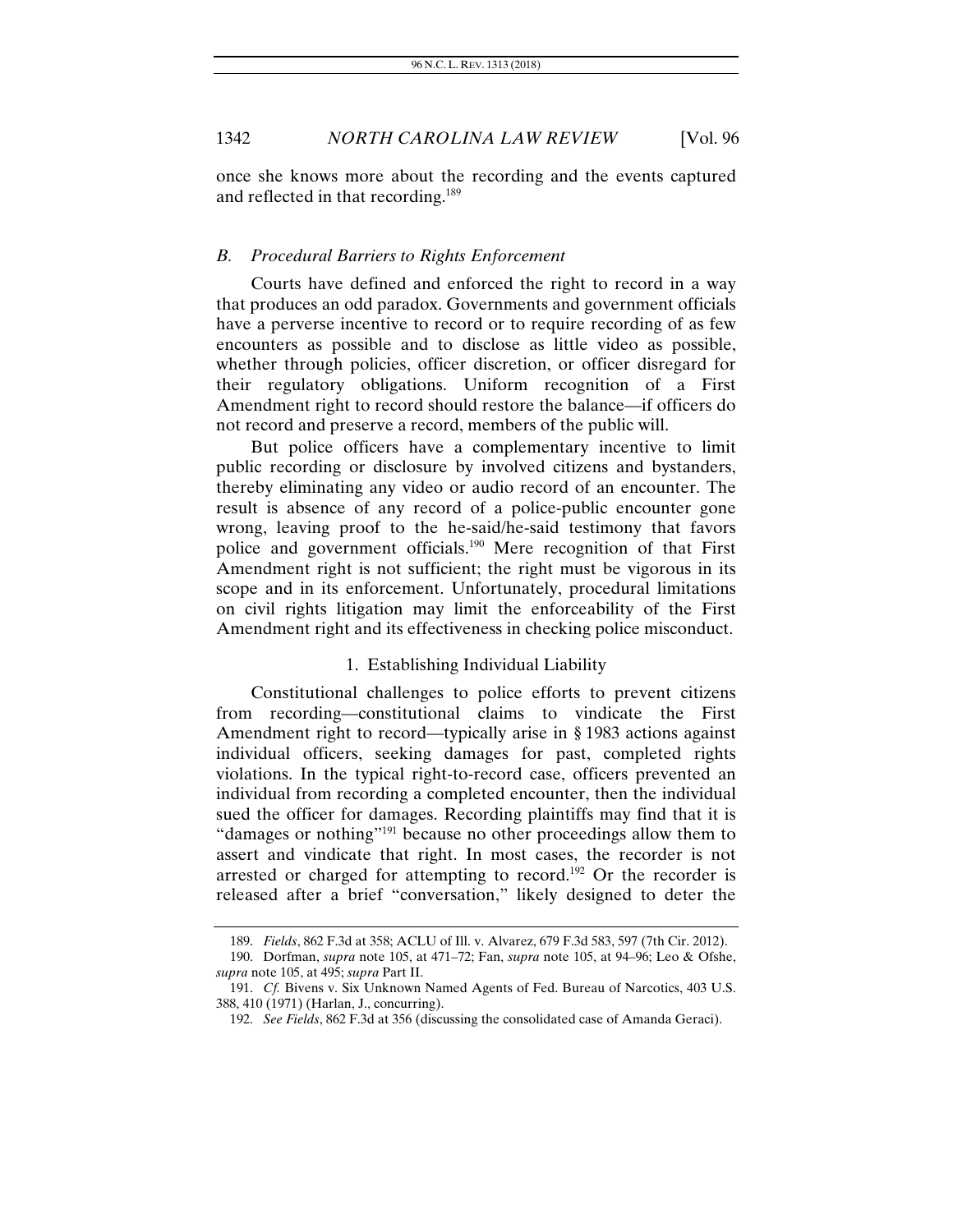person from attempting to record in the future.193 Or the recorder is arrested but charges are withdrawn when the arresting officer, recognizing his speciousness, does not appear at the state proceeding<sup>194</sup> or when that proceeding reveals the basis for the charges to be invalid. $195$ 

The Fifth Circuit cited this procedural posture to justify taking the odd (and arguably inappropriate) step of determining and announcing the scope of the First Amendment right and declaring it clearly established "for the future" without determining whether the officers violated the plaintiff's rights at the time and on the facts of the case.196 The court feared that a court could address the constitutional issue only in this case or a procedurally similar damages action, so it availed itself of the opportunity to resolve the merits issue going forward.

But police officers and other executive officials can avoid litigation and liability on all claims for constitutional damages through the defense of qualified immunity. Qualified immunity provides that a government officer can be liable for damages only for conduct that violated a constitutional right that was clearly established at the time of the conduct, such that a reasonable officer would have known that his conduct violated the constitutional right at issue.<sup>197</sup> No officer in the Fifth or Third Circuit cases was held liable; all were granted qualified immunity because the right to record was not clearly established at the time of the challenged events.<sup>198</sup> This followed two Third Circuit decisions in which the court pretermitted the merits of the First Amendment question and held that any constitutional right that might exist had not been clearly established.<sup>199</sup>

The Supreme Court has made the qualified-immunity doctrine strongly protective of police officers, particularly on Fourth

<sup>193.</sup> *Turner*, 848 F.3d at 683–84.

<sup>194.</sup> *Fields*, 862 F.3d at 356 (discussing the case of Richard Fields).

<sup>195.</sup> *See* Glik v. Cunniffe, 655 F.3d 78, 80 (1st Cir. 2011).

<sup>196.</sup> *Turner*, 848 F.3d at 687–88. *But see id.* at 697 (Clement, J., dissenting in part) (questioning the propriety of the court announcing a constitutional right in this way); Howard M. Wasserman, *Qualified Immunity Meets Advisory Opinions*, PRAWFSBLAWG (Feb. 27, 2017), http://prawfsblawg.blogs.com/prawfsblawg/2017/02/qualified-immunitymeets-advisory-opinions.html [https://perma.cc/43AA-N6PE].

 <sup>197.</sup> Mullenix v. Luna, 136 S. Ct. 305, 308 (2015) (per curiam); Reichle v. Howards, 132 S. Ct. 2088, 2093 (2012).

<sup>198.</sup> *Fields*, 862 F.3d at 360; *Turner*, 848 F.3d at 687.

 <sup>199.</sup> True Blue Auctions v. Foster, 528 F. App'x. 190, 192 (3d Cir. 2013); Kelly v. Borough of Carlisle, 622 F.3d 248, 262 (3d Cir. 2010); *cf.* Pearson v. Callahan, 555 U.S. 223, 236 (2009) (holding that courts have discretion to consider the merits or the clearly established prong as the first step in the immunity analysis).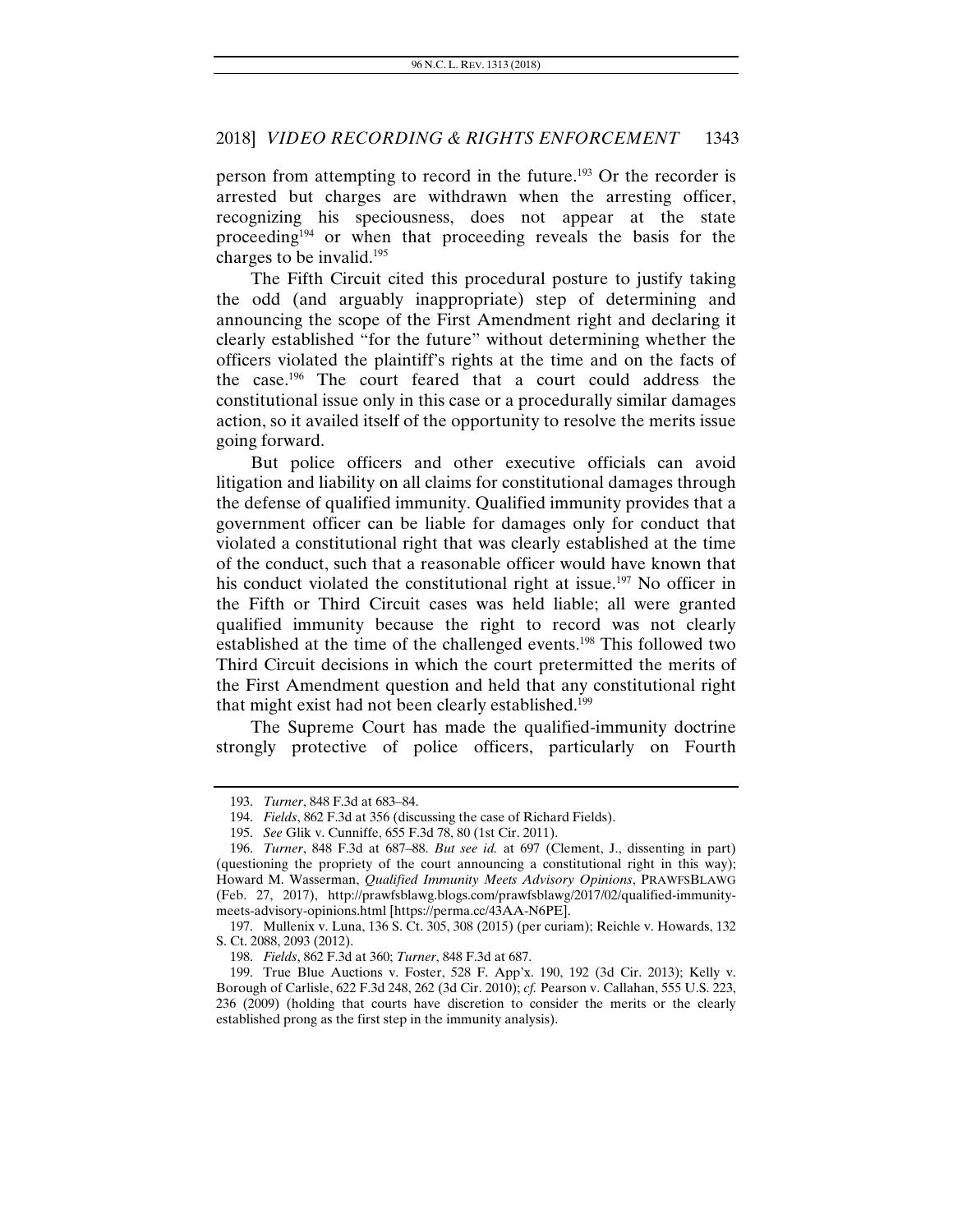Amendment search-and-seizure and excessive-force claims, to the point that it at least appears difficult to impossible to establish officer liability.200 Qualified immunity protects "all but the plainly incompetent or those who knowingly violate the law."201 A right is "clearly established" only by a strong consensus of lower-court cases with somewhat similar facts and officers acting in similar circumstances, defining the right in light of the facts of which the defendant officer was aware and not at too high a level of generality.202 The Court has been coy about whether one binding decision from a regional circuit is sufficient to clearly establish the right within that circuit, assuming it might but never finding a right clearly established based on a single lower-court decision.203 Policies of the relevant executive department may provide officers with notice of clearly established law.<sup>204</sup> A right also may be so obvious that it can be clearly established as general principle without factually similar precedent,<sup>205</sup> but the bar for obviousness is high.<sup>206</sup> The result is the Supreme Court holding that police officers were entitled to qualified immunity in almost a dozen cases in the past decade—several of them summary reversals of lower-court denials of immunity.<sup>207</sup>

The risk is that courts will apply qualified immunity in First Amendment right-to-record cases in the same officer-protective manner as in Fourth Amendment cases. The Third Circuit in *Fields* concluded that the right to record was not clearly established despite the unanimous view of (at the time) five sister circuits and every district court within the Third Circuit to consider the question.<sup>208</sup> It also refused to accept Philadelphia Police Department policies and

206. *White*, 137 S. Ct. at 552; Shafer v. Cty. of Santa Barbara, 868 F.3d 1110, 1117–18, 1117 n.3 (9th Cir. 2017).

<sup>200.</sup> *See* William Baude, *Is Qualifed Immunity Unlawful?*, 106 CALIF. L. REV. 101, 104 (2018); Joanna C. Schwartz, *How Qualified Immunity Fails*, 127 YALE L.J. 2, 6 (2017); *see*  also Schwartz*, supra*, at 50 ("Although qualified immunity is rarely the reason that Section 1983 cases end, there are other ways in which qualified immunity doctrine might influence the litigation of constitutional claims against law enforcement.").

<sup>201.</sup> White v. Pauly, 137 S. Ct. 548, 551 (2017) (per curiam); *Mullenix*, 136 S. Ct. at 308; Aschcroft v. al-Kidd, 563 U.S. 731, 743 (2011).

<sup>202.</sup> *White*, 137 S. Ct. at 553; *al-Kidd*, 563 U.S. at 742; Wilson v. Layne, 526 U.S. 603, 614–15 (1999).

<sup>203.</sup> *See* Carroll v. Carman, 135 S. Ct. 348, 350 (2014) (per curiam); Reichle v. Howards, 132 S. Ct. 2088, 2095 (2012).

<sup>204.</sup> *See* Hope v. Pelzer, 536 U.S. 730, 744 (2002); *Wilson*, 526 U.S. at 617.

<sup>205.</sup> *Hope*, 536 U.S. at 741.

<sup>207.</sup> *See, e.g.*, *White*, 137 S. Ct. at 553; Mullenix v. Luna, 136 S. Ct. 305, 312 (2015) (per curiam); *Reichle*, 566 U.S. at 663; *al-Kidd*, 563 U.S. at 732; Baude, *supra* note 200, at 139– 40; Schwartz, *supra* note 200, at 9.

 <sup>208.</sup> Fields v. City of Philadelphia, 862 F.3d 353, 361–62 (3d Cir. 2017).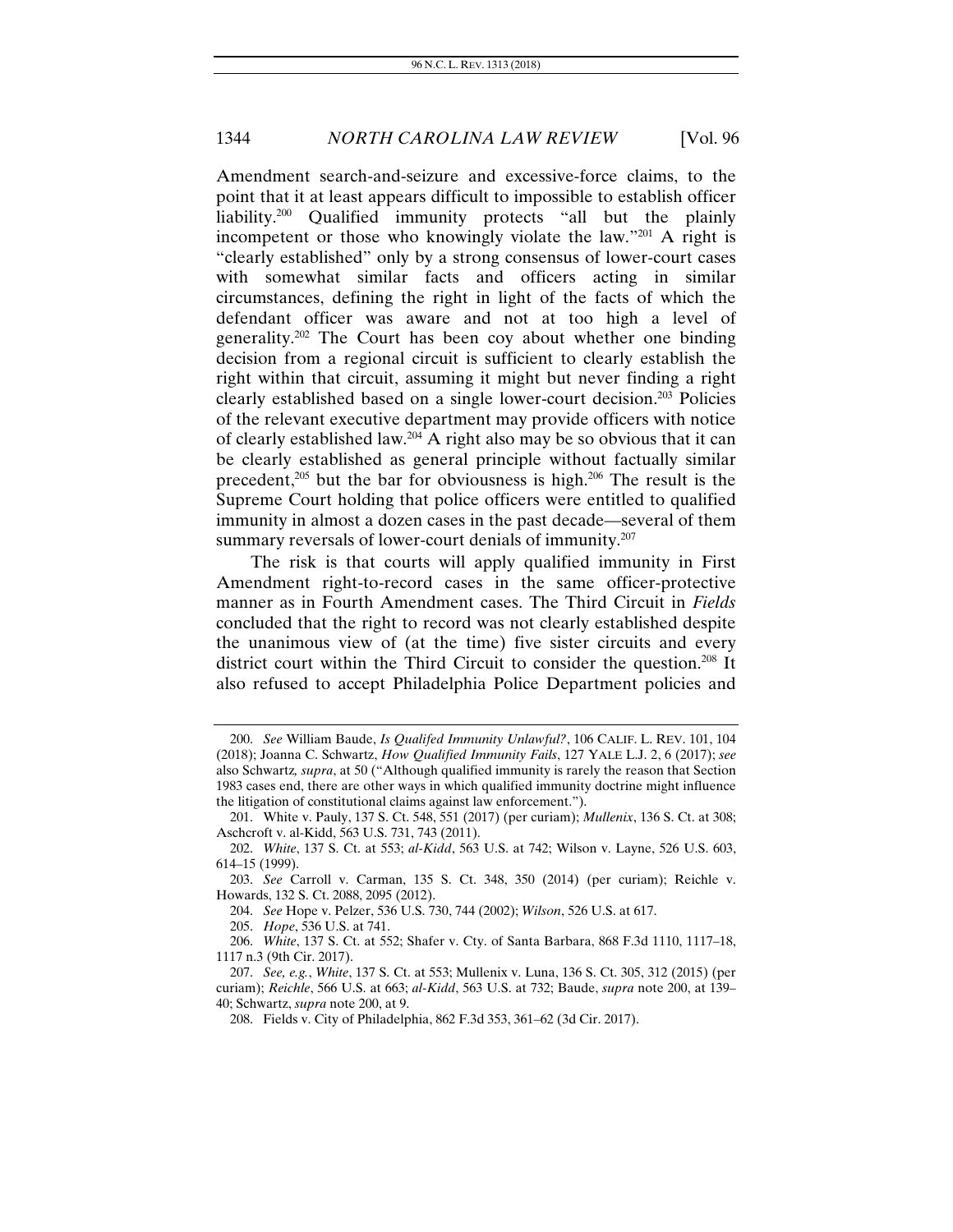regulations as a basis for clearly establishing the right. In the wake of prior right-to-record decisions, the department adopted official policies recognizing that citizens enjoyed a First Amendment right to record police in public; the policy statements sought to eliminate officers' confusion on the street, to ensure officers knew their duties, and to place the department "on the forefront rather than on the back end" in understanding and respecting this developing constitutional right.209 A Commissioner's Memorandum stated that officers should reasonably expect to be recorded or photographed and that they "shall not" obstruct or prevent recording or disable the recording devices.210 But the majority emphasized evidence that the policies were ignored, were ineffective in informing officers that the constitutional right existed, or were not being followed, meaning the existence of the regulations could not show a knowing constitutional violation.211 It pointed to testimony from one high-ranking department official that, despite the written policies, officers did not understand that there was a constitutional right to record.<sup>212</sup>

Despite recent decisions and scholarly consensus, future § 1983 plaintiffs seeking damages for the denial of the right to record may encounter a number of problems. It is unclear whether six circuits provide a sufficiently "robust" consensus<sup>213</sup> to clearly establish the right. It is not certain that the right is even clearly established in the Third Circuit or the Fifth Circuit (despite the latter's insistence that it was clearly establishing the right "for the future"<sup>214</sup>), as the Supreme Court has never recognized a right as clearly established in a circuit by a single circuit-court decision.

The Third Circuit in *Fields* found the right to record was not clearly established, insisting that no part of a broad canvas of existing law and policy enabled defendant officers to understand their conduct to be unlawful. Prior cases recognizing the right involved individuals who recorded with the intent to publish or use the video, establishing a right different from the right to record without clear intent to publish that the plaintiffs exercised in this case.<sup>215</sup> The Seventh Circuit decision in *Alvarez* did not provide sufficient notice, as it involved a constitutional challenge to an eavesdropping law prohibiting listening

<sup>209.</sup> *Id.* at 363 (Nygaard, J., concurring in part, dissenting in part).

<sup>210.</sup> *Id.* 

<sup>211.</sup> *Id.* at 361 (majority opinion).

<sup>212.</sup> *Id.*

<sup>213.</sup> *See* Taylor v. Barkes, 135 S. Ct. 2042, 2044 (2015) (per curiam); City & Cty. of S.F. v. Sheehan, 135 S. Ct. 1765, 1778 (2015).

 <sup>214.</sup> Turner v. Lieutenant Driver, 848 F.3d 678, 688 (5th Cir. 2017).

 <sup>215.</sup> *Fields*, 862 F.3d at 361–62.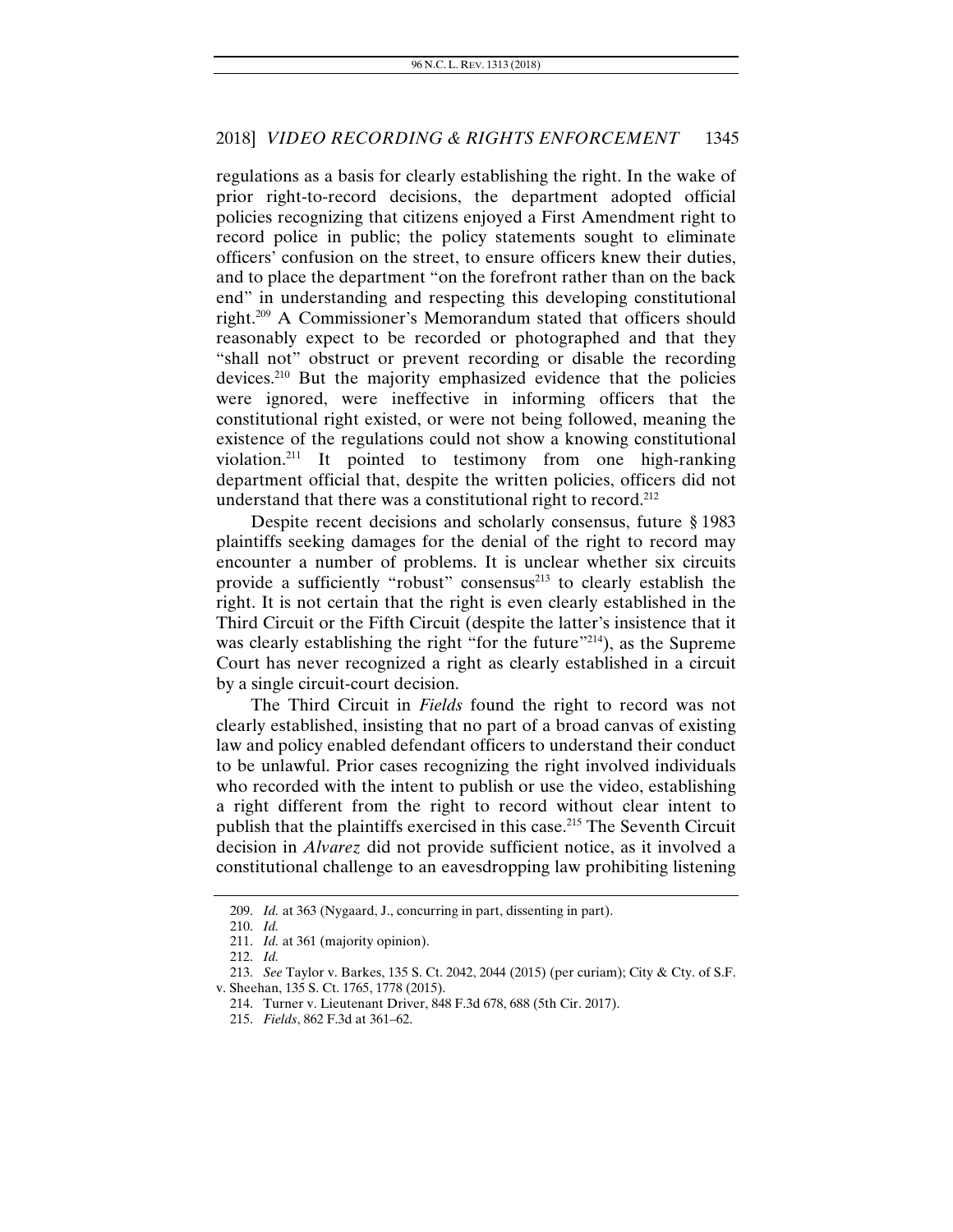and recording without regard to later use or publication of any recording216 (Jud Campbell agrees that *Alvarez* should not be characterized as a right-to-record case because the statute prevented only capture, not recording and dissemination).<sup>217</sup>

Even if sufficient to clearly establish, that lone precedent may lack sufficient factual overlap. Distinctions are always possible and seemingly small and insignificant differences between precedent and current factual circumstances may be sufficient to avoid liability in a doctrinal morass that one scholar compared to the "one-bite rule for bad dogs[,] start[ing] over with every change in weather conditions."218

The Third Circuit suggested that there might be a constitutionally meaningful factual distinction between recording a traffic stop and recording a sidewalk confrontation,<sup>219</sup> rendering the right not clearly established in the different context. Factual distinctions may prevent *Turner v. Lieutenant Driver*<sup>220</sup> from clearly establishing much in the Fifth Circuit. Dissenting, Judge Clement emphasized that the plaintiff had been photographing the police station building, which did not clearly establish the right to videorecord the building or the right to photograph or video-record officers performing police functions.221

Any First Amendment right also remains subject to reasonable, content-neutral time, place, and manner restrictions, $222$  such as the officer's needs for security and safety, for himself and others, in performing dangerous functions. This compels a new inquiry in each case into the details of the underlying events and circumstances and whether the officer reasonably could have believed that the recording interfered with his public duties, compared with previous incidents.

Overcoming qualified immunity and establishing constitutional liability leads to a second hurdle—a claim that a police officer prevented plaintiff from recording or momentarily stopped and questioned her actions, although violative of the First Amendment, may not produce substantial injury and may leave the plaintiff to

 <sup>216.</sup> ACLU of Ill. v. Alvarez, 679 F.3d 583, 597 (7th Cir. 2012).

 <sup>217.</sup> Campbell, *supra* note 176, at 52.

<sup>218.</sup> John C. Jeffries, Jr., *The Liability Rule for Constitutional Torts*, 99 VA. L. REV. 207, 256 (2013).

<sup>219.</sup> *Fields*, 862 F.3d at 361; True Blue Auctions v. Foster, 528 F. App'x. 190, 192–93 (3d Cir. 2013).

 <sup>220. 848</sup> F.3d 678 (5th Cir. 2017).

 <sup>221.</sup> *Id.* at 697 (Clement, J., dissenting in part).

<sup>222.</sup> *Fields*, 862 F.3d at 360; *Turner*, 848 F.3d at 688; Marceau & Chen, *supra* note 75, at 1032.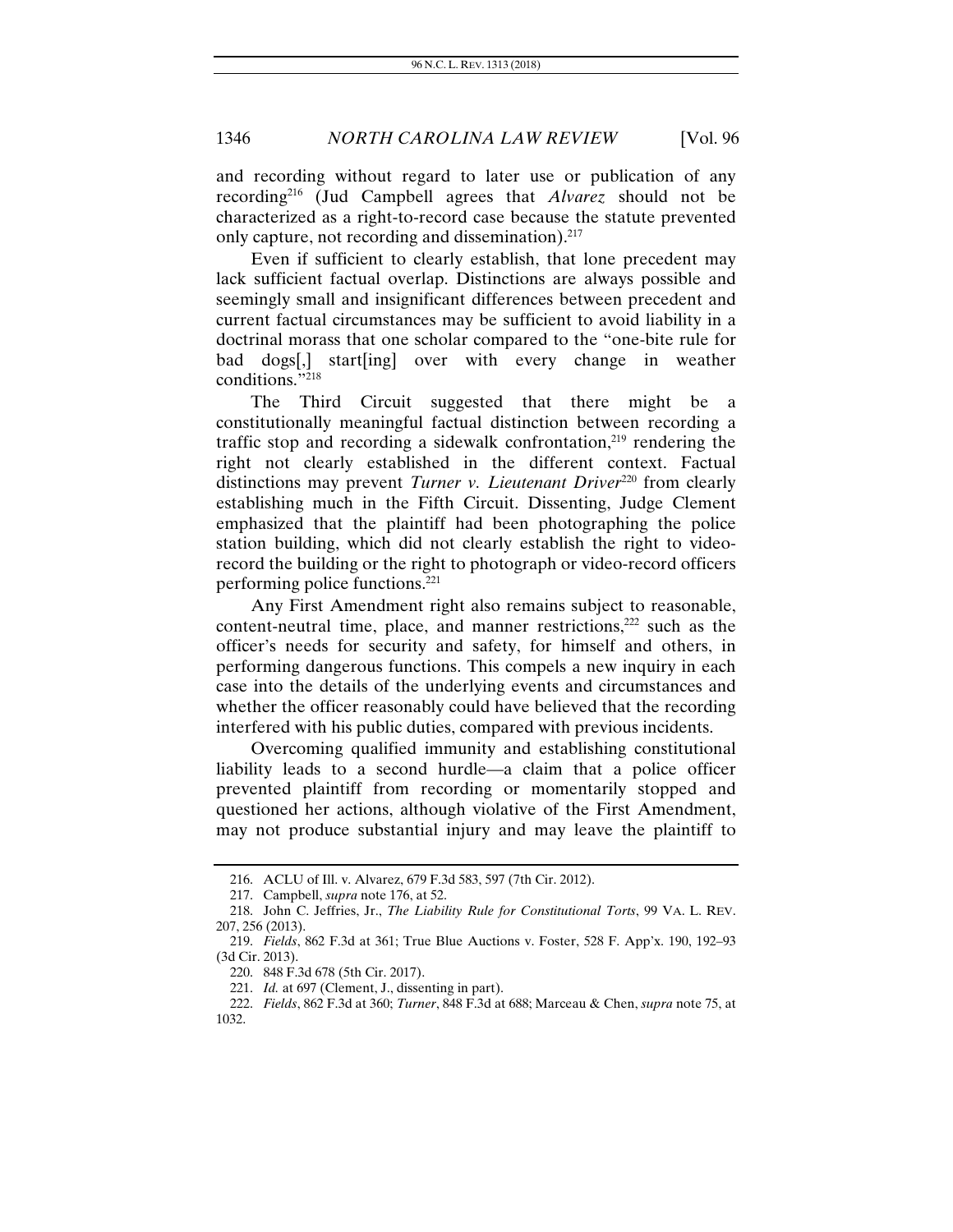recover only nominal damages.223 This is especially so in the circumstances giving rise to *Fields* and *Turner*, where no arrests or prosecutions followed and any seizures or detentions to prevent the plaintiffs from recording lasted a short time.224 And liable officers likely will not pay even that nominal-damages judgment, as the government indemnifies officers in virtually all cases.225 The limited remedy may remove the incentive for an individual to bring the lawsuit, especially faced with overcoming qualified immunity. Rightto-record plaintiffs would benefit from James Pfander's proposal to allow § 1983 plaintiffs to forgo substantial damages and limit their claims to nominal damages in exchange for the elimination of immunity as a defense.<sup>226</sup>

Such disincentives or barriers to successful litigation decrease or limit the amount and availability of citizen-controlled video, leaving officers with the incentive to prevent recording where they can. A determined officer might be willing to shut down a citizen's recording efforts. He avoids being recorded and having video of his misconduct emerge (while already declining to activate his own recording technology), taking a chance that some legal or factual distinction will allow him to avoid liability in the subsequent § 1983 action or that any judgment will be *de minimis* and paid by the municipality rather than out of his pocket.

#### 2*.* Legislative Limitations

Officers are not activating their police-controlled recording even when required to do so by law or department regulation.<sup>227</sup> Two policymaking problems exacerbate that problem. One is inconsistency as to the level at which recording rules and policies should be made state, municipal, or departmental—producing piecemeal and confusing rules and obligations.<sup>228</sup> The second is that those policymakers, whatever their level, are enacting insufficiently broad recording policies and excessively narrow disclosure policies.<sup>229</sup>

Citizen-controlled recording again should fill the gap when formal regulations and practical conduct combine to limit the

<sup>223.</sup> *See* Memphis Cmty. Sch. Dist. v. Stachura, 477 U.S. 299, 308–09 n.11 (1986).

<sup>224.</sup> *Fields*, 862 F.3d at 356; *Turner*, 848 F.3d at 683–84.

 <sup>225.</sup> Joanna C. Schwartz, *Police Indemnification*, 89 N.Y.U. L. REV. 885, 890–91  $(2014)$ .

 <sup>226.</sup> *See* JAMES E. PFANDER, CONSTITUTIONAL TORTS AND THE WAR ON TERROR 146–48 (2017).

 <sup>227.</sup> Fan, *supra* note 105, at 71.

 <sup>228.</sup> Fan, *supra* note 5, at 928–29.

<sup>229.</sup> *Id.*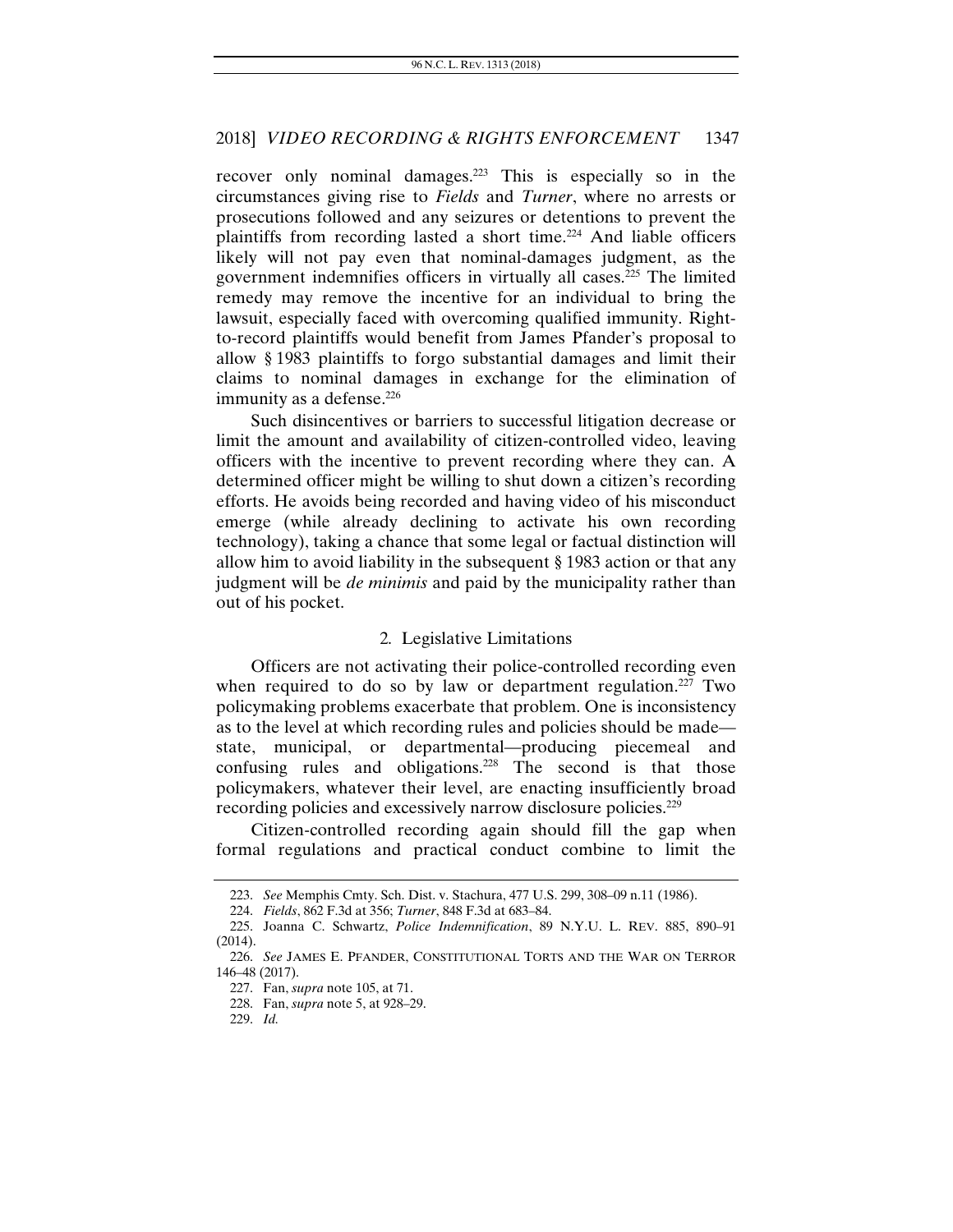available video evidence around a police-public incident. But the same state, local, and departmental legislative efforts that limit the creation and availability of police-controlled recording could be aimed at citizen-controlled recording.

In 2015, Texas Representative Jason Villalba introduced a bill defining the existing crime of interrupting, disrupting, impeding, or interfering with a peace officer to include "filming, recording, photographing, or documenting the officer within twenty-five feet of the officer," or within one hundred feet if carrying a gun, with an affirmative defense that the recorder was a member of or working for the media.230 The obvious target, as the media carve-out demonstrated, was citizens recording their police encounters or encounters they witnessed between police and other members of the public.

Such a bill violates the First Amendment, running afoul of the newly recognized right to record, including in the Fifth Circuit. It treats expressive conduct less favorably than non-expressive conduct—or, in Jud Campbell's framing, it treats non-expressive conduct that facilitates speech less favorably than non-expressive conduct unconnected to the speech process.231 A person could stand within twenty-five feet of a peace officer, even when carrying a gun, if not otherwise impeding the officer, so long as not engaged in the (expressive or pre-expressive) act of recording; the identical person operating a recording device breaks the law. But either person implicates the purported interest in non-interference with police functions.

This bill also treats media members more favorably than nonmedia persons performing the same recording function. It is not clear how a media member recording within twenty feet of the officer interferes or impedes more than a non-media member in the same time and place or why media members should be treated more favorably than non-media members engaged in identical expressive (or pre-expressive) conduct.<sup>232</sup> Although the right to record remains subject to content-neutral time, place, and manner restrictions, such

<sup>230.</sup> H.B. 2918, 84th Leg., Reg. Sess. (Tex. 2015) (amending TEX. PENAL CODE ANN. § 38.15 (West, Westlaw through the end of the 2017 Reg. Sess and First Called Sessions of the 85th Legis.)); Neena Satija, *Texas a Flashpoint in National Debate Over Right to Film Police*, TEX. TRIBUNE (May 9, 2015, 2:01 AM), https://www.texastribune.org/2015/05/09 /reveal-story-1/ [https://perma.cc/EC3V-6NDG].

 <sup>231.</sup> Campbell, *supra* note 176, at 15, 53.

<sup>232.</sup> *See* Turner Broad. Sys., Inc. v. FCC, 512 U.S. 622, 659 (1994) ("Regulations that discriminate among media, or among different speakers within a single medium, often present serious First Amendment concerns.").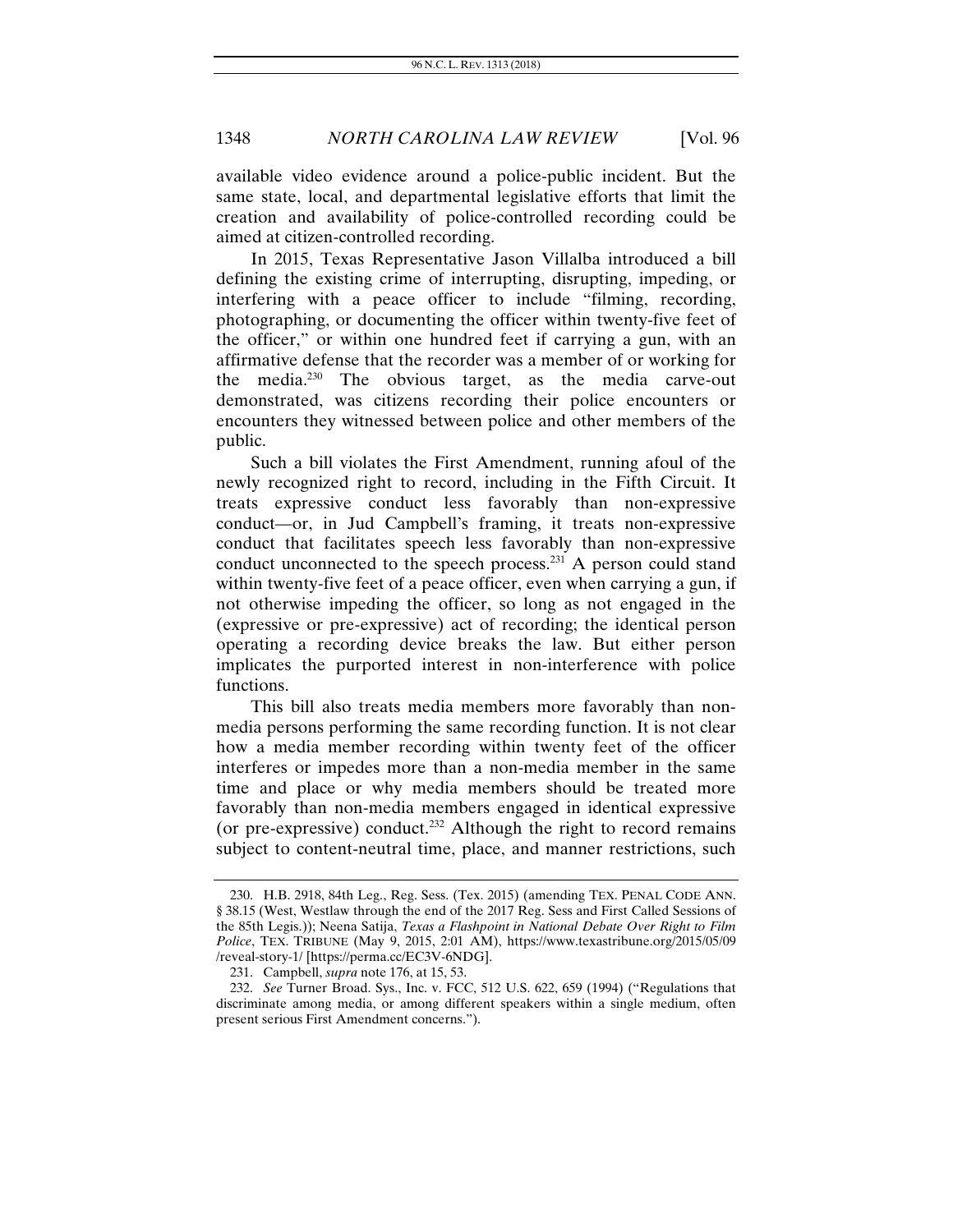special disfavored treatment of citizen-controlled recording is not neutral as to speaker or content.233

Villalba withdrew the bill after receiving criticism from everyone on all sides of the political spectrum.234 But his failed effort does not mean that state, local, or department officials lack the identical motivation to protect officers from the perceived harassment and negative attention that comes from being subject to constant recording through competently drafted laws.<sup>235</sup> As long as the First Amendment right to record remains subject to limitations, policymakers may attempt to restrict when or how recording should take place in service of purportedly neutral values such as noninterference, officer safety, public safety, or protection of officer and public privacy.236

That such legislation violates the First Amendment in the abstract does not resolve the issue. Nor does the argument that the purported governmental interests are either pretext for government wanting to hide matters from public scrutiny or should not be strong enough to justify a ban on public recordings.<sup>237</sup> Right-holders must overcome numerous procedural hurdles to enforce and vindicate that constitutional right and to obtain judicial remedies barring enforcement of these formal laws, at least without having to endure state enforcement and prosecution for attempting to record.

A person arrested or prevented from recording a police encounter pursuant to a formal anti-recording law or policy could sue the arresting officer for damages for violating her First Amendment rights, the same strategy as those prevented from recording by an officer exercising individual discretion. That plaintiff confronts the same problems described above—qualified immunity and the nominal value of the claim to a prevailing plaintiff.<sup>238</sup>

In fact, this plaintiff faces a greater qualified-immunity hurdle, because the officer can defend his action on the ground that he was enforcing presumptively valid state  $\text{law}^{239}$  or department enforcing presumptively valid state  $law^{239}$  or department

<sup>233.</sup> ACLU of Ill. v. Alvarez, 679 F.3d 583, 604 (7th Cir. 2012).

 <sup>234.</sup> Allison Wisk, *Bill to Limit Filming of Police Activity Is Dropped*, DALL. NEWS (Apr. 2015), http://www.dallasnews.com/news/local-politics/2015/04/10/bill-to-limit-filming -of-police-activity-is-dropped [https://perma.cc/LY29-M5X6].

<sup>235.</sup> *See* Fields v. City of Philadelphia, 862 F.3d 353, 363 (3d Cir. 2017) (Nygaard, J., concurring in part, dissenting in part); Kreimer, *supra* note 39, at 346.

<sup>236.</sup> *See* Marceau & Chen, *supra* note 75, at 1033–34.

<sup>237.</sup> *See id.* at 1033.

<sup>238.</sup> *Supra* text accompanying notes 223–26.

<sup>239.</sup> *See* Grossman v. City of Portland, 33 F.3d 1200, 1209–10 (9th Cir. 1994).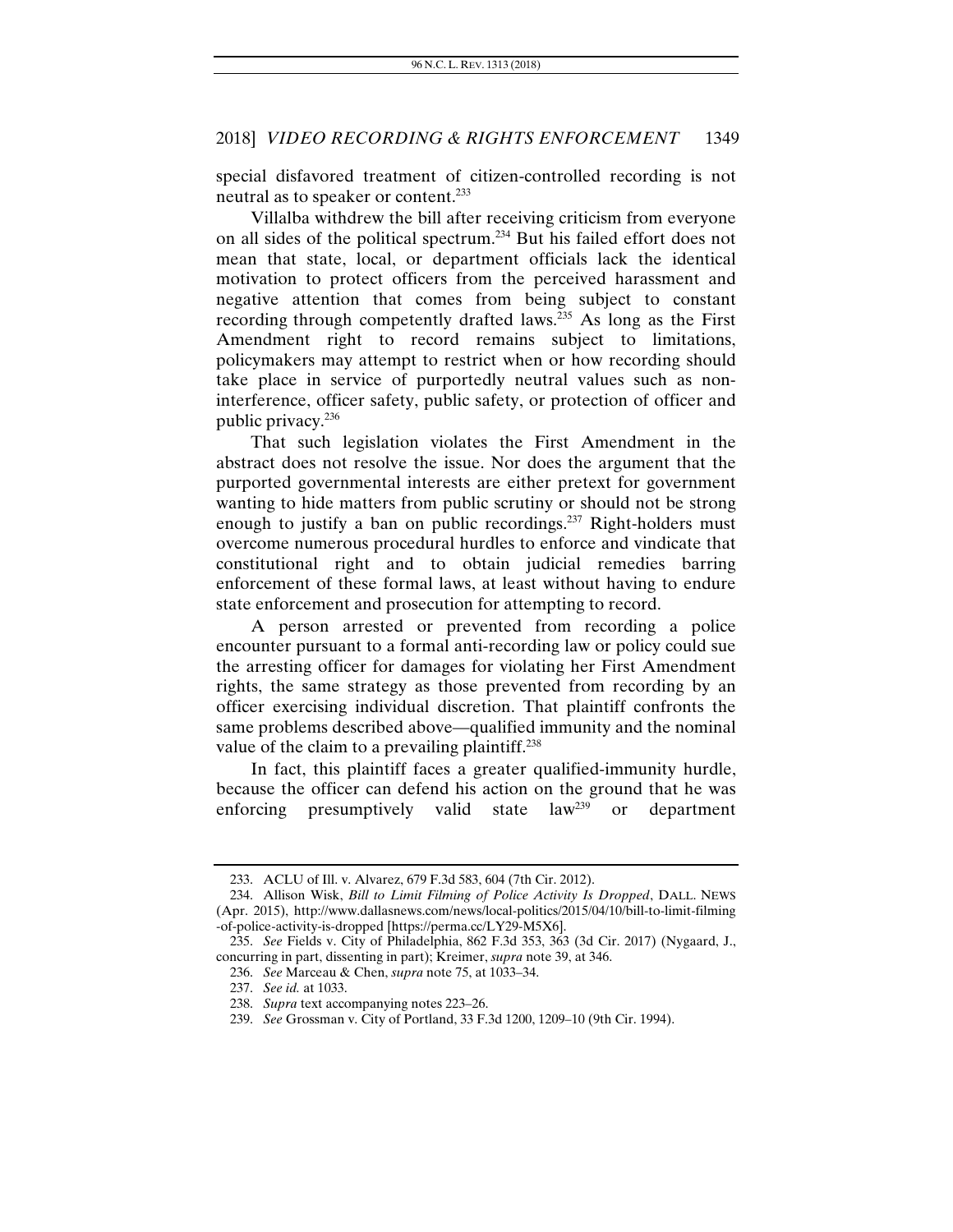regulations;240 he therefore was neither plainly incompetent nor knowingly violating the First Amendment. The plaintiff would have to meet the burden of establishing that the statute or regulation was obviously and blatantly unconstitutional, such that no reasonable or not-plainly incompetent officer could have believed the recording ban could be valid and enforceable.<sup>241</sup>

A plaintiff might instead sue the municipality, arguing that the officer arrested her pursuant to a constitutionally defective formal policy enacted by a final policymaker.<sup>242</sup> Municipalities cannot assert immunity defenses, $243$  so the plaintiff could recover (if only nominal damages) for the violation, even if the right was not clearly established or if there are factual distinctions between her case and prior cases. But if the challenged recording prohibition derived from a state statute (such as Villalba's bill in Texas), the constitutional violation in a case of arrest by a municipal or county police officer would have been caused by state law.<sup>244</sup> Municipal liability requires that the constitutional violation be caused by that municipality's policies or ordinances, not the policies of another entity that the municipality enforced. A local practice or policy of enforcing all state law is not sufficient to establish liability for its enforcement of any particular constitutionally deficient state statute. Unless the municipality took additional steps to adopt the state prohibition against recording as a municipal ordinance or to promulgate a formal local policy of enforcing that specific state law, a plaintiff will be unable to establish entity liability.<sup>245</sup>

A third option is a pre-enforcement action against state or local officials to enjoin enforcement of the anti-recording law as violating the First Amendment. Qualified immunity does not apply in actions for equitable relief.<sup>246</sup> Instead, pre-enforcement plaintiffs face standing problems.

Under *O'Shea v. Littleton*,<sup>247</sup> *City of Los Angeles v. Lyons*,<sup>248</sup> and Clapper v. Amnesty International,<sup>249</sup> courts are reluctant to accord

<sup>240.</sup> *See* Wilson v. Layne, 526 U.S. 603, 617–18 (1999).

<sup>241.</sup> *Grossman*, 33 F.3d at 1209.

 <sup>242.</sup> *See* Monell v. Dep't of Soc. Servs., 436 U.S. 658, 690 (1978).

<sup>243.</sup> *See* Owen v. City of Independence, 445 U.S. 622, 650–51 (1980).

 <sup>244.</sup> Los Angeles Cty. v. Humphries, 131 S. Ct. 447, 450 (2010); Vives v. City of New York, 524 F.3d 346, 350–51 (2d Cir. 2008).

<sup>245.</sup> *See Vives*, 524 F.3d at 353; N.N. v. Madison Metro. Sch. Dist., 670 F. Supp. 2d 927, 933–34 (W.D. Wis. 2009).

 <sup>246.</sup> Pearson v. Callahan, 555 U.S. 223, 242 (2009); Wood v. Strickland, 420 U.S. 308, 315 n.6 (1975); Schwartz, *supra* note 200, at 13.

 <sup>247. 414</sup> U.S. 488 (1974).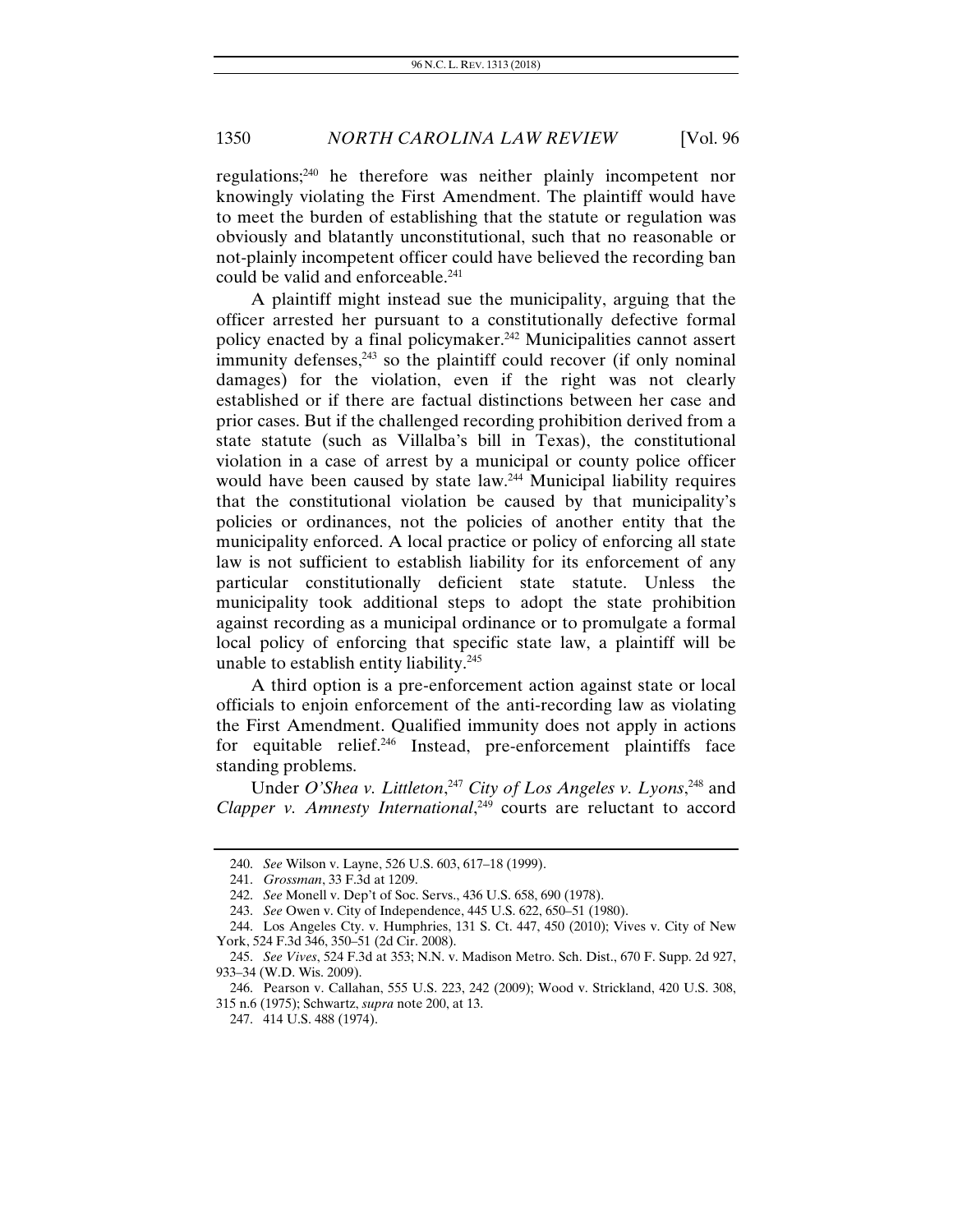standing to plaintiffs challenging law-enforcement policies and practices that affect the plaintiffs only when police attempt to enforce other valid substantive laws against them. The plaintiffs in *O'Shea* lacked standing to challenge discriminatory state-court charging, bail, and sentencing practices; the claim required impermissible speculation that at some future point the plaintiff would be arrested for violating a constitutionally valid substantive criminal provision and become subject to the challenged criminal procedures.<sup>250</sup> The plaintiff in *Lyons* lacked standing to obtain an injunction barring city police from future use of a constitutionally dubious chokehold; he could not predict if or when he would be stopped by police for a traffic or other legal violation, if or when the encounter would go south, and if or when the chokehold would be applied to him.<sup>251</sup> The plaintiffs in *Clapper* lacked standing to challenge a federal law permitting certain national-security surveillance; they could not predict if or when they or people they communicated with would be targeted for surveillance, successfully surveilled, and surveilled through the challenged law in government efforts to enforce other federal criminal and national-security laws.252

Consider how and when a prohibition on recording would be enforced. An officer seizes or initiates an encounter with a person for some crime, infraction, or matter; that person attempts to record the encounter; and the officer prevents her pursuant to the anti-recording law. Or a person comes upon an officer seizing another person for some crime, infraction, or matter; the person attempts to record that encounter; and the officer breaks from his seizure of the first target to stop the recorder pursuant to the anti-recording law. Standing for any pre-enforcement challenge requires the court to "speculate" that the plaintiff will be seized by police or will witness another person being seized by police for some other conduct or crime, that she will attempt to record, and that she will be prevented from recording that incident by the officer enforcing the recording ban.<sup>253</sup> A court may be unwilling to accommodate such conjecture prior to enforcement, as opposed to in an action in which the police completed the infringement of the First Amendment by preventing recording and

 <sup>248. 461</sup> U.S. 95 (1983).

 <sup>249. 133</sup> S. Ct. 1138 (2013).

 <sup>250.</sup> *O'Shea*, 414 U.S. at 496–97.

<sup>251.</sup> *Lyons*, 461 U.S. at 108.

<sup>252.</sup> *Clapper*, 133 S. Ct. at 1147–50.

<sup>253.</sup> *Id.* at 1148–50; *Lyons*, 461 U.S. at 108.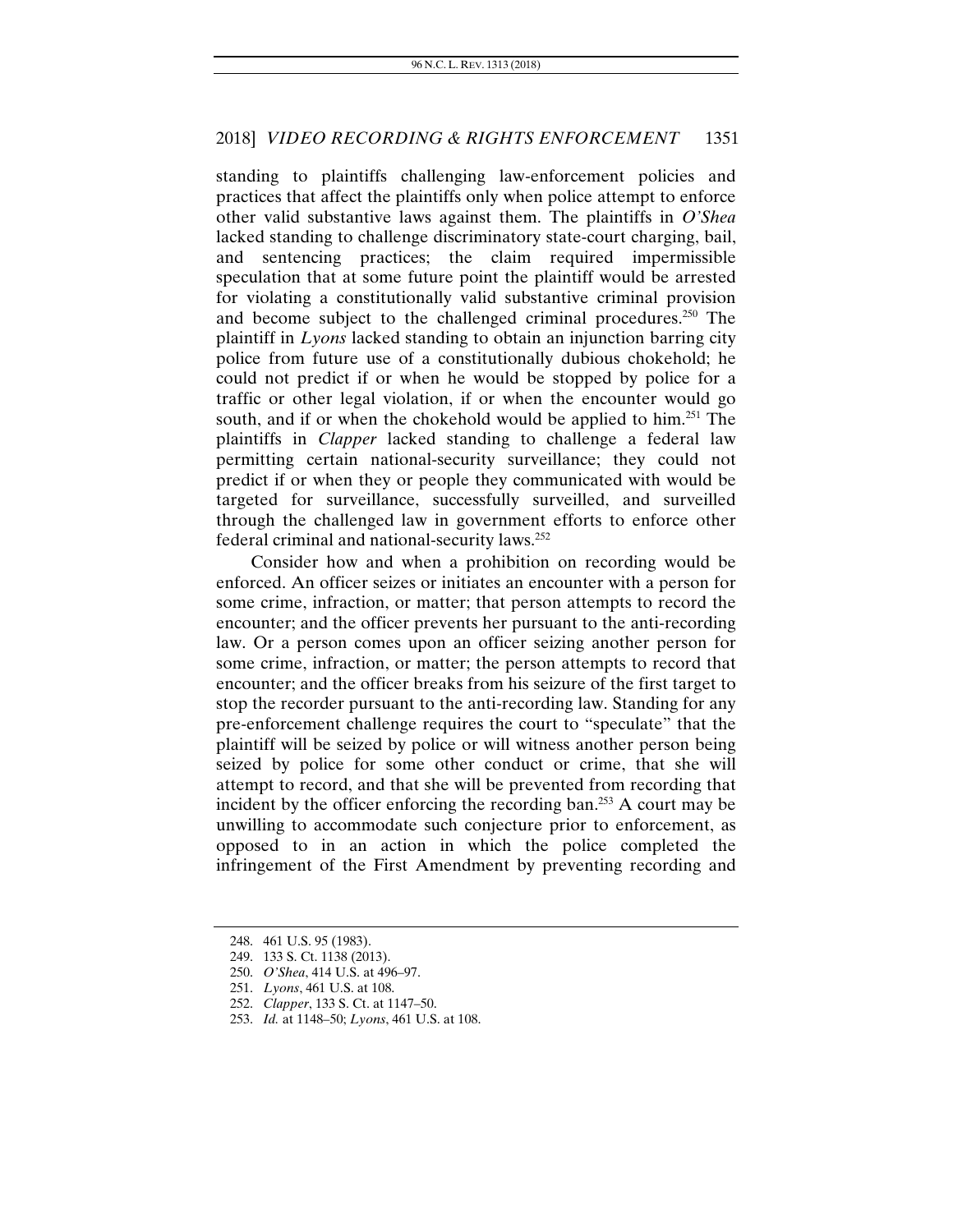the plaintiff seeks a retroactive remedy (and faces the hurdle of qualified immunity).254

Courts apply more relaxed standing analysis to pre-enforcement First Amendment challenges; judges are more willing to allow plaintiffs to preemptively raise their constitutional rights, rather than requiring them to engage in the targeted expressive (or preexpressive) conduct and risk arrest and enforcement of the constitutionally suspect law.255 Even in First Amendment cases, a plaintiff must show "an intention to engage in a course of conduct arguably affected with a constitutional interest, but proscribed by a statute, and there exists a credible threat of prosecution thereunder."256 She must show a present intention to engage in the statutorily prohibited expressive activity at a specific, imminent future, subjecting herself to likely enforcement.

The ACLU established standing in *Alvarez*, although the court recognized that the organization "does not know precisely when it or its employees would face prosecution or which officers would be involved."257 The court did not demand a showing of intent to record at any particular imminent protest. It distinguished *Lyons* because the threat of prosecution did not hinge on unknowable future events or details of how a violation would occur. The ACLU sought to implement an organizational program of recording police at future "'expressive activity' events—protests and demonstrations—in public fora in and around the Chicago area."258 Because such events were certain to occur and because the ACLU's organizational policy and practice was to attend and record many or all of those events, the organization's activity and the likelihood of enforcement against them moved beyond speculative, even if it could not identify the date of the event to be recorded.

Media members might be able to establish standing along similar lines. The media's job is to observe, record, and report on public events, so enforcement of the statute against them is less speculative; they will report on and attempt to record future events such as public protests or rallies that are certain to occur and at which police may attempt to enforce a statutory recording ban. Of course, media

<sup>254.</sup> *Cf.* Fields v. City of Philadelphia, 862 F.3d 353, 356 (3d Cir. 2017) (describing actual prevention of recording).

 <sup>255.</sup> Lopez v. Candaele, 630 F.3d 775, 785 (9th Cir. 2010).

 <sup>256.</sup> Susan B. Anthony List v. Driehaus, 134 S. Ct 2334, 2342 (2014) (quoting Babbitt v. Farm Workers, 442 U.S. 289, 298 (1979)).

 <sup>257.</sup> ACLU of Ill. v. Alvarez, 679 F.3d 583, 593–94 (7th Cir. 2012).

<sup>258.</sup> *Id.* at 588.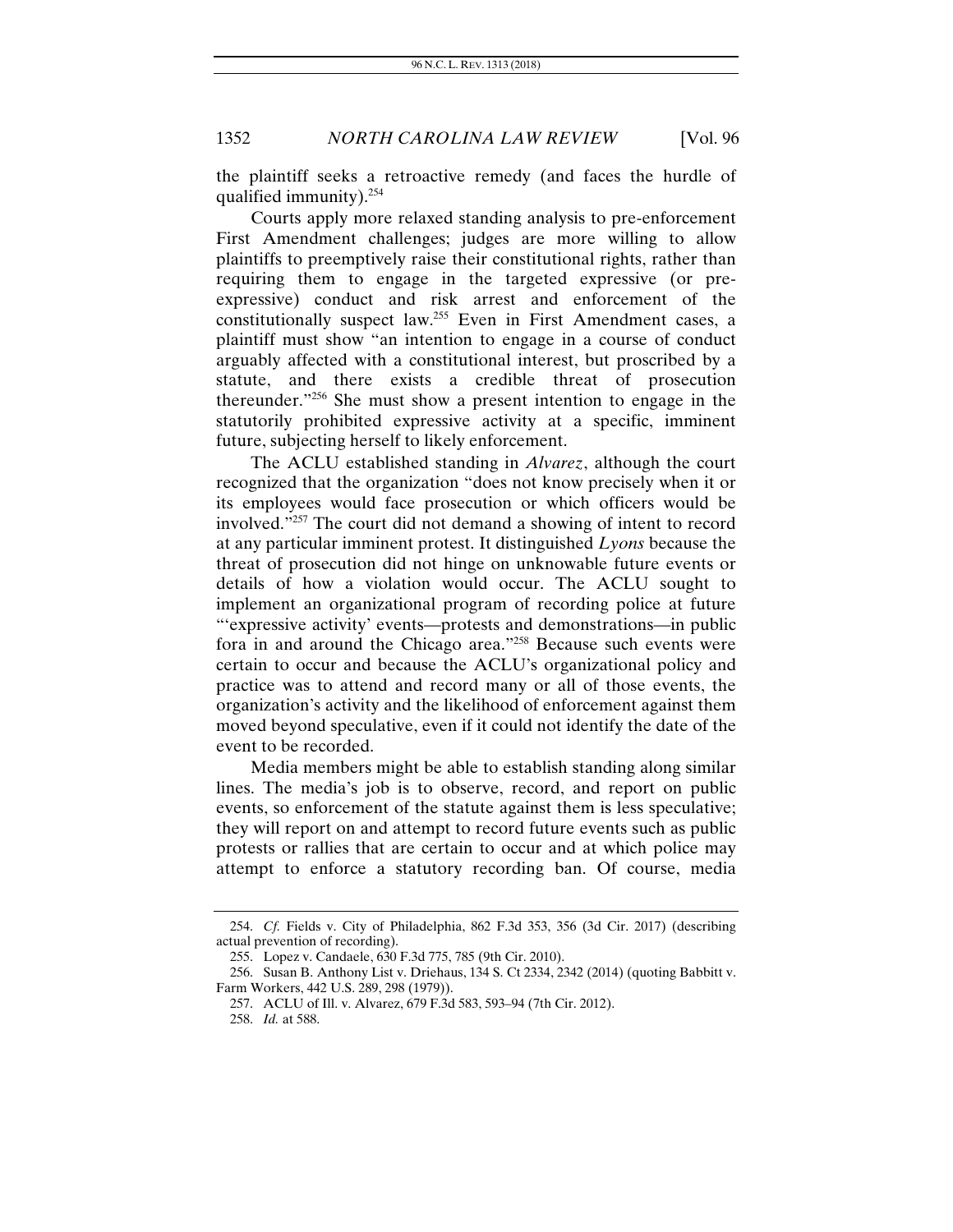organizations and individuals working for media organizations were exempt from Villalba's proposed Texas bill<sup>259</sup> and the Illinois law at issue in *Alvarez*, 260 and likely would be exempt from similar legislative prohibitions on recording.

Jocelyn Simonson's copwatchers<sup>261</sup> also may be able to establish standing. They operate in organized groups of local residents patrolling neighborhoods in planned times, places, and manners, monitoring police conduct, educating citizens, and undertaking other efforts to deter police misconduct before it occurs.262 Video-recording is one recent addition to copwatchers' repertoire<sup>263</sup> and their recording is as deliberate, scheduled, and organized as their patrol activities.264 Like the ACLU and the media, their regular organization and consistent activities allow them to show present intent to record inevitable future events through their regular planned activities, even if the date or place of the events recorded and of enforcement of the recording ban is unknown at the time of litigation.

Ordinary, spontaneous, individual citizen-recorders acting on their own may not be so fortunate. They will be less able to show when or where they will witness or be involved in an individual encounter that they want to record, lacking formal job obligations or organizational plans to attend events or encounters at which recording, and efforts to enforce a recording ban, will occur. Unable to show when or where they want to record an encounter, they will be less able to show when or where the recording ban will be enforced against them. Those isolated, individual events look more like *O'Shea*, *Lyons*, and *Clapper*, where the when and how of a future encounter with law enforcement and attempted enforcement of the challenged law is less known and more speculative or conjectural.

But the individual right to record police is most essential in these below-the-radar, individual police-public engagements. It is difficult to stop dozens of media members or hundreds of protesters with cameras from recording a public protest or expressive event (although police tried during the Ferguson protests $^{265}$ ), other than by halting the

<sup>259.</sup> H.B. 2918, 84th Leg., Reg. Sess. (Tex. 2015) (amending TEX. PENAL CODE ANN. § 38.15 (West, Westlaw through the end of the 2017 Reg. Sess and First Called Sessions of the 85th Legis.)).

<sup>260.</sup> *See Alvarez*, 679 F.3d at 604.

 <sup>261.</sup> Simonson, *supra* note 7, at 408.

<sup>262.</sup> *See id.* at 408–11.

<sup>263.</sup> *See id.* at 408.

<sup>264.</sup> *See id.* at 410.

<sup>265.</sup> *See* Order by Consent, *supra* note 30, at 1; Flanders, *supra* note 71, at 203–05; Wasserman, *supra* note 3, at 831–32.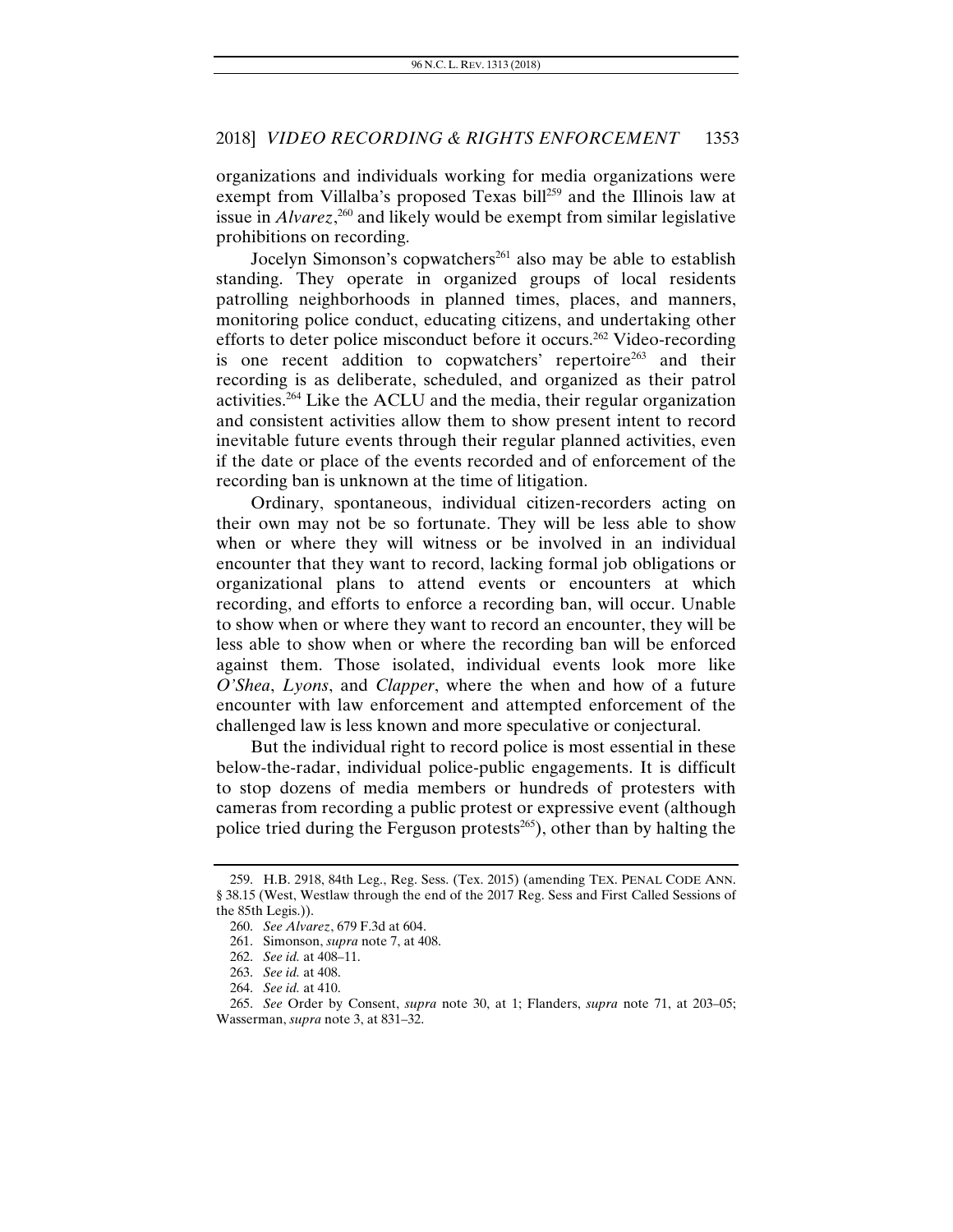protest event, which raises separate, more fundamental First Amendment concerns.<sup>266</sup> Police traditionally accorded media members freer rein in covering protests and other events, although some of that deference was lost in the Ferguson protests and since.<sup>267</sup> Citizens who engage in copwatching describe a mutual respect between themselves and the officers they observe, a sense that both sides are doing their jobs, with no sign of officers trying to intimidate the watchers or stop their activities, including recording.<sup>268</sup>

Spontaneous and isolated individual recorders do not receive similar respect or deference. It is easier for police to prevent a single recorder from capturing a single random encounter, giving officers a greater incentive to do so. Yet standing doctrine may place these encounters beyond pre-enforcement constitutional challenge. The result is a paradox—it is easier for police to enforce an arguably constitutionally violative prohibition on recording but more difficult for plaintiffs to preemptively challenge its constitutional validity.

#### 3. Municipal Liability for Individuals Encounters

A plaintiff can establish municipal liability by showing that the municipality failed to properly train its officers or to establish sufficient policies guiding their conduct and that this failure caused the officer to violate that plaintiff's rights in an individual encounter.269 Where an individual officer exercises his discretion to prevent an individual from recording, that individual might show that municipal policymakers did not provide constitutionally adequate policies or training to instruct officers that citizens have a First Amendment right to record and that officers must allow such recording to occur.

In *Fields*, the Philadelphia Police Department promulgated regulations and adopted policy statements announcing a constitutional right to recording and reminding officers that they should reasonably expect to be recorded or photographed and that they "shall not" obstruct or prevent recording or disable the

 <sup>266.</sup> ZICK, *supra* note 2, at 257.

<sup>267.</sup> *See* Flanders, *supra* note 71, at 203–05; Jonathan Peters, *When a Journalist is Arrested Covering a Protest, What Should the News Outlet Do?*, COLUM. JOURNALISM REV. (Oct. 2, 2017), https://www.cjr.org/united\_states\_project/protest-arrests-journalismst-louis.php [https://perma.cc/R5ZH-J59L]; Jonathan Peters, *Journalists in Ferguson: Know Your Rights*, COLUM. JOURNALISM REV. (Aug. 21, 2014), https://archives.cjr.org /united\_states\_project/press\_rights\_in\_ferguson.php [https://perma.cc/3LFB-Z4GD].

<sup>268.</sup> *See* Simonson, *supra* note 7, at 410.

<sup>269.</sup> Connick v. Thompson, 563 U.S. 51, 61 (2011); Brown v. Comm'rs of Bryan Cty., 520 U.S 397, 406–07 (1997).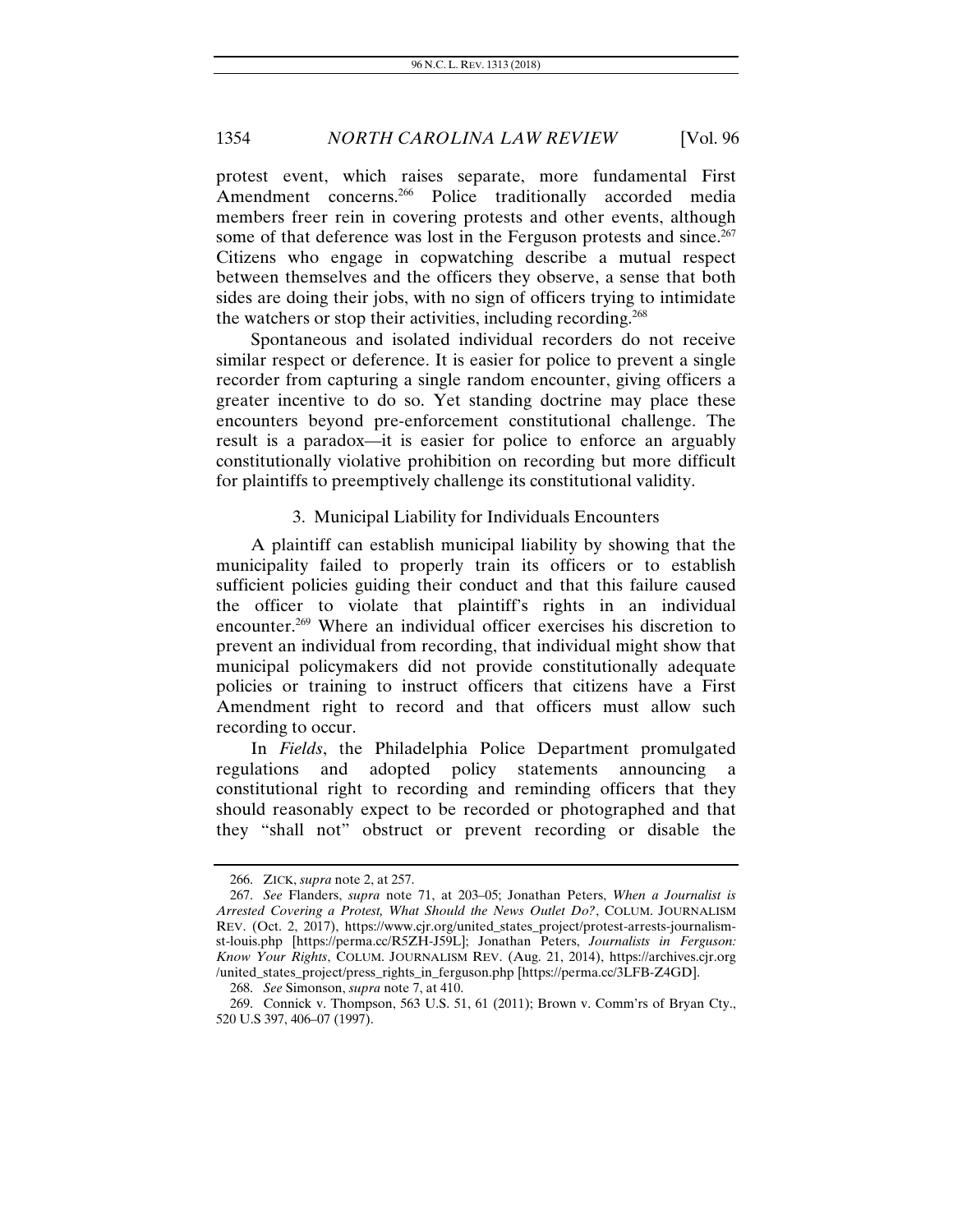recording devices.270 But the policies were ignored, were ineffective in informing officers that the constitutional right existed, or were not being followed; most officers were not aware the constitutional right existed.<sup>271</sup> A municipality can be liable for establishing inadequate policies or for disregarding officers who do not adhere to adequate policies. But such failure-to-train liability is for "limited circumstances," constrained by strict causation and state-of-mind requirements<sup>272</sup> making it difficult for plaintiffs to prove.

The *Fields* plaintiffs tried to establish failure to train through evidence of officers ignoring or being unaware of those policies.<sup>273</sup> In this respect, municipal liability becomes the mirror of the individual defense of qualified immunity—what triggers municipal liability supports qualified immunity, while what overcomes qualified immunity suggests the absence of municipal liability. The *Fields* majority criticized the plaintiffs for attempting to use department policies and training to have it both ways—insisting that the policies clearly established the First Amendment right to record while arguing that the policies were "utterly ineffective" in conveying to officers the nature and details of that right.<sup>274</sup>

#### *C. The Problem of Officer Discretion*

Police-controlled video is marked by three trends: departments according officers discretion as to whether, what, and when to record; $275$  officers wielding that discretion in narrow ways; $276$  and officers failing to follow regulations when required to record.277 The trends are self-reinforcing, as every failure to record can be defended as an exercise of sound discretion.

It is reasonable to expect that officers would be less likely to record—intentionally or otherwise, as a matter or discretion or otherwise—an encounter that has gone sideways and may embarrass the recording officer or his fellow officers. Fan offers a 2016 incident in San Francisco, in which sheriff's deputies beat a suspect with metal batons, inflicting head and arm injuries requiring twelve days of

<sup>270. 862</sup> F.3d, 353, 363 (3d Cir. 2017) (Nygaard, J., concurring in part, dissenting in part).

<sup>271.</sup> *Id.* at 361 (majority opinion).

<sup>272.</sup> *Connick*, 563 U.S. at 61–63; *Brown*, 520 U.S. at 407.

<sup>273.</sup> *Id.*

<sup>274.</sup> *Fields*, 862 F.3d at 361.

 <sup>275.</sup> POLICE EXEC. RESEARCH FORUM, *supra* note 17, at 40–41; Fan, *supra* note 5, at 931–32; White & Fradella, *supra* note 20, at 1599–1604.

 <sup>276.</sup> Fan, *supra* note 105, at 65, 69–71; Wasserman, *supra* note 48, at 558.

 <sup>277.</sup> Fan, *supra* note 105, at 69–71.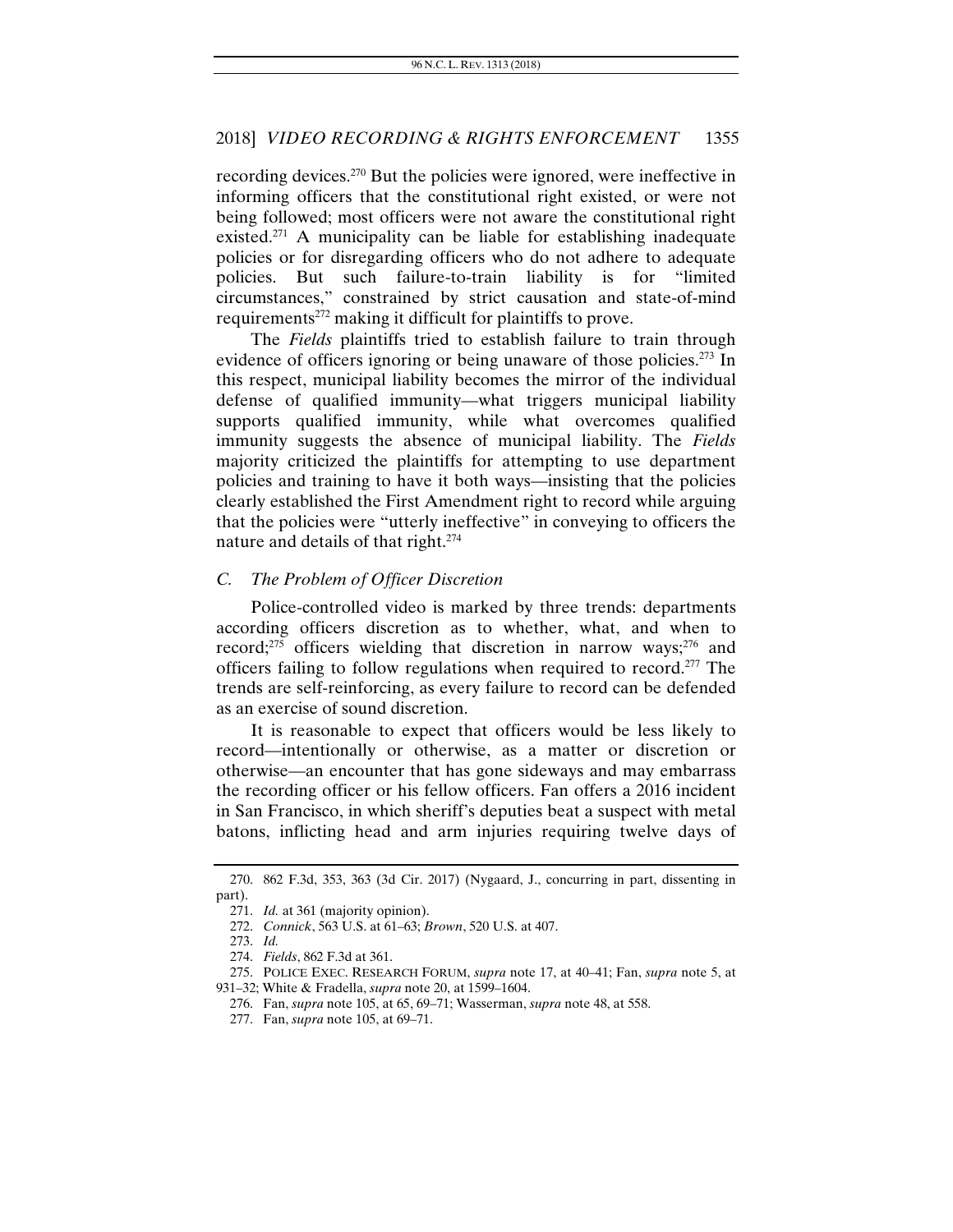hospitalization; ten of the eleven involved officers failed to activate their body cameras, and the one who activated his camera did so by accident.278

It also is reasonable to expect that officers, vested with similar discretion by legislation or policy, will be inclined to stop a citizen from recording an encounter that has gone sideways and that may produce video embarrassing one or more officers or make them look bad to the viewing public. The unrecorded 2016 incident in San Francisco came to light because a private video-security system captured the incident, and the owners of the system turned the video to the public defender.279 Had the officers been vested with power and discretion to stop that recording or its release, they likely would have exercised it.

Qualified immunity protects executive discretion, to give police officers "breathing room to make reasonable but mistaken judgments<sup>"280</sup> and to provide wide latitude for the vigorous exercise of constitutional judgment and discretion, rather than forcing them to steer too clear of the constitutional line out of fear of liability.<sup>281</sup> Antirecording legislation vests officers with additional discretion and an additional weapon to control citizens and to eliminate potentially embarrassing video. This undermines the force of citizen-controlled video in establishing or restoring balance between police and the public in capturing images and in ensuring police accountability.282

It is not clear how First Amendment doctrine might respond to this problem. Executive officers cannot wield unbridled and untrammeled enforcement discretion with respect to speech, as in granting parade permits.<sup>283</sup> But discretion is inherent in policing, including as to what laws to enforce, how, and when.<sup>284</sup> A plaintiff can state a First Amendment claim by showing that adverse police action was motivated by animus or disagreement with the message or content of her speech and with the intent to stop or retaliate because of her speech, although pleading and proving intent proves difficult for plaintiffs.285 Campbell's framework for protecting speech-

<sup>278.</sup> *Id.* at 69.

<sup>279.</sup> *Id.*

 <sup>280.</sup> Ashcroft v. al-Kidd, 563 U.S. 731, 743 (2011).

 <sup>281.</sup> Filarsky v. Delia, 566 U.S. 377, 388–90 (2012); Wyatt v. Cole, 504 U.S. 158, 167–68 (1992); Mitchell v. Forsyth, 472 U.S. 511, 525–26 (1985).

<sup>282.</sup> *See* Fan, *supra* note 105, at 95–96; Kreimer, *supra* note 39, at 386.

<sup>283.</sup> *See* Forsyth Cty. v. Nationalist Movement, 505 U.S. 123, 130 (1992).

<sup>284.</sup> *See* Town of Castle Rock v. Gonzales, 545 U.S. 748, 760 (2005).

<sup>285.</sup> *See* Wood v. Moss, 134 S. Ct. 2056, 2069 (2014); McGuire v. Reilly, 386 F.3d 45, 62–64 (1st Cir. 2004).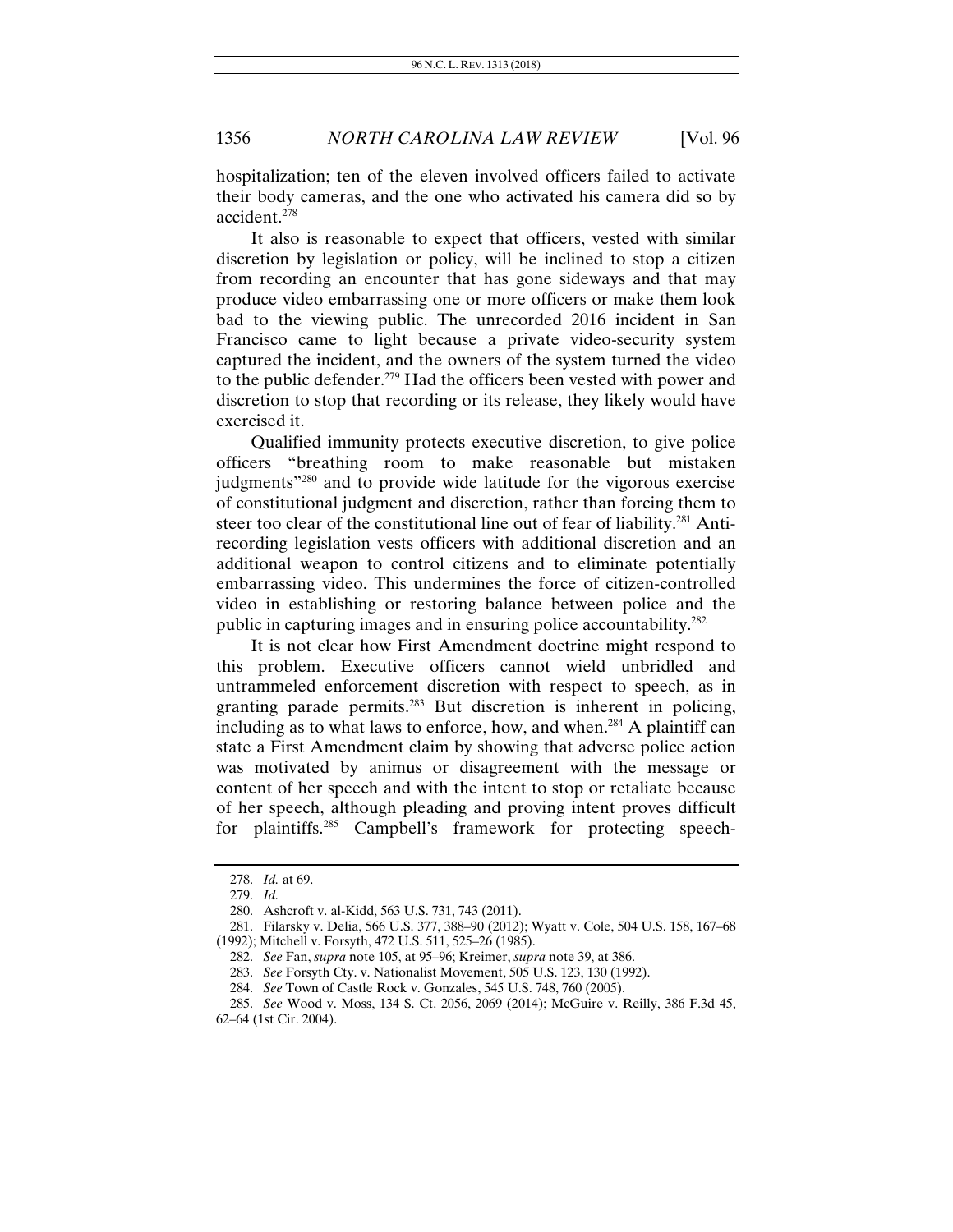facilitating pre-expressive conduct can map onto that intent standard; subject heightened First Amendment scrutiny applies to laws and regulations that target the speech process by targeting recording as a speech-facilitating activity.286

An officer who prevents a citizen from recording, whether pursuant to a statutory recording ban or his own discretion, targets the speech process when he is motivated by the desire to eliminate video that might expose him or his fellow officers acting in unconstitutional, or simply embarrassing, ways.<sup>287</sup> This standard would have been satisfied in the events underlying *Fields*, as police in two separate incidents approached recorders with the intent of stopping otherwise non-interfering recording of potential police misconduct.<sup>288</sup>

But courts may overlook content-discriminatory animus in retaliatory-arrest or retaliatory-prosecution cases where the officer had probable cause to arrest, because the causal connection between animus and injury (the arrest or prosecution) becomes more attenuated when probable cause exists.289 Plaintiffs in citizen-video cases thus face the same proof difficulties in showing that the officer intended to halt recording to avoid being shown performing his public functions in an inappropriate manner, rather than because he reasonably and with probable cause believed the recording interfered with legitimate law enforcement activities.

\* \* \*

Citizen-controlled video, enhanced by a vigorous First Amendment right to record government officials performing official functions in public spaces, should be the answer to limits on the amount and availability of police-controlled video. But procedural realities of qualified immunity, limits on standing, unavailability of substantial damages, limits on municipal liability, and limits on proof make enforcement of that right difficult. Those difficulties together limit the force of citizen-controlled video as a tool for police reform or accountability.

<sup>286.</sup> *See* Campbell, *supra* note 176, at 15, 50–51.

 <sup>287.</sup> Marceau & Chen, *supra* note 75, at 1033–34.

<sup>288.</sup> *See* Fields v. City of Philadelphia, 862 F.3d 353, 356 (3d Cir. 2017).

 <sup>289.</sup> Reichle v. Howards, 55 U.S. 658, 667–68 (2012); Hartman v. Moore, 547 U.S. 250, 251 (2006); *cf.* Lozman v. City of Riviera Beach, 681 F. App'x 746 (11th Cir. 2017), *cert. granted*, 138 S. Ct. 447 (2017) (granting certiorari to decide whether the existence of probable cause defeats a retaliatory-arrest claim as a matter of law).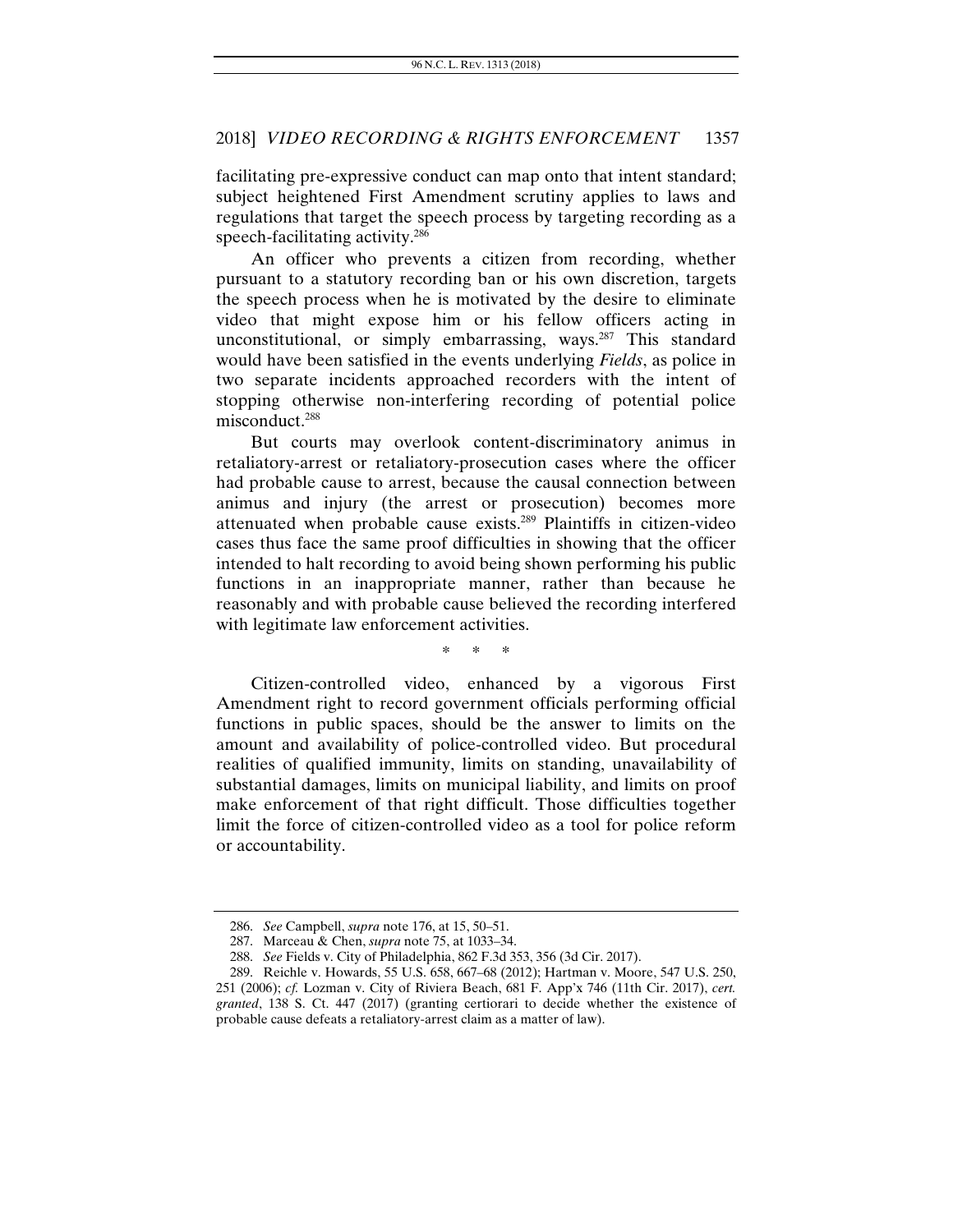#### IV. VIDEO AND REMEDIATION

Video's role is not limited to litigation or the courtroom; it affects how government and the public react to police-public encounters and the public policy response to those encounters. The public takes to the streets to protest what it perceives as injustice. And the public is more likely to take to the streets when people can see and interpret video and when the results of formal legal processes do not match their assessments and interpretations of that video.<sup>290</sup>

In responding to incidents of police-involved force, the government must account for the public's visceral, brute-sense impressions and interpretations of a video, recognizing the Kahan insight that those impressions are determined by identity, ideology, political leanings, demographics, and experience. Regardless of how policymakers interpret and understand a recording, they must consider different reactions from a public adopting a different interpretation that becomes more outraged if government and government institutions do not respond in (what the viewing public regards as) an appropriate fashion.

Governments respond to this concern in several ways. One is to attempt to change the laws to keep video from becoming public, thereby limiting the public response and public outrage. This explains Jason Villalba's legislative effort to ban citizen recording of police.<sup>291</sup> And it explains efforts to exclude body-camera videos from public disclosure laws.292 In 2016, Missouri enacted a broad, blanket exemption from its open-records laws for body-camera and dashcam video, arguing that making video public would interfere with ongoing police investigations.293 That decision followed the state attorney general's commission recommendation and the attorney general's warning of technology "lead[ing] to a new era of voyeurism and entertainment television at the expense of Missourians' privacy."294

But as Fan argues, "blanket or overly broad exemptions from public disclosure . . . defeat" the basic transparency and accountability goals of police-controlled recording.295 Video becomes a tool for protecting and exonerating officers against public complaints within

 <sup>290.</sup> *See* White & Fradella, *supra* note 20, at 1623–28.

<sup>291.</sup> *Supra* text accompanying notes 230–36.

 <sup>292.</sup> Fan, *supra* note 5, at 942.

<sup>293.</sup> *Nixon Signs Bill Limiting Access to Police Body Cam Videos*, *supra* note 140.

 <sup>294.</sup> Jesse Rifkin, *After Ferguson, Missouri Legislator Wants to Keep Police Videos Private*, HUFFINGTON POST (Feb. 23, 2015, 1:09 PM), http://www.huffingtonpost.com/2015

<sup>/02/23/</sup>ferguson-police-body-camera-videos\_n\_6735600.html [https://perma.cc/M5VT-N7PD]. 295. Fan, *supra* note 139, at 442.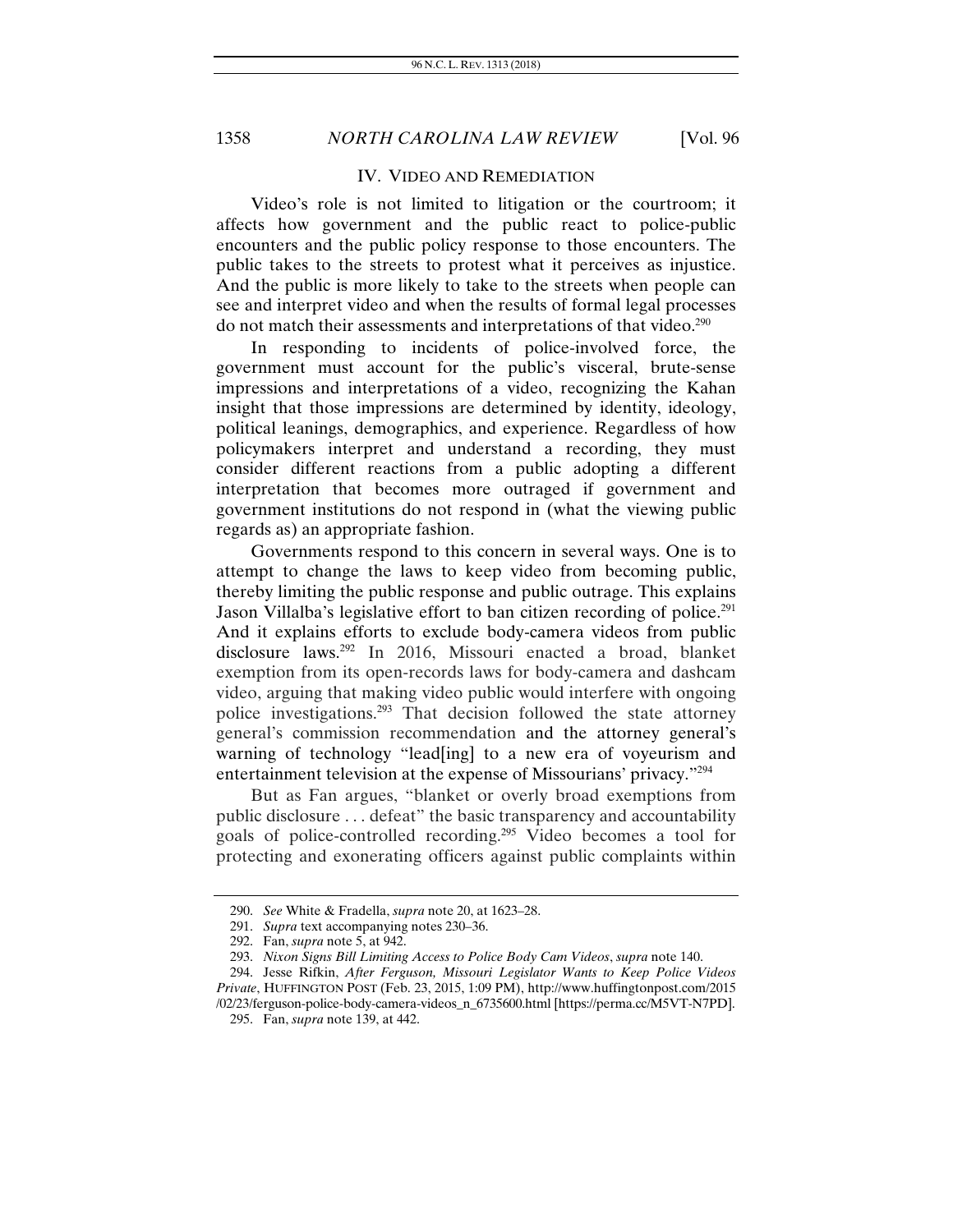the department,296 without allowing the public into the conversation to see and decide what the video reveals about what happened in an encounter. Alternatively, government adopts a one-way disclosure policy, publicizing and speaking out about video that (in its view) supports its officers and shows no misconduct, while refusing to disclose images and recordings it views (or that the public is likely to view) as adverse to police and government interests.297

A second, more positive, possibility is that public availability of video evidence, however created, prompts institutions to be more aggressive in challenging police misbehavior and seeking accountability for misconduct.<sup>298</sup> There arguably has been a gradual shift in prosecutorial aggressiveness against police violence, especially in video cases, moving from the relative dark ages of 2014 to the present.

NYPD officer Daniel Pantaleo was not indicted for the 2014 strangulation death of Eric Garner<sup>299</sup> and Cleveland police officers Timothy Loehmann and Frank Garmback were not indicted in the  $2014$  shooting death of Tamir Rice,  $300$  despite widely circulated video (from non-police sources) of both incidents. More recent cases have resulted in criminal charges and prosecutions—Ray Tensing in the shooting death of Samuel DuBose at the University of Cincinnati,<sup>301</sup> Yeonimo Yanez in the shooting death of Philando Castile in Minnesota,<sup>302</sup> Jason Stockley in the shooting death of Anthony Lamar Smith in St. Louis, and Philip Brailsford in the shooting death of Daniel Shaver in Mesa, Arizona.<sup>303</sup> Charges remain pending against multiple Chicago police officers for the 2015 shooting death of Laquan McDonald, where dashcam video, produced only after a state-court suit and judicial order compelling disclosure, told the

<sup>296.</sup> Harris, Collection and Use Panel Discussion at the North Carolina Law Review Symposium, *supra* note 11.

 <sup>297.</sup> Wasserman, *Uncertain Hope*, *supra* note 48, at 228–29.

<sup>298.</sup> *See* Wasserman, *supra* note 2, at 644–45.

 <sup>299.</sup> J. David Goodman & Al Baker, *Wave of Protests after Grand Jury Doesn't Indict Officer in Eric Garner Chokehold Case*, N.Y. TIMES (Dec. 3, 2014), https://www.nytimes.com/2014/12/04/nyregion/grand-jury-said-to-bring-no-charges-in-statenisland-chokehold-death-of-eric-garner.html [https://perma.cc/4BAS-7CXS (dark archive)].

 <sup>300.</sup> Scruggs, *supra* note 98.

 <sup>301.</sup> Jess Bidgood & Richard Pérez-Peña, *Mistrial in Cincinnati Shooting as Officer is Latest Not to Be Convicted*, N.Y. TIMES (June 23, 2017), https://www.nytimes.com/2017/06 /23/us/raymond-tensing-samuel-dubose-cincinnati.html [https://perma.cc/PM5E-ZL4M (dark archive)].

 <sup>302.</sup> Mitch Smith, *Minnesota Officer Acquitted in Killing of Philando Castile*, N.Y. TIMES (June 16, 2017), https://www.nytimes.com/2017/06/16/us/police-shooting-trialphilando-castile.html [https://perma.cc/BT74-SBT7 (dark archive)].

 <sup>303.</sup> Berman et al., *supra* note 73; Stahl, *supra* note 113.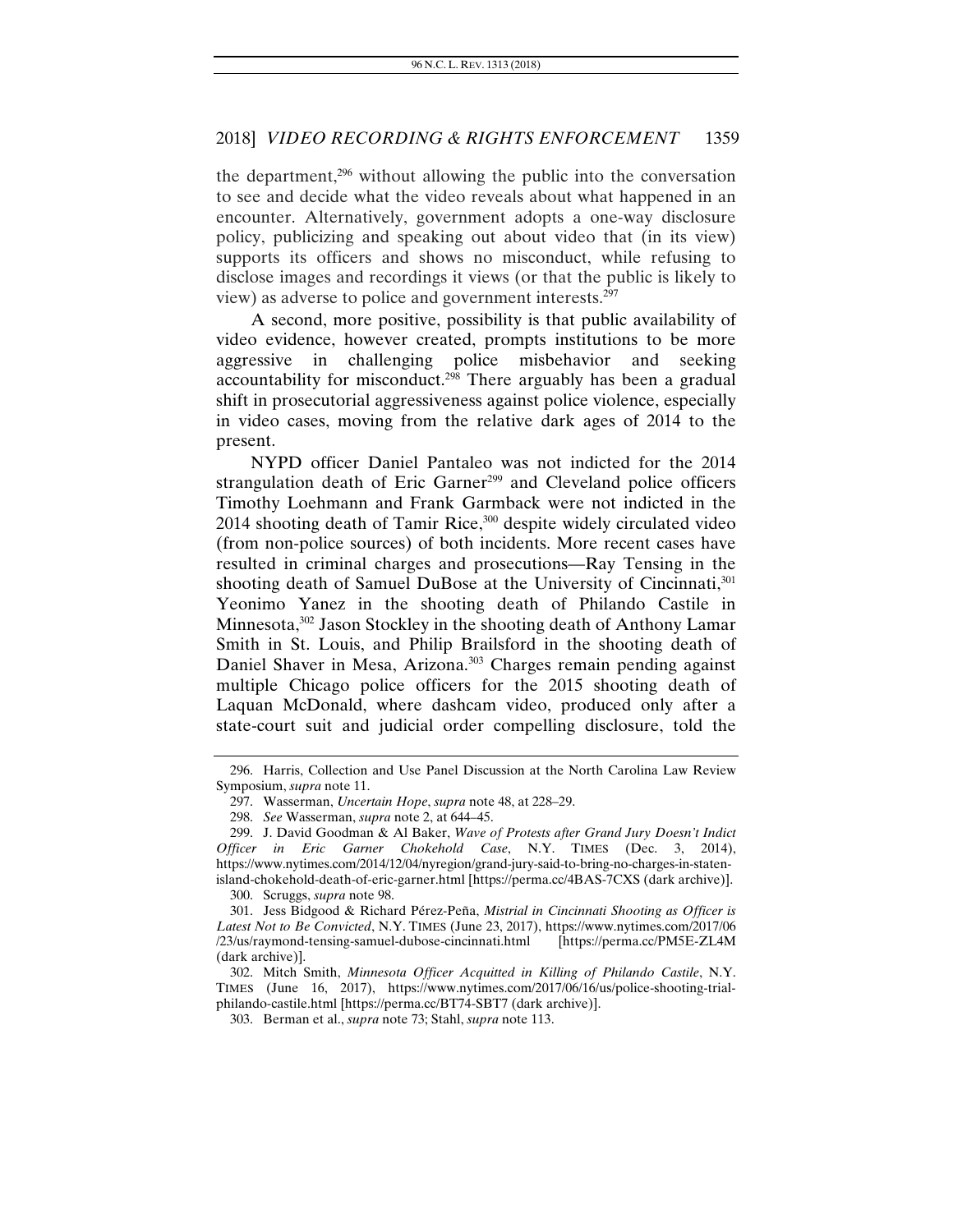public a different story from official accounts and helped expose an attempted cover-up. $304$  A hung jury in the state homicide prosecution of Michael Slager in the shooting death of Walter Scott in South Carolina led to a federal civil rights prosecution of Slager for depriving Scott of his Fourth Amendment rights,<sup>305</sup> a guilty plea, and a twenty-year federal prison sentence.<sup>306</sup>

The results of these cases may not reflect positive outcomes or what many regard, based on their interpretations of the videos, as justice. Each prosecution in the first list was unsuccessful, resulting in acquittals or hung juries (sometimes multiple hung juries). Only Slager seems likely to serve prison time. Acquittals accompanied by graphic video, such as in the Shaver shooting, reinforce the cynical public belief that no amount of evidence is sufficient to convict a police officer. But the increased efforts suggest some limited movement toward success. State and federal prosecutors appear more willing to pursue criminal charges when video evidence, at least viscerally, supports a view that the officer did something constitutionally violative.

Bryce Newell identifies an irony to this evolution. The demand for body-cams and video in police-shooting cases, including among rank-and-file police officers, began following the unrecorded shooting of Michael Brown in Ferguson. Subsequent cases featured video of some sort from some source, resulting in prosecutions but not necessarily accountability, while turning rank-and-file officers against cameras as a law-enforcement tool.307

A third possibility is that video of a police-citizen incident prompts municipalities to expeditiously settle civil rights suits. The government avoids further public viewing, discussion, and debate

 <sup>304.</sup> Catherine Thorbecke, *Chicago Police Officer Charged with Murder of Teen Laquan McDonald Hired by Police Union*, ABC NEWS (Mar. 31, 2016), http://abcnews.go.com/US/chicago-police-officer-charged-murder-teen-laquan-mcdonald /story?id=38052352 [https://perma.cc/8P8V-RQRM].

 <sup>305.</sup> *See* 18 U.S.C. § 242 (2016).

 <sup>306.</sup> Alan Blinder, *Ex-Officer Who Shot Walter Scott Pleads Guilty in Charleston*, N.Y. TIMES (May 2, 2017), https://www.nytimes.com/2017/05/02/us/michael-slager-walter-scottnorth-charleston-shooting.html [https://perma.cc/V5P3-QWXX (dark archive)]; Steve Osunsami & Emily Shapiro, *Ex-Cop Michael Slager Sentenced to 20 Years for Shooting Death of Walter Scott*, N.Y. TIMES (Dec. 7, 2017), http://abcnews.go.com/US/cop-michaelslager-faces-19-24-years-prison/story?id=51595376 [https://perma.cc/29R9-AJVG (dark archive)].

 <sup>307.</sup> Newell & Greidanus, *supra* note 20, at 1554–57.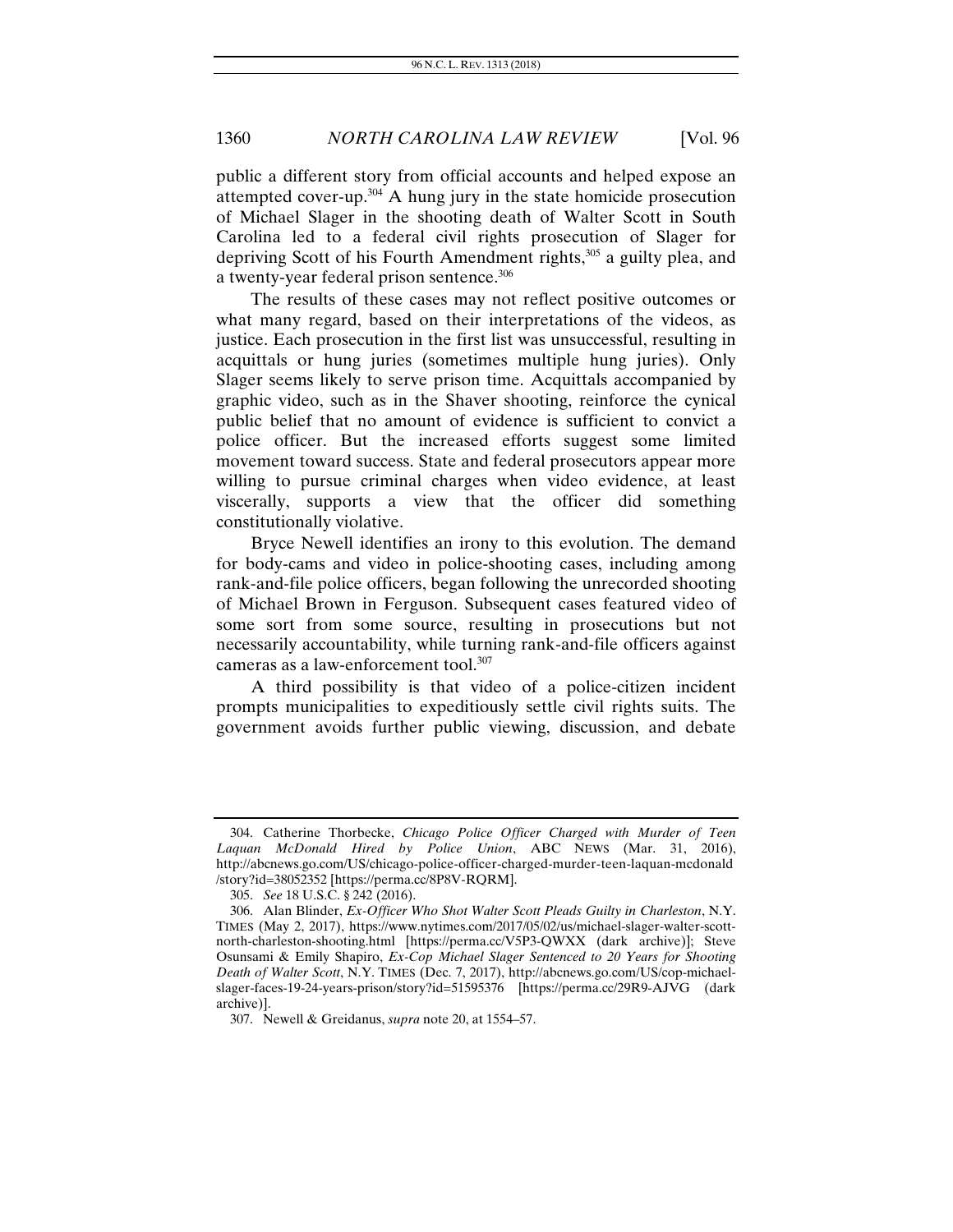over video that is subjectively perceived as troubling, reducing the potential that anger erupts into public demonstrations.308

Public attention and outrage over a viral video puts the government on its heels; it must defend its officers while reacting to adverse public perceptions and conclusions. The result is a split response—no criminal, administrative, or employment actions against the officers, but settlement as the path of least resistance in subsequent § 1983 or wrongful-death actions. The families of Scott, McDonald, Garner, DuBose, and Castile settled with the officers and municipalities for anywhere from \$3 million to \$6.5 million, often before or just after filing the lawsuit, $309$  even while the officers in each case escaped criminal punishment. Smith's family settled for \$900,000, although allegations that the state withheld DNA evidence during settlement negotiations (evidence that may have allowed the family to place a higher value on the case) may cause the court to reopen discovery and the settlement.<sup>310</sup>

Katherine MacFarlane describes these civil cases as utilizing "accelerated civil rights settlement."311 Plaintiffs bring or threaten small-bore § 1983 claims; they seek damages for the single event at issue, but not systemic departmental reform through broad injunctive relief; and the parties settle before or shortly after filing.<sup>312</sup> While these lawsuits do not achieve systemic police reform, the settlements are with the municipality (rather than the officers $313$ ) and are substantial enough to add-up and incentivize the government to reform its training, supervision, policies, and programs to avoid future lawsuits and payments.<sup>314</sup> Video, and fear of the public reaction to video that looks "bad," prompts the government to pursue or accept

<sup>308.</sup> *See* Mary D. Fan, *Hacking Qualified Immunity: Camera Power and Civil Rights Settlements*, 8 ALA. C.R. & C.L. L. REV. 51, 63 (2017); Wasserman, *supra* note 2, at 644–45.

<sup>309.</sup> *See* Katherine A. MacFarlane, *Accelerated Civil Rights Settlements In the Shadow of Section 1983 ,*2018 UTAH L. REV. (forthcoming 2018) (manuscript at 4–13, 15–16); Mitch Smith, *Philando Castile Family Reaches \$3 Million Settlement*, N.Y. TIMES (June 26, 2017), https://www.nytimes.com/2017/06/26/us/philando-castile-family-settlement.html [https://perma.cc/2FNE-KG32 (dark archive)]; Sheryl Gay Stolberg, *University of Cincinnati to Pay \$ 4.85 Million to Family of Man Killed by Officer*, N.Y. TIMES (Jan. 18, 2016), https://www.nytimes.com/2016/01/19/us/university-of-cincinnati-to-pay-4-85-millionto-family-of-man-killed-by-officer.html [https://perma.cc/MD64-VZSW (dark archive)].

 <sup>310.</sup> Jack Suntrup, *Attorney Moves to Reopen Discovery in Anthony Lamar Smith Civil Suit*, ST. LOUIS POST-DISPATCH (Dec. 18, 2017), http://www.stltoday.com/news/local/crime -and-courts/attorney-moves-to-reopen-discovery-in-anthony-lamar-smith-civil/article \_d03e5c92-2322-597b-bc19-d2d17387bb63.html [https://perma.cc/7V9S-P6UL].

 <sup>311.</sup> MacFarlane, *supra* note 309, at 1.

<sup>312.</sup> *See id.* at 5–6, 17.

<sup>313.</sup> *See* Schwartz, *supra* note 225, at 890–91.

<sup>314.</sup> *See* MacFarlane, *supra* note 309, at 20–21, 32–33, 35.